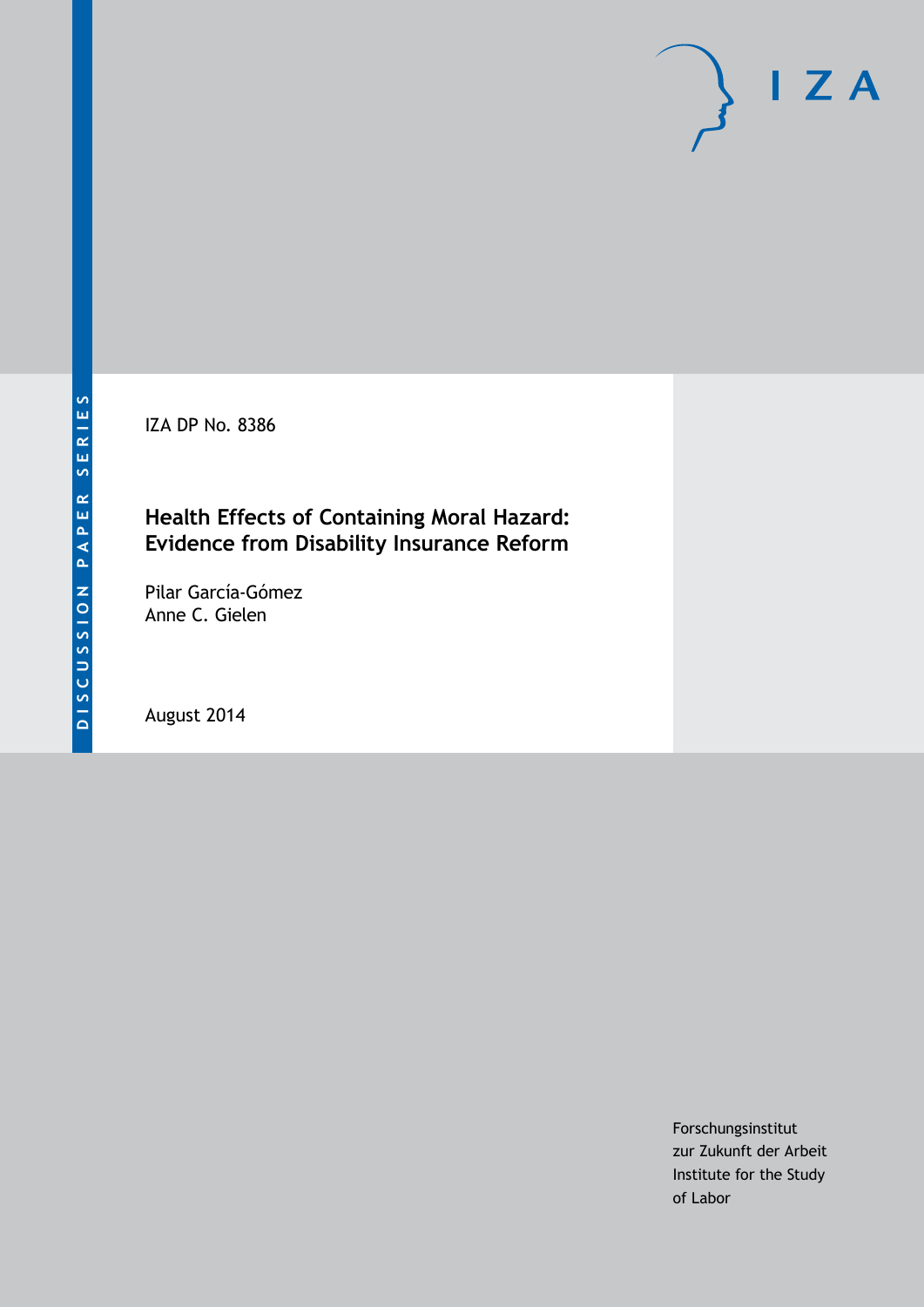# **Health Effects of Containing Moral Hazard: Evidence from Disability Insurance Reform**

# **Pilar García-Gómez**

*Erasmus University Rotterdam, Netspar and Tinbergen Institute*

## **Anne C. Gielen**

*Erasmus University Rotterdam, IZA, Netspar and Tinbergen Institute*

### Discussion Paper No. 8386 August 2014

IZA

P.O. Box 7240 53072 Bonn Germany

Phone: +49-228-3894-0 Fax: +49-228-3894-180 E-mail: [iza@iza.org](mailto:iza@iza.org)

Any opinions expressed here are those of the author(s) and not those of IZA. Research published in this series may include views on policy, but the institute itself takes no institutional policy positions. The IZA research network is committed to the IZA Guiding Principles of Research Integrity.

The Institute for the Study of Labor (IZA) in Bonn is a local and virtual international research center and a place of communication between science, politics and business. IZA is an independent nonprofit organization supported by Deutsche Post Foundation. The center is associated with the University of Bonn and offers a stimulating research environment through its international network, workshops and conferences, data service, project support, research visits and doctoral program. IZA engages in (i) original and internationally competitive research in all fields of labor economics, (ii) development of policy concepts, and (iii) dissemination of research results and concepts to the interested public.

IZA Discussion Papers often represent preliminary work and are circulated to encourage discussion. Citation of such a paper should account for its provisional character. A revised version may be available directly from the author.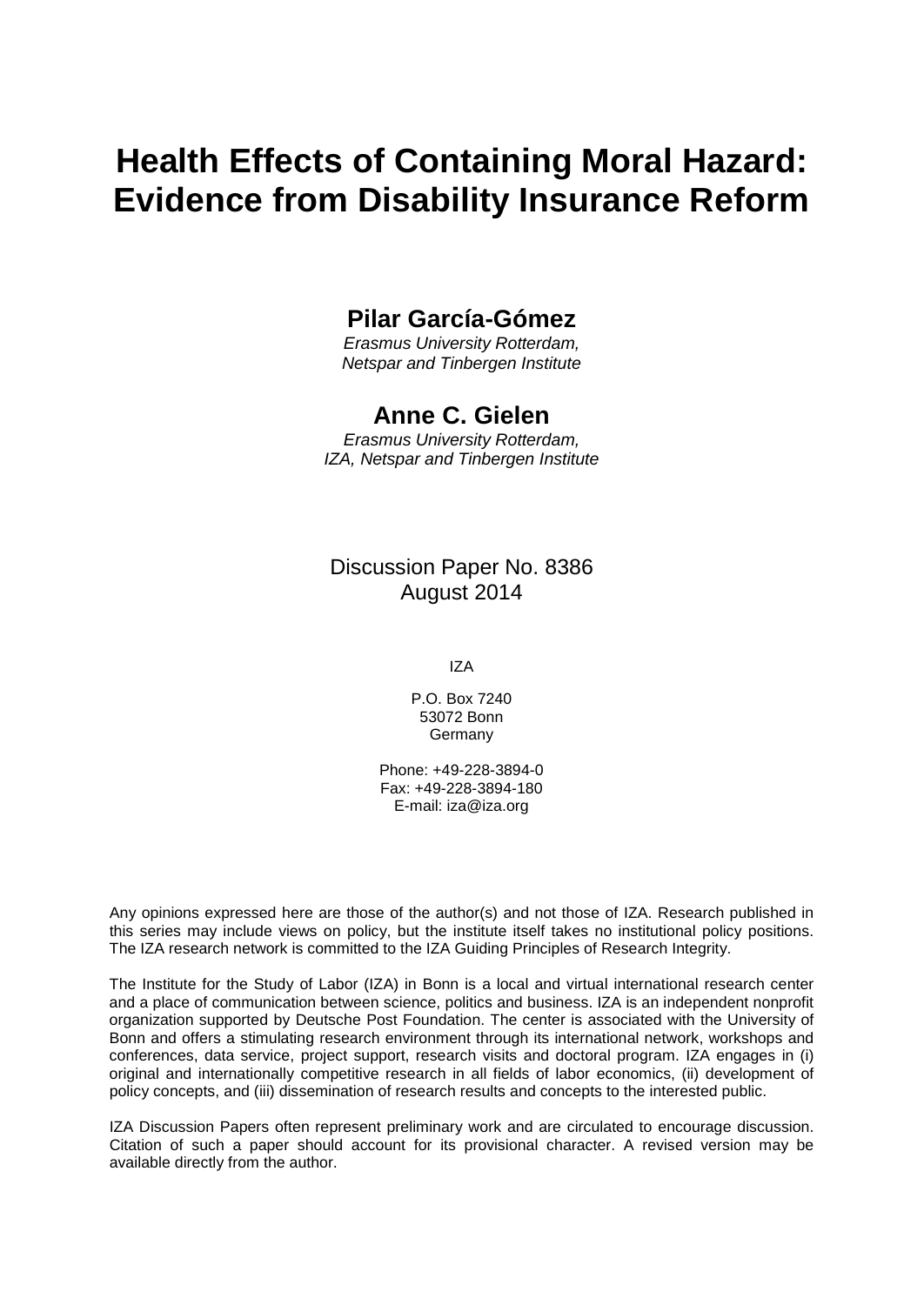IZA Discussion Paper No. 8386 August 2014

# **ABSTRACT**

# **Health Effects of Containing Moral Hazard: Evidence from Disability Insurance Reform[\\*](#page-2-0)**

We exploit an age discontinuity in a Dutch disability insurance (DI) reform to identify the health impact of stricter eligibility criteria and reduced generosity. Our results show substantial adverse effects on life expectancy for women subject to the more stringent criteria. A  $\epsilon$ 1,000 reduction in annual benefits leads to a 2.4 percentage points higher probability of death more than 10 years after the reform. This negative health effect is restricted to women with low pre-disability earnings. We find that the mortality rate of men subject to the stricter rules is reduced by 0.7 percentage points. We hypothesize that the gender difference in health outcomes is due to the reform tightening eligibility particularly with respect to mental health conditions, which are more prevalent among female DI claimants. The evidence for the existence of substantial health effects implies that policy makers considering a DI reform should carefully balance the welfare gains from reduced moral hazard against losses not only from less coverage of income risks but also from deteriorated health.

JEL Classification: I14, H53, I38

Keywords: disability insurance, moral hazard, health, mortality, regression discontinuity

Corresponding author:

 $\overline{a}$ 

Anne C. Gielen Erasmus School of Economics Erasmus University Rotterdam PO Box 1738 3000 DR Rotterdam The Netherlands E-mail: [Gielen@ese.eur.nl](mailto:Gielen@ese.eur.nl)

**Note:** This paper was updated on October 26, 2017, due to a mistake in one of the figures.

<span id="page-2-0"></span><sup>\*</sup> Pilar García-Gómez would also like to thank the Netherlands Organisation for Scientific Research for financial support under the Innovational Research Incentives Scheme – VENI. The authors like to thank Pieter van Baal, Dan Black, Hans van Kippersluis, Hale Koc, Erzo Luttmer, Claudine de Meijer, Katheen Mullen, Juan Oliva, Bastian Ravesteijn, Christopher Ruhm, Darjusch Tafreschi, Owen O'Donnell, Jeff Smith, Isabelle Soerjomataram, Jan Stoop, conference participants in the PhD Seminar on Health Economics and Policy, the 2012 Netspar Pension Day, and in the 2014 IZA/SOLE Transatlantic Meeting, and seminar participants in Rotterdam, Lancaster, Universitat Pompeu Fabra, Tilburg and IZA for insightful comments. All errors are our own. The authors acknowledge access to linked data resources by Statistics Netherlands (CBS). Researchers willing to use the data found in this article can apply for access to Statistics Netherlands (CBS). The authors of this paper are willing to offer guidance about the application.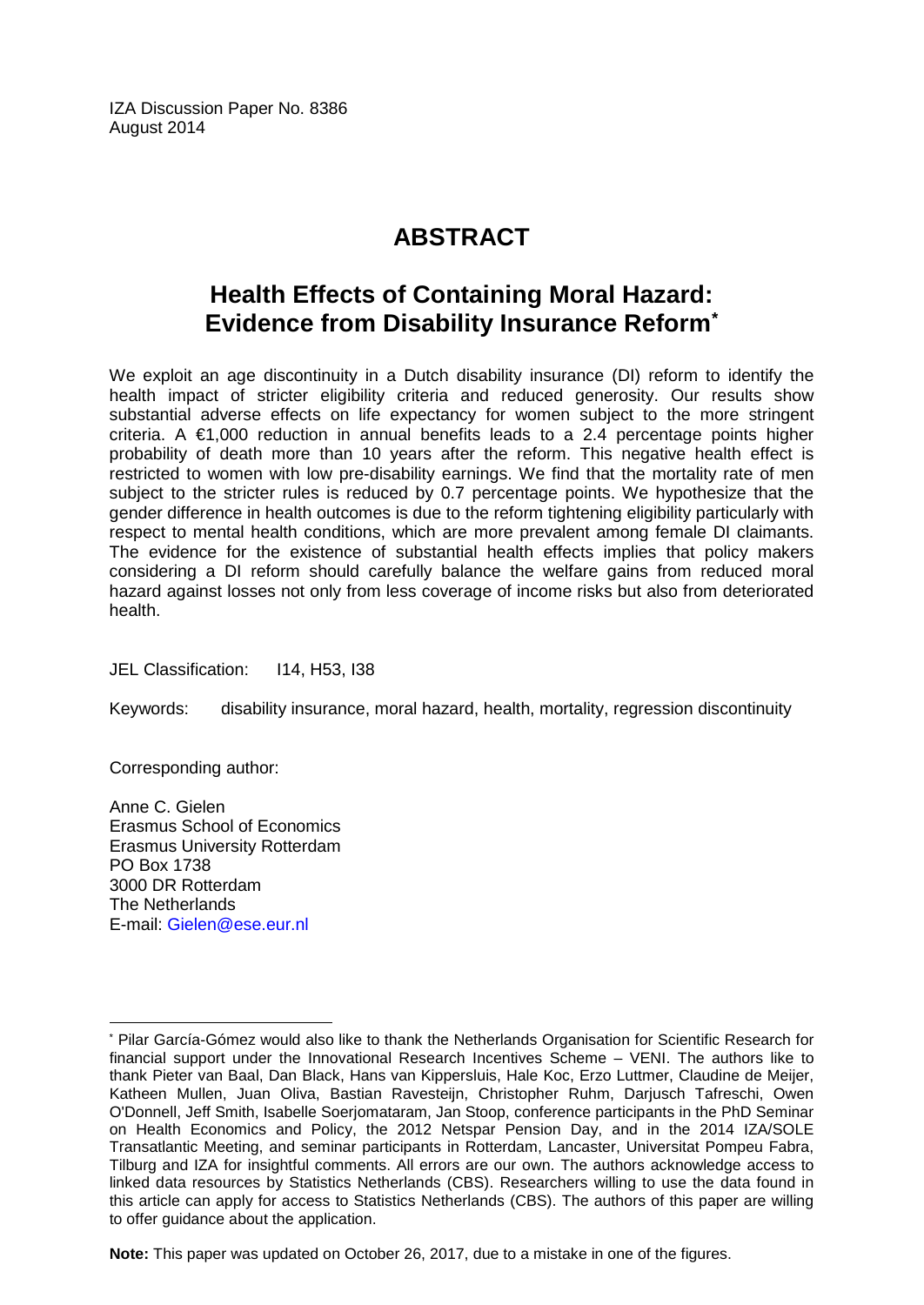#### **1. Introduction**

 $\overline{a}$ 

Many industrialized countries are experiencing an enormous increase in the number of disability insurance (DI) claimants. In the U.S., the share of individuals receiving DI benefits has more than doubled during the last three decades (Duggan and Imberman, 2009; Wise, 2012) and the share of DI spending in total social security expenditures has risen from one in ten dollars in 1988 to nearly one in five dollars in 2009 (Autor, 2011). Since 2009, the ratio of disability beneficiaries to workers in the U.S. has overtaken that of the Netherlands, which was long regarded the 'world leader' in DI dependency (Burkhauser and Daly, 2011). Much of the increase in DI roles tends to be attributed to moral hazard and governments have responded by tightening eligibility criteria and/or reducing the generosity of benefits (e.g. Autor and Duggan, 2006; Karlström *et al.,* 2008; Staubli, 2011). Such rationalization in the Netherlands has contributed to the country being knocked off the top of the DI dependency league table.<sup>1</sup>

The standard welfare evaluation of DI weighs the gains from insuring income risk against the losses from moral hazard incentives to reduce work effort. Welfare improving reforms encourage the work-able to re-enter employment. Since work capacity is not perfectly observable, a problem which lies at the heart of the moral hazard problem, there is a risk that mistakes are made in any rationalization program or that the process goes too far, such that partially incapacitated individuals for whom work takes an inordinate toll on health are forced back into employment. The health impact may operate, for example, through stress related to re-entry into the labor market, or from work tasks that are physically demanding given certain health conditions. Although there is recent evidence that DI benefit recipients respond to reduced DI benefit generosity and tighter DI benefit eligibility by taking up new employment (Borghans *et al.*, 2014; Moore, 2015), there is no evidence yet about potential health effects *after* such a disability insurance reform.

This paper examines whether adverse health effects may arise as a result of more stringent disability insurance (DI). In particular, we focus on mortality. Other studies investigating

 $<sup>1</sup>$  For an overview of the various reforms in the Dutch DI during the 1990s and 2000s, see Van Sonsbeek</sup> and Gradus (2013) and Koning and Lindeboom (2015).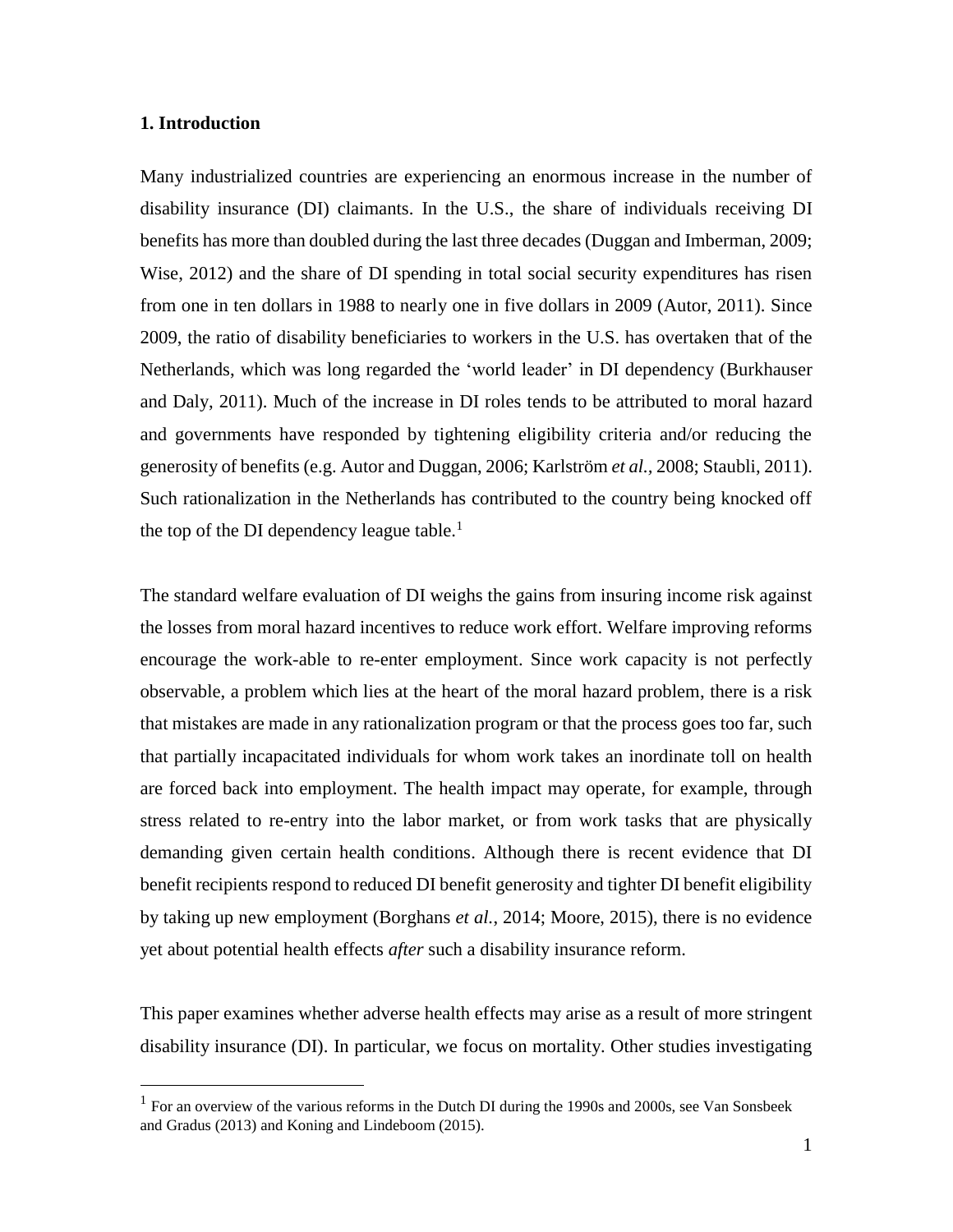health effects of unexpected job loss have documented several health effects such as increas**e**d hospitalizations and mortality (Eliason and Storrie, 2009; Sullivan and von Wachter, 2009; Browning and Heinesen, 2012). An unexpected loss of DI benefits might has similar health consequences, as it likely leads to stress associated to financial strain and/or forced re-entry into the labor market, all of which might translate into adverse health effects and possibly an increased mortality risk over time. Evidence for any such effects of DI reform implies a direct loss in welfare. On the other hand, health may also improve if post-reform re-employment improves the cognitive ability of individuals as is often found in the retirement literature (Rohwedder and Willis, 2010; Mazzonna and Peracchi, 2012, 2016; Bonsang *et al*., 2012).

We provide the first evidence we are aware of on the mortality impact of DI reform by examining the consequences of a Dutch reform in 1993 that entailed medical reexamination of DI recipients, stricter eligibility criteria and benefit cuts.<sup>2</sup> Identification comes from an age discontinuity – the eligibility criteria were made significantly more stringent for disability recipients aged below 45 on August 1<sup>st</sup>, 1993. Borghans *et al.* (2014) have shown that many DI beneficiaries experienced benefit cuts following the medical reexamination, and the average reduction was about 10 percent higher for the younger cohort subject to the more stringent criteria. Furthermore, their results also reveal a strong rebound in labor market earnings of 0.62 Euros for each Euro of lost DI benefits, and an increase in other social security benefits of 0.30 Euros for each Euro of lost DI benefits. Hence, the reform clearly had a substantial effect on the labor market position of (former) DI claimants, and as such it may also have had health implications for those affected by the stricter re-examinations.

In this paper we further exploit this discontinuity in the reform by comparing mortality  $$ both in the short and in the longer run – of individuals younger than the 45 year-old cutoff at the time of the reform to the outcomes of individuals older than this threshold. The reform was introduced with little warning and so differences in DI generosity arising from it could not have been anticipated. To estimate the effect on health we use administrative

<sup>2</sup> Unfortunately, we have no reliable data available on other health outcomes.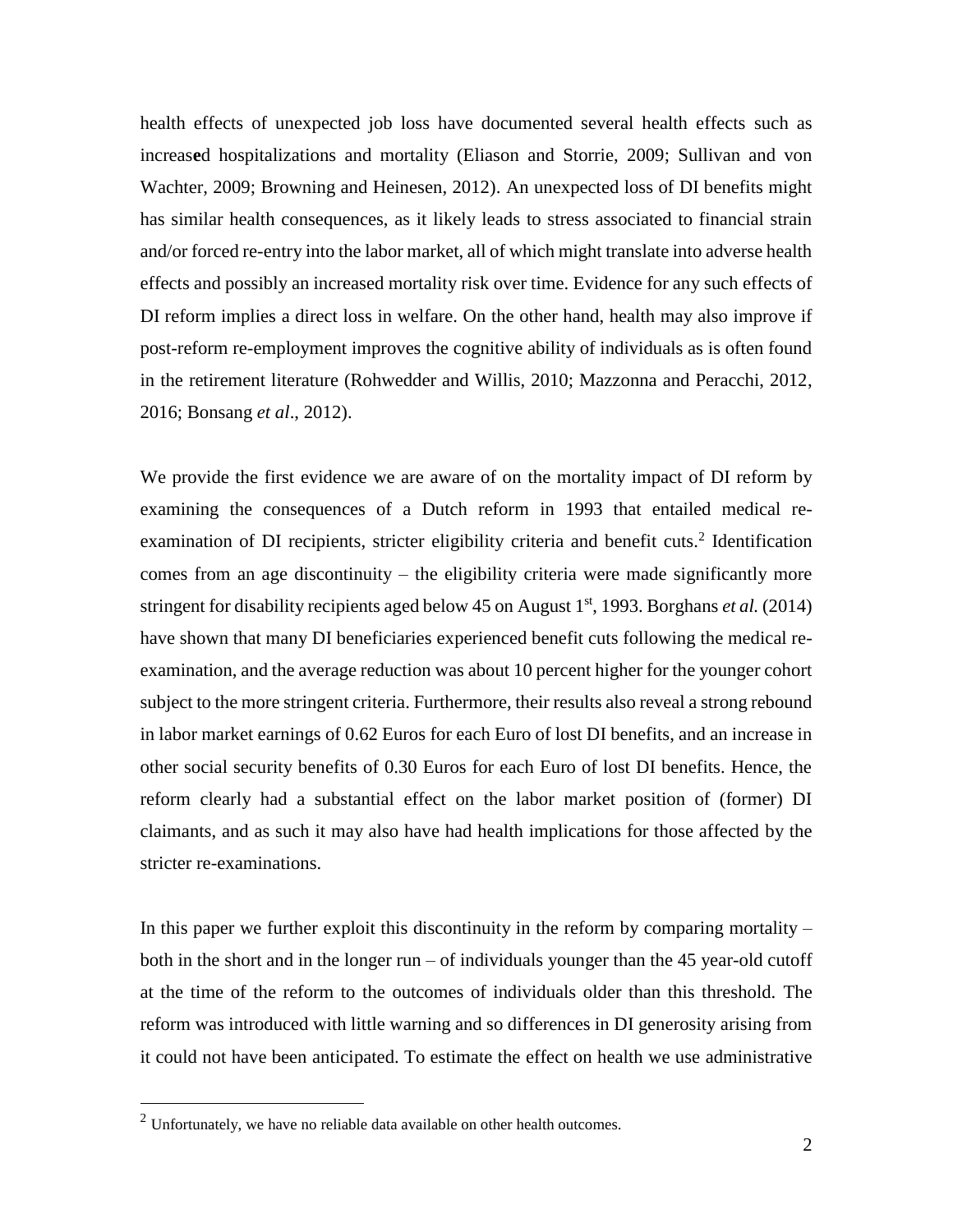panel data providing information on mortality for the total population of Dutch DI claimants.

We find that the reform had a substantial negative impact on the health of female DI claimants. According to the reduced-form estimates, women subject to the stricter DI eligibility criteria had a 1.4 percentage point higher probability of dying within seventeen years after the reform. <sup>3</sup> The probability that males die within seventeen years after the reform is estimated to have been reduced by a statistically significant 1.2 percentage points. We find that the negative health effects are concentrated among low earning females. Therefore, we hypothesize that the gender difference in the effect is due to the reform tightening eligibility particularly with respect to mental health conditions, which are more prevalent among female DI claimants, together with a higher job strain related to depression in low skilled occupation.

When allowing for the fact that some individuals were affected more by the reform than others – in terms of benefit cuts – we find that for women a  $\epsilon$ 1,000 reduction in the annual amount of DI benefits led to a 2.4 percentage point increase in the risk of death within seventeen years after the reform. Our results suggest that adverse health effects of tighter DI rules can be empirically important and, in addition to the impact on moral hazard, income insurance and public finances, need to be taken into account in any evaluation of a DI reform.

While the magnitudes of our estimated effects are obviously specific to the particular Dutch reform, the broad conclusions are relevant in a wider context. Health deterioration arising from measures that push (female) DI recipients back to work suggests that the extent of moral hazard may have been overstated. An employment response to DI eligibility rules and generosity is not sufficient to conclude that moral hazard exists. The difficulty in defining and containing moral hazard with respect to DI lies in the fact that disability is not a clear-cut medical condition. Rather it is a threshold on a continuum of work incapacity, and the pain and discomfort associated with work, that is defined by the policymaker

<sup>&</sup>lt;sup>3</sup> Note that this is 14 years after the re-examinations, which took place in 1996/1997 for this relevant cohort.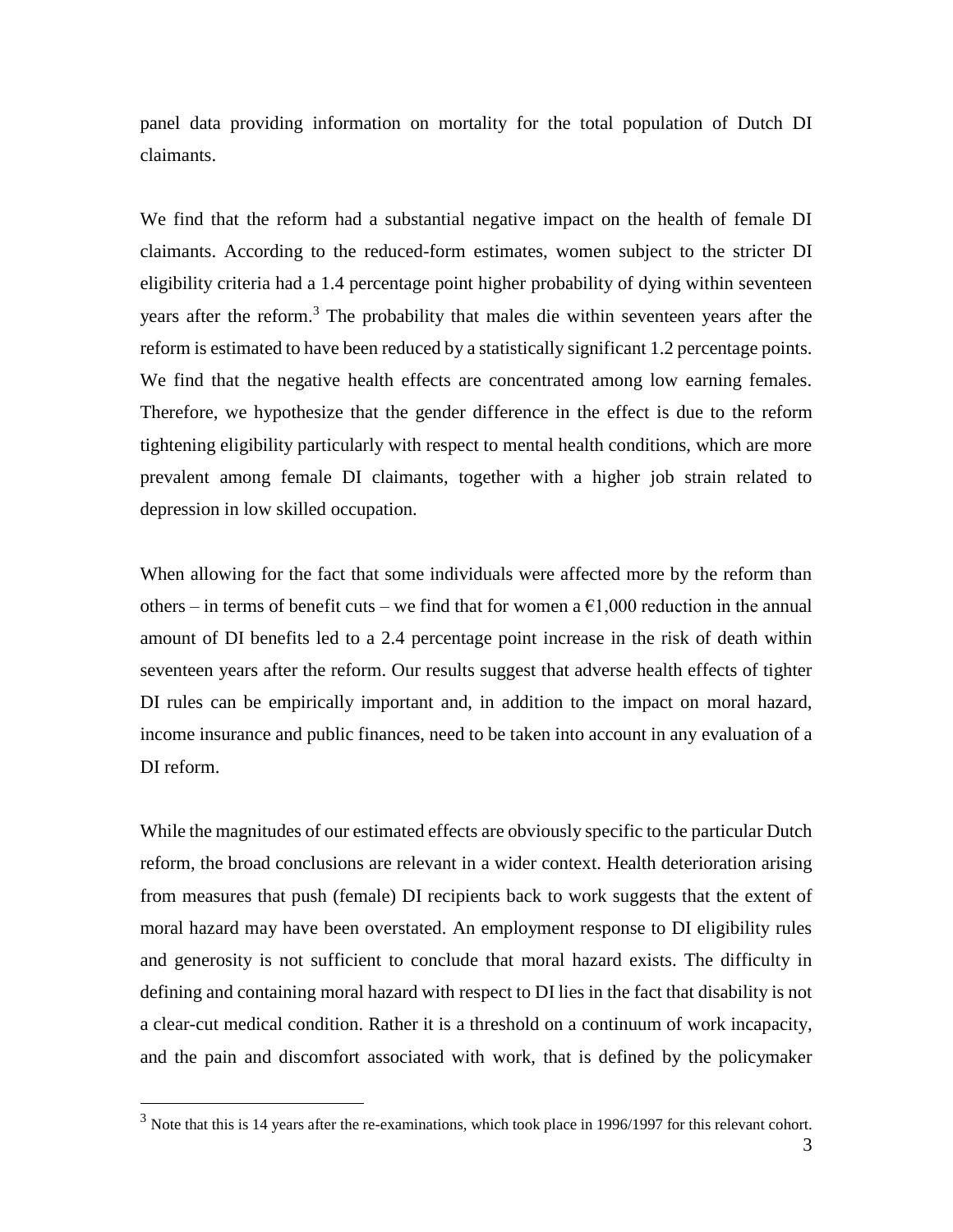(Diamond and Sheshinski, 1995). Reforms that tighten the eligibility criteria and so raise the threshold of work incapacity may induce individuals who can only work under excessive duress to take up employment causing health to deteriorate. This argument does not deny the existence of substantial moral hazard in DI, nor does it claim that reforms are unnecessary to reduce moral hazard.<sup>4</sup> Rather, the point is that setting the threshold of work incapacity involves balancing losses from the Type I errors that represent moral hazard with the losses from Type II errors that arise when individuals who can only work at an excessive cost to their health are denied DI. Given the generosity of the Dutch DI program in the nineties, one would expect the marginal individual affected by the 1993 reform to have been in better health than the marginal DI recipient in a less generous scheme. This suggests that the negative health effects of tightening DI in other countries and periods may be even greater than we estimate for the Dutch setting.

The remainder of the paper is organized as follows. In Section 2, we describe the reform used for identification. Section 3 describes the data, Section 4 describes the empirical strategy, and Section 5 presents the results. Section 6 concludes.

#### **2. Disability Insurance in the Netherlands**

#### *2.1 Pre-reform*

 $\overline{a}$ 

In the Netherlands, all employees were and are still insured against an earnings loss resulting from an illness or infirmity. In the first year after the onset of a disability individuals are entitled to sickness payments. After this first year, they can apply for DI

<sup>&</sup>lt;sup>4</sup> There is a substantial literature on moral hazard in DI. Bound (1989) and Chen and van der Klaauw (2008) found that labor supply of U.S. males over the age of 45 who applied for DI would have been 30 to 40 percent higher if it were not for the availability of DI benefits. Further suggestive evidence for moral hazard is found in the fact that DI applications tend to rise and fall with the unemployment rate (e.g. Bound and Burkhauser, 1999; Autor and Duggan, 2003, 2006). There is also evidence that policies that tighten DI are effective in reducing the number of claimants and bringing people back to work (Autor and Duggan, 2003; Borghans *et al.*, 2014).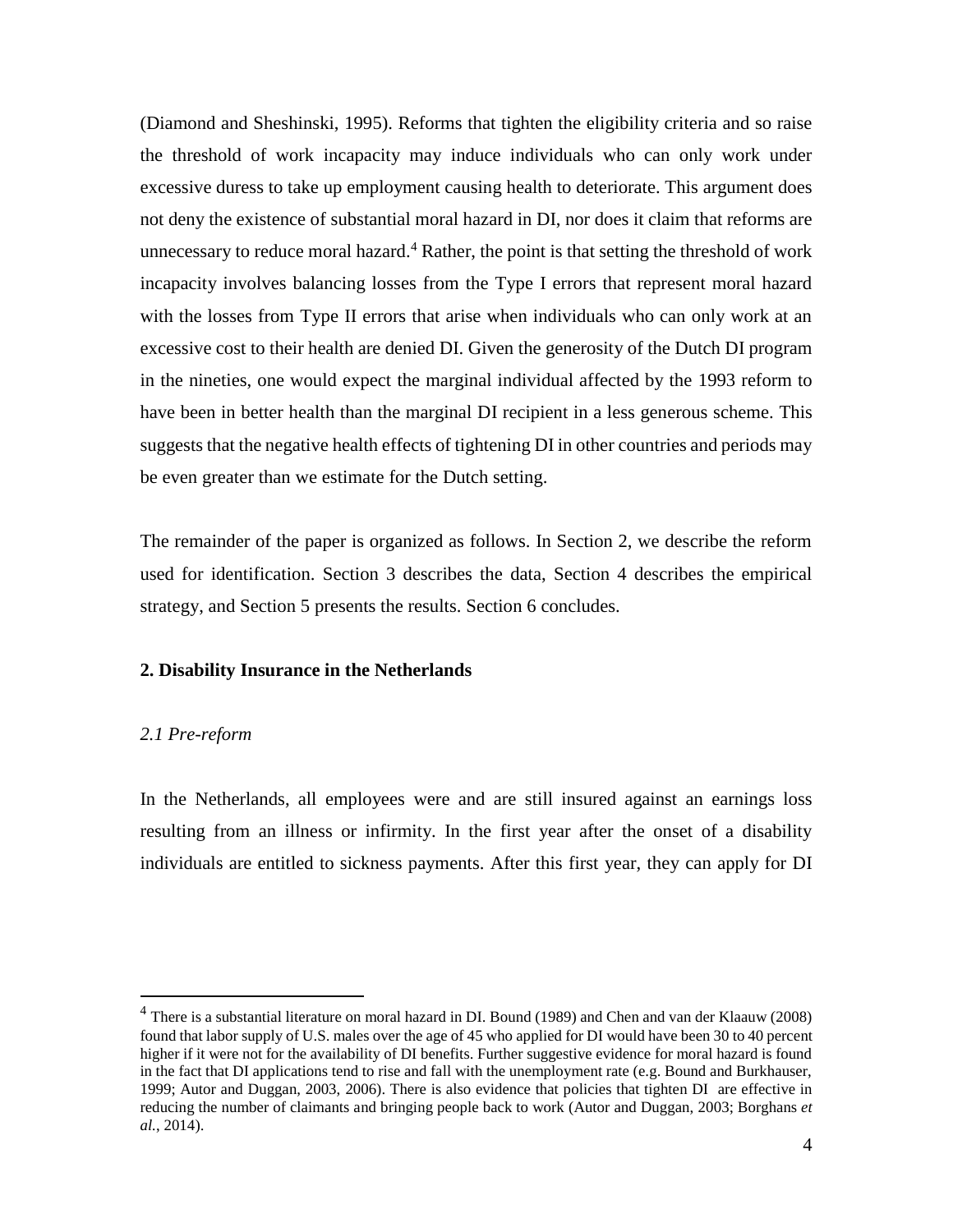benefits.<sup>5</sup> Note that there is allowance for partial disability and health insurance is not tied to the receipt of DI benefits.

The amount of DI benefit depends on the "degree of disability", which equals the percentage difference between earnings before disability and the potential earnings of the applicant, which prior to the 1993 reform was determined in three steps. First, the applicant was examined by a medical doctor, who compiled a list of job demands that the applicant could still meet.<sup>6</sup> Second, this list was compared with a dictionary of occupations that specified the job demands, as well as the required education level, for each occupation in order to identify a set of occupations the applicant would be able to perform. Only occupations that were no more than two education levels (on a seven point scale) below the level demanded in the applicant's previous occupation were considered. Finally, the applicant's potential earnings capacity was defined as the mean wage of the 5 highest paying occupations in the set of feasible ones, with the further proviso that at least 10 workers should be currently engaged in each of the occupations in the applicant's region (though there should not necessarily be that number of vacancies).<sup>7</sup> When 5 suitable occupations with at least 10 workers could not be identified, the potential earnings capacity was set at 0. The degree of disability was then defined by the percentage loss in earnings due to disability, i.e. the difference between prior labor earnings<sup>8</sup> and the potential earnings capacity divided by prior labor earnings, and grouped into 8 categories varying from 0- 15% to 80-100%. The replacement rate was then determined by these categories (see Table 1).

 $<sup>5</sup>$  Further institutional background information on the Dutch disability act and recent trends and patterns in</sup> Disability Insurance enrollment in the Netherlands can be found in Bovenberg (2000), García-Gómez *et al.* (2011) and Koning and Lindeboom (2015), respectively.

 $6$  The complete list includes 27 physical job demands (such as "lifting," "kneeling," and "ability to deal with temperature fluctuations") and 10 psychological skills (such as "ability to work under time pressure," "ability to perform monotonous work," and "ability to deal with conflict").

 $<sup>7</sup>$  For this procedure, the Netherlands was divided in 5 regions and in 16 "start regions." Alternative jobs in</sup> the "start regions" had to be considered first. Only if less than 5 suitable occupations were available, alternative jobs in the neighboring regions (within one of the main 5 regions) could be considered.

<sup>&</sup>lt;sup>8</sup> Prior labor earnings were subject to a cap, which was about  $\epsilon$ 36,000/year in 1999.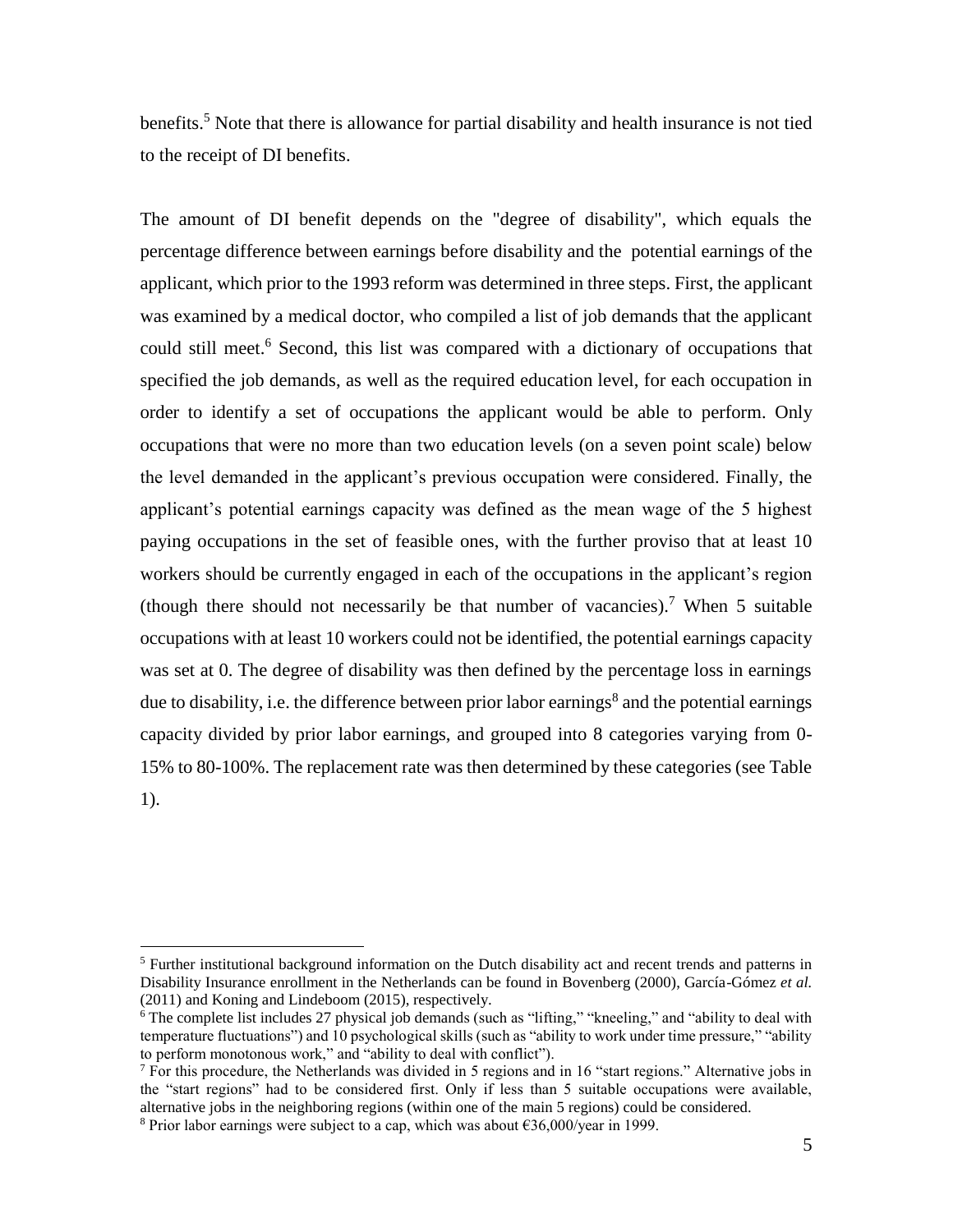#### *2.2 The reform*

 $\overline{a}$ 

The 1993 reform was designed to lower the generosity of disability benefits and to reduce the number of (full) disability claimants.<sup>9</sup> With this aim, the criteria to define the earnings capacity were changed in two respects.<sup>10</sup> First, eligibility was only based on objective medical information, not the doctor's judgment. This required that a functional work limitation was clearly observable, and could be linked directly to a medical diagnosis. As a result, disabilities related to mental health problems became more difficult to prove. Second, the criteria for identifying suitable occupations were relaxed, such that: (i) all education levels could be considered, (ii) only 3 occupations (rather than 5) with at least 10 workers employed were required to calculate the mean potential earnings, and (iii) the geographic region within which there should be employment in the occupations was expanded roughly threefold.<sup>11</sup> These changes increased the probability of finding a higherpaid occupation that the applicant could still perform, and thereby raised the potential earnings capacity. Furthermore, it became less likely that the potential earnings capacity was set at 0 because insufficient occupations could be identified. For any individual who was enrolled in DI, the potential earnings capacity under the new criteria was always higher than under the old criteria and, hence, DI benefits were lower.

The new criteria for determining the potential earnings capacity applied both to new applicants and to existing claimants aged younger than 50 at the time of the reform (August 1<sup>st</sup>, 1993). Existing claimants were to be re-examined, which was scheduled to take place by age cohort from 1994 onwards: those aged  $\langle 35 \rangle$  on the 1st of August 1993 in 1994, 35-40 in 1995, 41-44 in 1996/1997, and 45-49 in 1997-2001. However, shortly before the reexaminations of the 45-49 cohort started, political pressure<sup>12</sup> led to a parliamentary motion

<sup>9</sup> The formal name of the 1993 DI reform is "Terugdringing Beroep op Arbeidsongeschiktheidsverzekeringen (TBA)," which roughly translates as "Reducing claims on disability insurance".

 $10$  Another important change of the 1993 DI reform was the introduction of an age- and duration-dependent benefit for new DI applicants. However, these changes did not apply to those already receiving disability benefits as of August 1993, i.e. the group that we study here.

 $11$  Now, rather than occupations in only one of the 16 "start regions", all available jobs within the main region where the individual was residing (out of 5 main regions) could be considered.

 $12$  This had to do with the weak labor market position of older individuals and the difficulties that those aged 45-49 would experience in finding a job if their DI benefit would be reduced or ended. Relaxing the eligibility criteria for this group would prevent that these individuals would end up in poverty.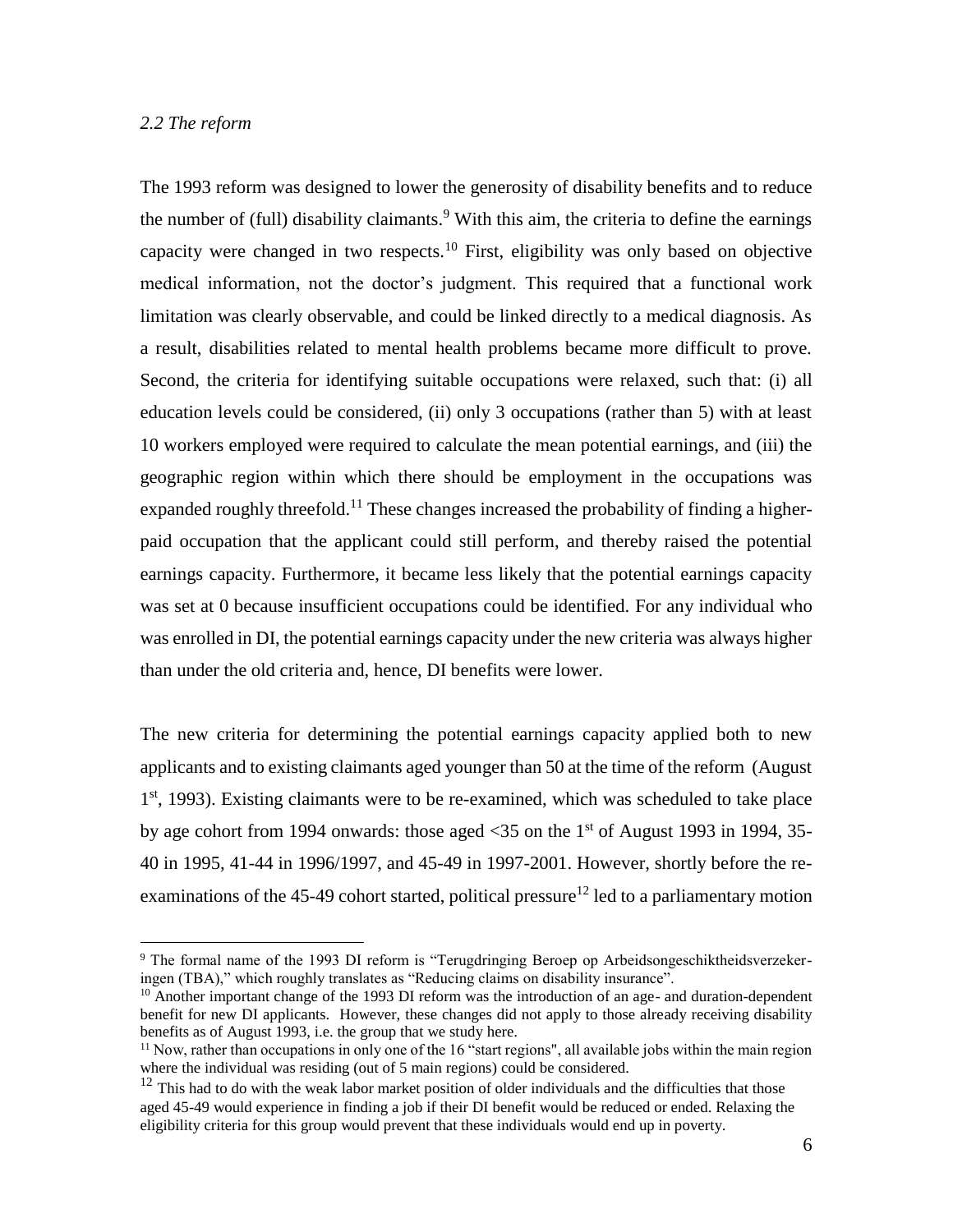passed in November 1996 ruling that this cohort would be assessed on the pre-reform, more lax criteria. This created a discontinuity in DI stringency between the cohort under the age of 45 and those aged 45-49 that we exploit to estimate the effects of reduced generosity on health outcomes.<sup>13</sup>

#### **3. Data**

 $\overline{a}$ 

#### *3.1 Data sources*

We extract our data from several large administrative databases maintained by Statistics Netherlands. Individuals can be matched across the various data files by a Random Identification Number (RIN), which is an encrypted Dutch equivalent of the U.S. Social Security number.<sup>14</sup>

We use administrative data on all disability benefits recipients aged 15-64 in the Netherlands for the period 1995-2005. These data originate from the organizations that administered the disability benefits at the time. They include information on entry and exit dates of a disability spell, the degree of disability (in categories), labor earnings prior to DI entry and disability benefit payments. Unfortunately, there is no reliable or consistent information about the medical condition that led to enrollment.

Demographic characteristics of the claimants are obtained from the municipal registries. These contain information on date of birth (year and month), nationality, marital status and place of residence for all residents of the Netherlands.

Information on other sources of income are obtained by merging five different administrative datasets: earnings from paid employment of all employees, selfemployment earnings, unemployment benefits, general assistance, and receipt of other

 $13$  We cannot exploit the discontinuity at age 50 since the re-examinations of those ages 48 and 49 were gradually phased out because of the long backlogs that arose at the disability office.

 $\frac{14}{14}$  These data can be accessed via a remote-access computer after a confidentiality statement has been signed.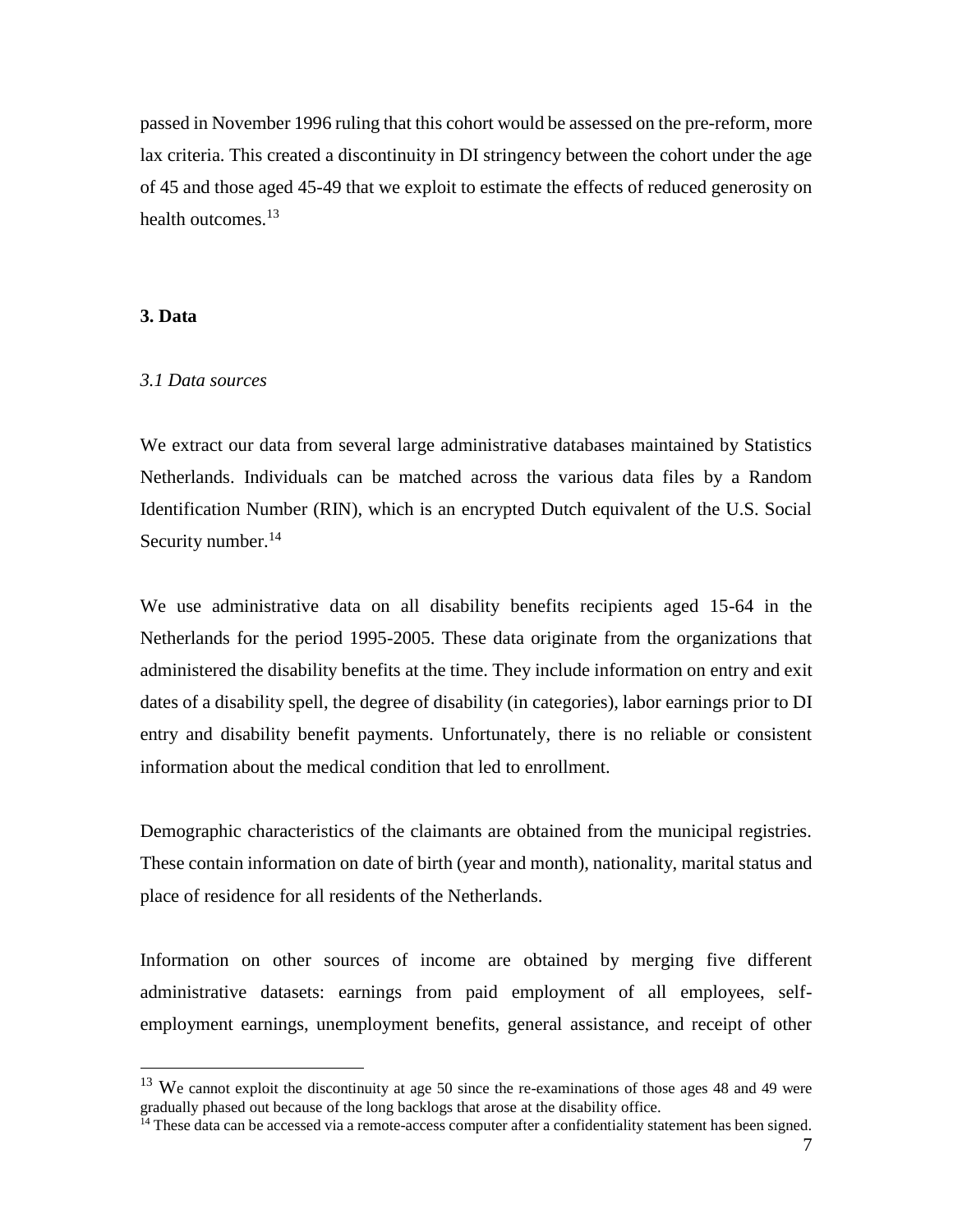types of social assistance (from about 30 relatively minor programs). Information about income from paid employment and self-employment comes from the tax authorities and social insurance records, whereas the data on social assistance are provided by the organizations that administer these programs. All these files are available from 1999 onwards.

Last, we obtain information on death from mortality registries covering the entire Dutch population. Mortality records are available for the period 1996-2010 from the reports filed by a medical examiner or pathologist.

#### *3.2 Sample definition*

 $\overline{a}$ 

Our baseline sample consists of all individuals who  $(i)$  received DI benefits on August  $1<sup>st</sup>$ , 1993, (ii) were aged between 40 and 50 on that date, (iii) were still on DI as of January  $1<sup>st</sup>$ , 1996, and (iv) are native Dutch. The first restriction follows from the fact that the discontinuity in DI generosity only applies to disability claimants enrolled at the time the reform went into effect. The second restriction is made to create a sample of individuals who are relatively comparable in all other respects except for the assessment of earnings capacity made during re-examination and the consequent difference in DI generosity. The standard criterion by Imbens and Kalyanaraman (2012) for setting the window of a regression discontinuity  $(RD)^{15}$  would suggest taking an estimation sample only including claimants aged between 43 and 47. However, with this age window there is insufficient power: at most 0.30 for males and 0.25 for females. Therefore we have extended the age window to claimants aged 40 to 50. Results for the smaller sample are rather comparable to those for the wider sample (see section 5.2 for more details). The third restriction is imposed by the fact that data on DI status are available only from 1996.<sup>16</sup> From those observed on DI in January 1996, we select those whose records show they have been claiming at least since  $1<sup>st</sup>$  January 1993. Given that the re-examinations of the individuals in our sample did not start before 1996 and the parliamentary motion excluding the cohort

<sup>&</sup>lt;sup>15</sup> More information about our empirical strategy follows in section 4.

<sup>&</sup>lt;sup>16</sup> For 1995 we only have information on those who left DI, not on those who stayed on DI. Hence, information on continuing DI spells is only available from January  $1<sup>st</sup>$ , 1996.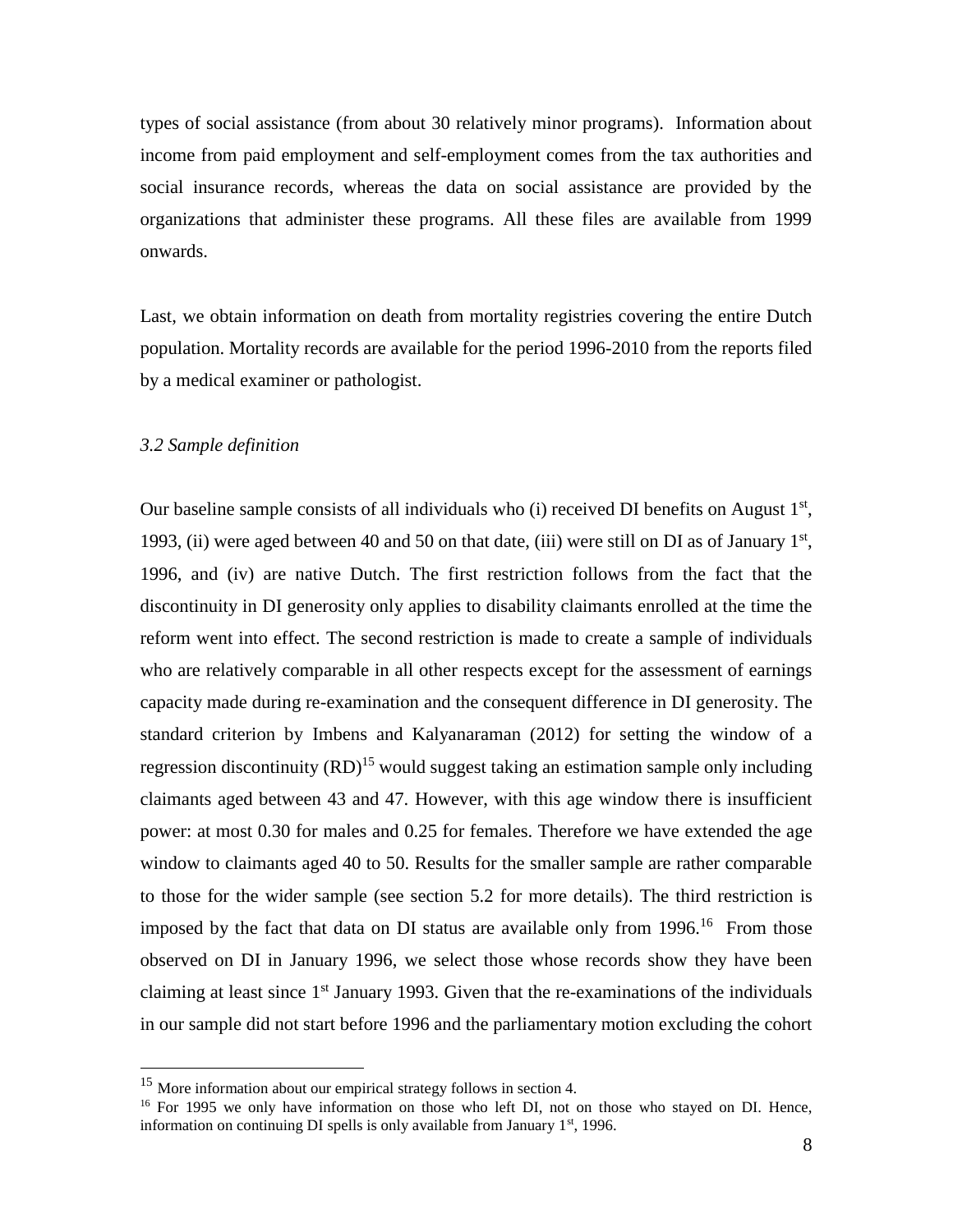aged 45 and above from the more stringent criteria was only passed in November 1996, we do not expect any differential attrition to have taken place around the age of 45 prior to January 1st, 1996.<sup>17</sup> This assumption is supported by Appendix Figure A1 where we show that there is no differential exit out of DI for individuals aged below and above 45 in 1995.

Finally, the last restriction comes from the fact that we have to drop all non-native Dutch from our sample because of two major problems with certain groups of immigrants that potentially invalidate the identification strategy. First, more than a proportional share of Turkish immigrants is registered as being born in January, which reflects inaccurate birth registration and is problematic for our identification based on date of birth.<sup>18</sup> Second, there are large differences in the share of immigrants from the East Indies across cohorts on either side of the threshold determining exposure to the more stringent test.<sup>19</sup> We cannot rule out that there are similar problems with other groups of immigrants. We decide to take a conservative approach and drop all non-native individuals from our sample given that there are differences in health and life-expectancy between individuals from different ethnic backgrounds. However, we will show in section 5.2 that the results are not changed when non-native Dutch are included in the sample. After these sample restrictions, our baseline sample in 1996 contains 91,089 males and 46,670 females in 1996.<sup>20</sup>

<sup>&</sup>lt;sup>17</sup> Please note that throughout this paper we refer to cohorts by their age at the time the reform went into effect (i.e., as of August  $1<sup>st</sup>$ , 1993).

<sup>&</sup>lt;sup>18</sup> It was common for families in rural areas of Turkey not to register new-born children immediately after they were born, but rather to wait until more children were born and then register them all at once. Very often, parents did not remember the exact birth date of all their children while at the registration office, and registered them as being born on January 1<sup>st</sup>.

 $19$  Directly after the Second World War (WWII) a large inflow of immigrants from the East Indies who fought in the Royal Netherlands East Indies Army came to the Netherlands and had children shortly after arrival. These people are aged 47 at the time of the reform, which creates important differences in the composition of the group aged 40-44 compared to the group aged 45-49.

 $20$  About 3 percent of the individuals in our sample appear in more than one disability record in a given month. These observations are dropped because it is not clear whether they are administrative/coding errors or whether they arise from individuals who are entitled to multiple DI benefits because they were employed in multiple jobs before the onset of disability. Since there is no discontinuity at age 45 in the probability of someone having multiple disability records, we believe that omitting/including those with multiple records would not substantively change our results.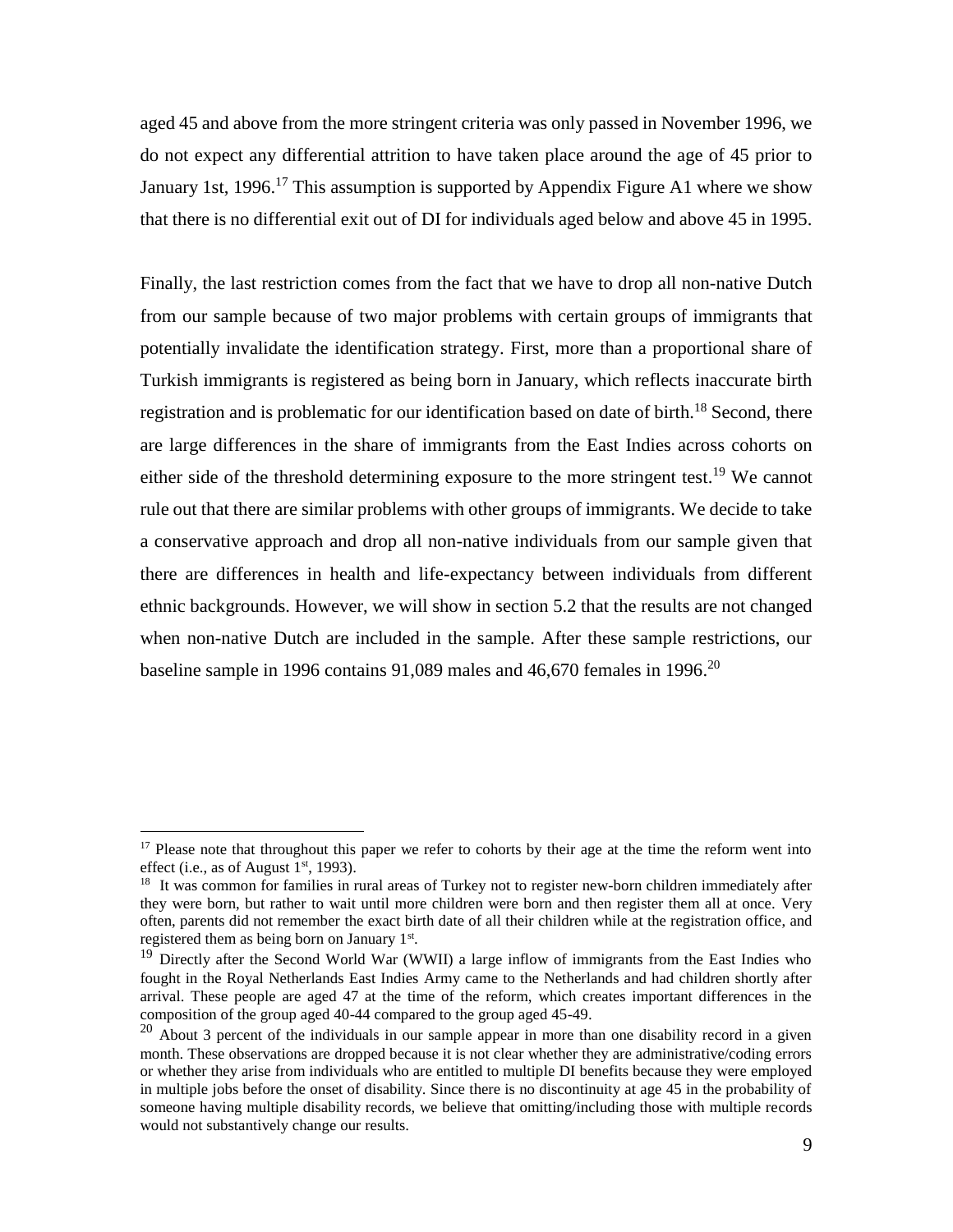#### *3.3 Summary statistics*

Table 2 presents a summary of our variables of interest. Panel A shows the characteristics of the individuals in our sample as of  $1<sup>st</sup>$  January 1996 before they were re-examined. On average, the claimants in our sample have spent 7-8 years on disability insurance at the time the reform was implemented. The majority of the sample is fully disabled (between 80 and 100% earnings reduction). This holds in particular for women.

Panel B presents the mortality rate for the last year of our observation period. The mortality rate was higher for men. By 2010, 15.6 percent of the male, but only 11.2 percent of the female, DI claimants had died.

#### **4. Empirical Strategy**

The 1993 DI reform in the Netherlands has had a significant impact on the average benefits that a DI claimant received. On average, disability benefits were reduced by  $\epsilon$ 1,549 and  $\epsilon$ 607 for men and women under the age of 45, respectively (see Figure 1, Panel I). This amounts to a drop of about 13 percent and 7 percent of total disability insurance benefits for men and women, respectively. These first stage effects are in line with those in Borghans *et al.* (2014). Note that these are average reductions in DI benefits; some individuals experienced a decrease in benefits, whereas others experienced no change in benefits at all (or even an increase). About 12-13 percent of men and women under the age of 45 faced a reduction in DI benefits after the re-examinations, contrary to only 3.4 percent and 2.5 percent of men and women aged 45 and older, respectively (see Table 2). The more stringent re-examinations not only reduced the generosity of the DI program for individuals remaining on DI, it also led to additional exit out of disability of about 5.6 and 6.9 percentage points for men and women, respectively (see Figure 1, Panel II). In fact, we observe that DI exits account for more than 90 percent of the cases where a DI claimant experienced a drop in DI benefits. Hence, exit from the program is an important effect of the DI reform, and the differential impact on changes in DI benefits is likely due to the fact that pre-reform benefits for men exceed those of women (as men's pre-disability earnings

10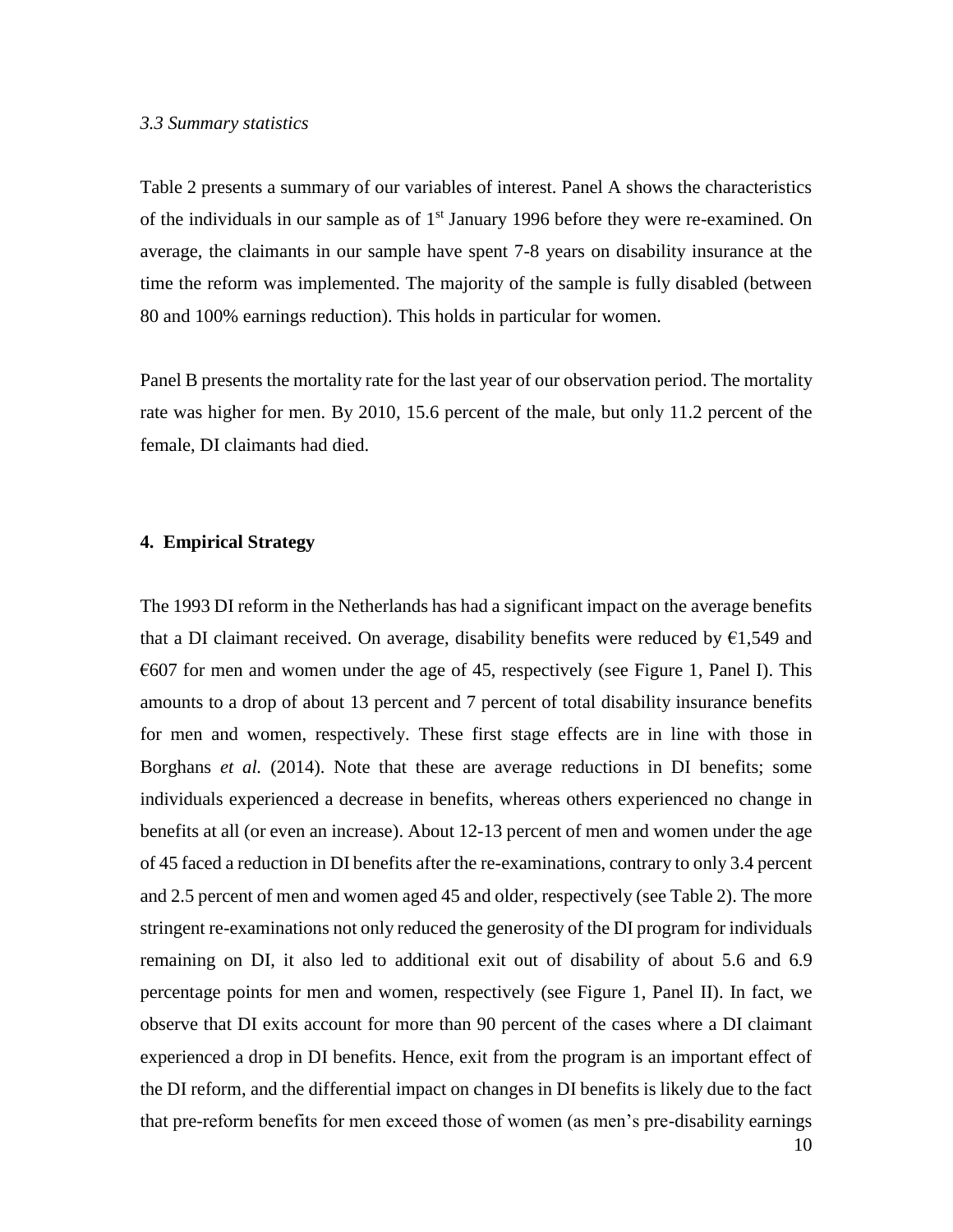were on average 45% higher than those of women, see Table 2). We exploit these first stage effects to examine whether the reform had any impact on health outcomes. Note that we are identifying the effect of a change in *disability benefit* income on health outcomes; it is not the effect of a change in *total* income on health as Borghans *et al.* (2014) have shown that total income was only slightly reduced for men and was unchanged for women since the reduced benefits were to a large extent compensated by increased employment earnings or additional income from other benefits.

In our regression models, treatment is indicated by a dummy equal to 1 for those subject to the stricter re-examinations (i.e. those aged under 45). Our set of controls include age in months as of the  $1<sup>st</sup>$  of August 1993, an interaction between the treatment indicator and age measured in months younger/older than 45 in August 1993 to allow the age trend to differ on either side of the discontinuity, 6 dummies for the degree of disability on January 1<sup>st</sup>,1996, pre-DI earnings, 39 regional dummies, marital status and duration on DI at the start of the reform. To control for seasonal patterns in mortality by month of birth (Doblhammer and Vaupel, 2001), we also control for 12 month of birth dummies. Finally, we include a dummy for those born between May 1945 and January 1946, and a dummy for those born between February 1946 and January 1947 to allow for potential differences in the composition of the baby boom generation and for the possibility that those born shortly after World War II differ in health status from other cohorts because of conception during the last months of the war that were particularly harsh in the Netherlands (Scholte *et al.*, 2012).

One key identifying assumption in this study is that the stringency of the criteria applied during the DI re-examinations is the only discontinuous change relevant to mortality at the cutoff age of 45. Although the data do not allow us to test this, we are not aware of any other policy change that would create a discontinuity around this age. To give more credibility to our results, we test whether there are any discontinuities around age 45 in our predetermined control variables by regressing all covariates used in the analysis on the treatment indicator in a reduced-form RD specification. Under the null hypothesis that there is no effect, from 51 placebo regressions we would expect to find a significant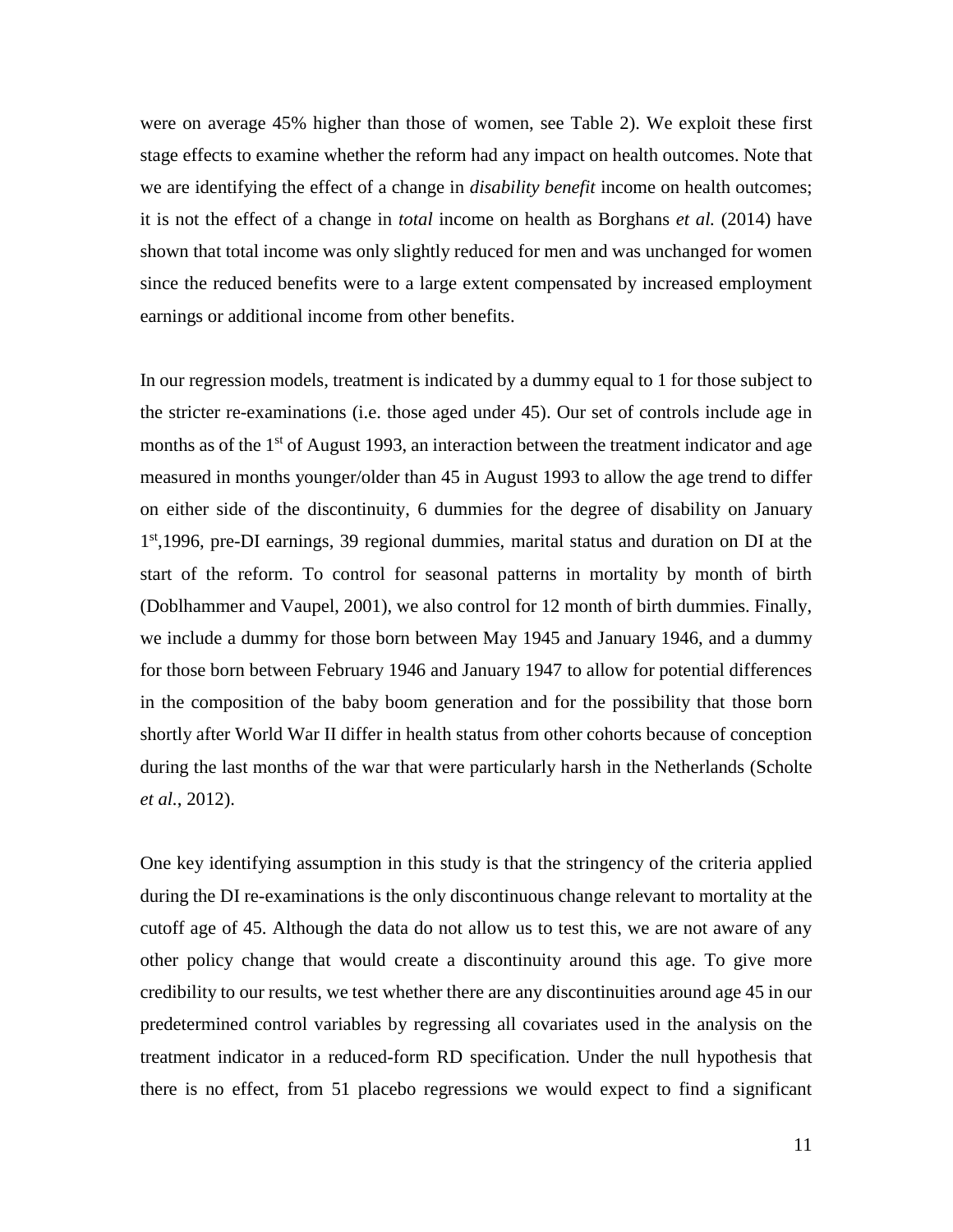coefficient for only 3 (at 5%) or 5 (at 10%) of the covariates. We find a significant effect for only 3 of them. $21$ 

Another key assumption guaranteeing the validity of our approach is the fact that individuals should not be able to influence the running variable, i.e. age at August  $1<sup>st</sup>$ , 1993. Since individuals cannot easily change their actual or reported age in the Netherlands, we do not expect any manipulation of reported age. This is further confirmed by Appendix Figure A2, which shows a histogram of the DI claimant's age at the time of the reform. Although the Figure displays some variation, there is no substantial change in claimant's age around the age cutoff. Also a McCrary (2008) density test provides further evidence for a smooth density around age 45 (p-value=.114). Note that we do observe a drop in the histogram around age 47.5 which is due to the famine resulting from the hunger winter which took place in the Netherlands during World War II. Hence, this drop is not related to the DI reform. Nevertheless, we control for this event in our regressions (as described above).

#### **5. Results**

 $\overline{a}$ 

#### *5.1 Impact on mortality*

Figure 2 shows the probability of death by 2010 for the individuals in our sample. There is an upward jump in the male mortality rate at the age of 45, which corresponds to the age from which the more generous DI reassessment applied, but a downward jump in female mortality. Men aged below 45 who were subject to the stricter regime had a 1.2 percentage point lower probability of having died by 2010 than older men, controlling for age. Younger women that experienced the tighter reassessment had a 1.4 percentage point higher probability of death, which corresponds to a relative effect of about 13 percent. Estimating a reduced-form RD model for mortality in earlier years (Figure 3) we find the positive effect on mortality for women and the negative effect for men to be consistent over time, where the magnitude of both increases over time and reaches significance in the last

 $21$  The full results are available in Table A1 in the Appendix.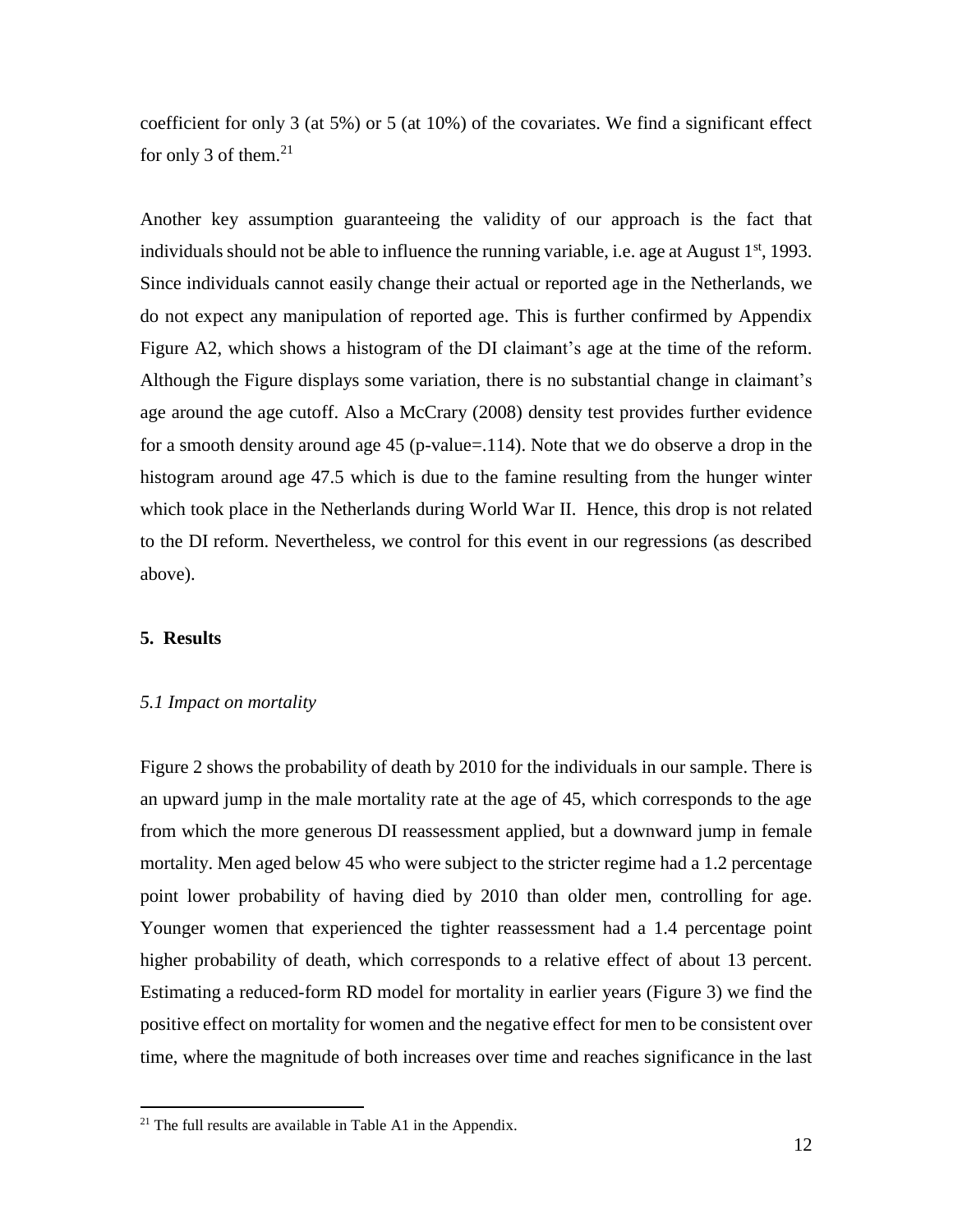two years (see also Appendix Table A2 for the complete estimation results). Interpreting these estimates as causal effects would suggest that tightening the eligibility criteria and reducing benefits raised the mortality rate of women, but reduced that of men. In Section 5.2 we show that these results are robust to various robustness checks. Note that Borghans *et al*. (2014) have shown that the reform induced women to take up new employment and also to apply for other benefits at a higher rate than men. This suggests that women may have been affected more by the reform than men, and this might explain the gender difference in mortality. In addition, the gender difference in mortality may be the result of different social norms to working or to different health problems for men and women. We will discuss the potential explanations for the gender difference in health outcomes in detail in section 5.4.

The reduced-form RD point estimates shown in Figure 3 and Table A2 show the average effect of the reform on mortality. However, some individuals were affected more by the reform than others. That is, some individuals lost all their DI benefits because they were considered ineligible under the new criteria, whereas others experienced only a marginal reduction in their benefits. We exploit this variation in DI benefit changes in an IV standard fuzzy RD specification, where we scale our reduced-form estimates by the amount of the reduction in disability benefits.<sup>22</sup> The IV estimates in Table 3 show that the mortality effects are larger for those who experienced a larger drop in DI benefits. For example, a  $\epsilon$ 1,000 reduction in DI benefits led to an increase in the cumulative mortality rate by 2010 among women of 2.4 percentage points, which is a relative increase of 23 percent.<sup>23</sup> For men we find that a  $\epsilon$ 1,000 reduction in DI benefits has led to a 0.7 percentage point (i.e. 6 percent) reduction in mortality by 2010.

It is important to note that although our mortality effects only appear from 2009 onwards, they are not caused by any of the later DI reforms. As Koning and Lindeboom (2015) carefully describe, after 1993 there have been several DI reforms which aimed at (i)

 $22$  This is the change in DI benefits due to the reform. Note that benefits are set to missing for those already deceased by January 1999.

 $^{23}$  Unfortunately, we have insufficient observations for each cause of death to investigate whether this result is driven by certain specific causes of death.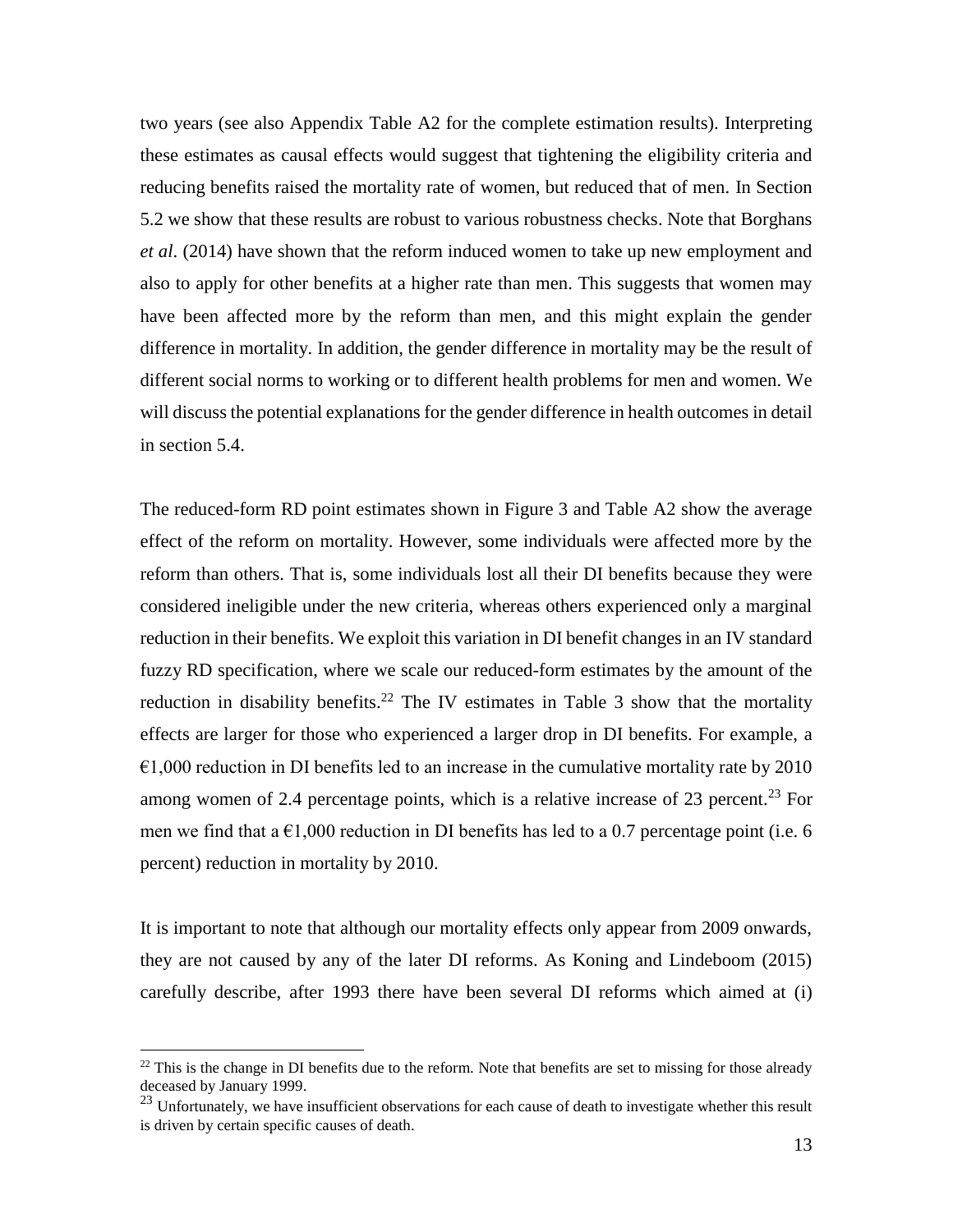enhancing employer incentives to avoid an inflow of employees in disability insurance, (ii) increasing screening for disability and (iii) tightening eligibility for continued DI benefit receipt. Although these reforms could have affected people who continued to be on DI after the re-examinations, none of these reforms had a *differential* impact on the 40-44 year old cohort versus the 45-49 year old cohort in our study.<sup>24</sup> In fact, there was no particular discontinuity in treatment for any age in our 40-50 cohort. As such, these later DI reforms are no threat for our identifying assumptions. Furthermore, one might wonder whether the long-term mortality effects could be due to recent changes in early retirement schemes, since our sample individuals who were aged 45 in 1993 are around 61/62 in 2009/2010, so well before the official retirement age of 65. However, although there has been substantial changes in early retirement schemes since the mid-1990s and 2000s (see for example Euwals *et al*. (2011) for more details), none of these changes affected our 40-44 year cohort differently than it affected our  $45-49$  year cohort.<sup>25</sup>

#### *5.2 Robustness of the results*

In Table 4 we present the results of various sensitivity analyses. Panel A shows the results of reduced-form RD estimations without any control variables. Clearly, the results are not sensitive to inclusion of the controls. The mortality effects remain -0.012 for males and 0.014 for females, just as was found when controls were included in the regression (Figure 3). In Panel B we include a quadratic in age in the model. The results remain mostly unchanged. Panel C shows the outcomes when all immigrants are included in the sample. The results for women remain unchanged. For men, the significant mortality effects disappear. This is consistent with differences in the share of immigrants (at least from East Indies) between age groups, and lower life expectancy of non-natives compared to natives. In addition, measurement error in the month and year of birth would bias our estimates towards zero.

<sup>24</sup> See Koning and Lindeboom (2015) for more details.

<sup>&</sup>lt;sup>25</sup> Ages refer to those on August 1<sup>st</sup>, 1993. By 2009, these ages would be 56-60 and 61-65.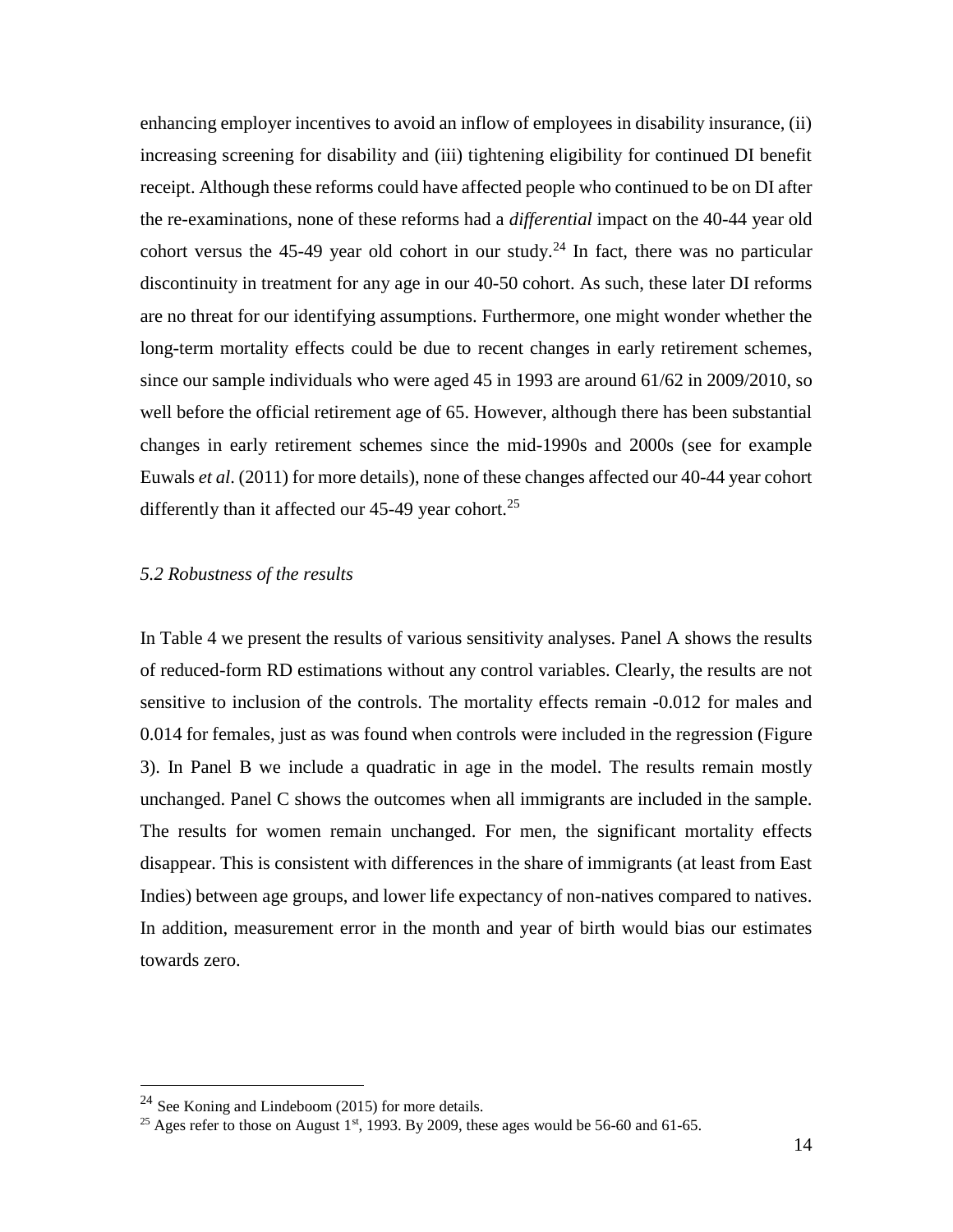We also perform several placebo tests. In Panel D we re-estimate our models on a sample of disability claimants aged 50-59, applying an artificial age discontinuity at age 55. Note that DI claimants aged 50 and above were not re-examined at all, nor did any of the new eligibility criteria apply to them. Hence, we should not find any significant effect for these placebo estimations. The results in panel D confirm this. A final placebo test concerns the estimation of our model on a sample of individuals who were not receiving DI at the time of the reform. The results in panel E show that there is no discontinuity in mortality for this sample, which provides further confidence on the absence of any other confounding factors that might occur at the cutoff age 45. This confirms the validity of our approach.

As mentioned in section 4, we choose a larger bandwidth than would be optimal according to the Imbens-Kalyanaraman criterium given the lack of power for the smaller bandwidth. One may be concerned that the health effects are therefore driven by the inclusion of individuals further away from the threshold so they are the result of age differences. For the results for women we argue that it is unlikely to be the case as treated individuals are younger and this would imply lower mortality for the treated group. However, for men we cannot rule out that this is the case. However, in Figure 4 we investigate how sensitive our results are to the chosen bandwidth size. The figure illustrates that the point estimates of our models are quite robust to bandwidth size.<sup>26</sup> More specifically, the results remain rather stable after the optimal bandwidth of 24 months as defined by the Imbens-Kalyamaran procedure.<sup>27</sup> The standard errors of the estimates, however, are sensitive to the bandwidth, and the figures show that as the power increases (larger bandwidth includes larger number of observations), the estimates also become more precise.

#### *5.3 Are the effects driven by changes in employment or total income?*

 $\overline{a}$ 

Our results show that changes in the DI generosity have important health effects on DI recipients. The negative health effects among women are likely to be driven by increased stress related to new employment situation or reduced benefit income, and/or occupational

<sup>&</sup>lt;sup>26</sup> Only for very small bandwidths they are quite different, but one should be careful interpreting these point estimates since also the standard errors are very large.

 $^{27}$  Although they are slightly smaller for female mortality between bandwidth of 24-36 months.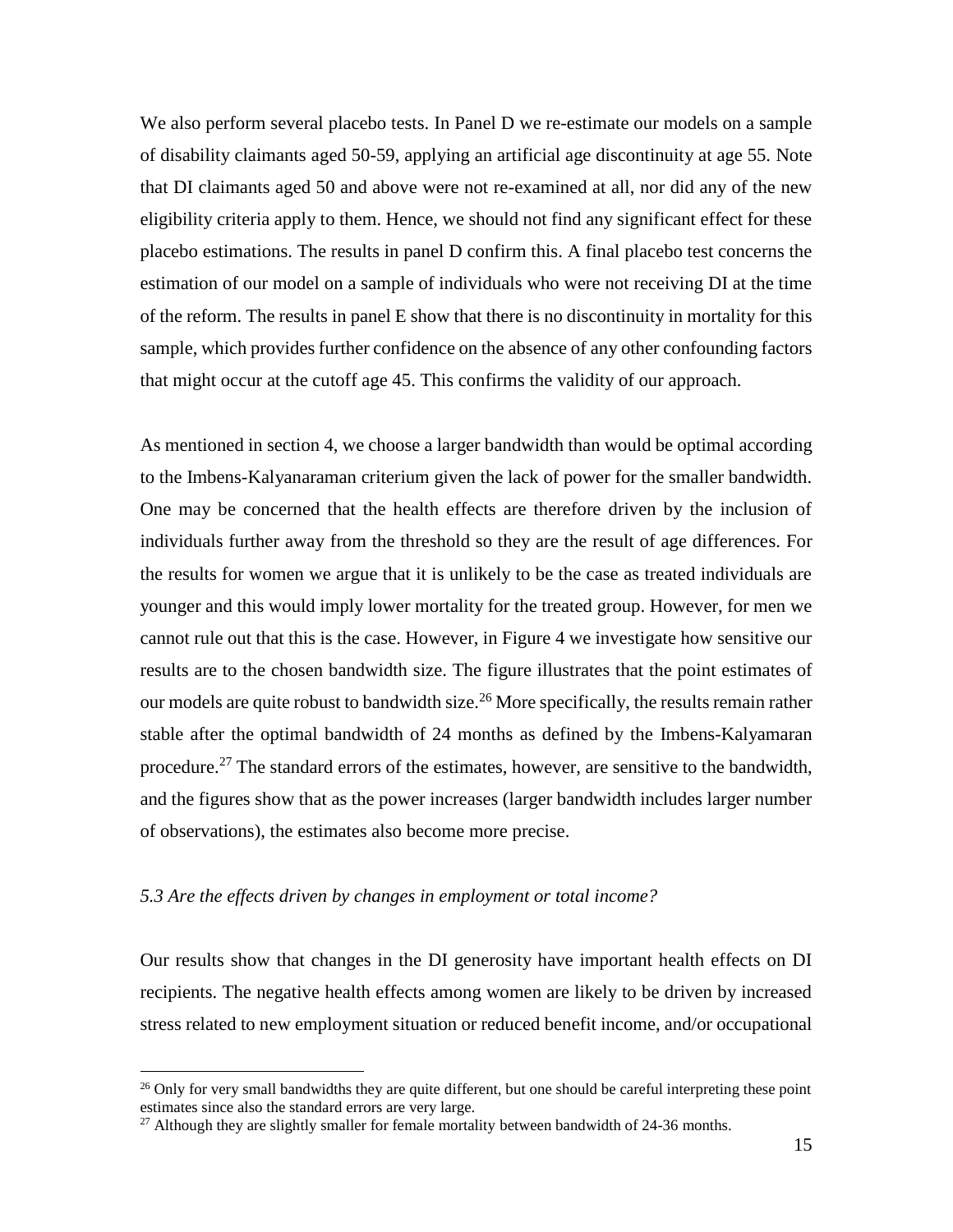diseases if the person enters into paid employment. The reduced generosity of this reform has been found to have a large effect on employment and only a very small effect on total income. Borghans *et al.* (2014) have shown that participation in employment went up by 2.9 percentage points after the reform and that also total income changed, albeit only marginally: on average, for every euro lost on DI benefits, about 92 cents is compensated through increased labor earnings or other benefit income. We exploit our information on employment status and total income to disentangle the importance of both in explaining the mortality effects.

We re-estimate our IV models using two additional scaling variables: a dummy for whether the individual is in paid employment in 1999 and individual total income in 1999 (i.e. after the re-examinations were finished). Panel A of Table 5 shows that conclusions are similar if we use employment status as the scaling variable and the treatment dummy as the instrument. There are health costs (gains) for those women (men) that get into paid employment due to the stricter eligibility criteria. On the other hand, income changes driven by the reform do not seem to explain changes in mortality (Panel B). For women, the reform did not have an effect on total income (no first stage effect). This is in line with the finding by Borghans and co-authors (2014) that individuals are able to fully compensate a drop in DI benefits via higher labor market earnings and/or other benefits. For men, the reform had a small effect on total income, but a  $\epsilon$ 1,000 reduction in total income is not associated with a statistically significant mortality effect. Therefore, the previous mortality effects for men and women must be driven by individuals who left DI and moved into employment due to the more stringent DI criteria, and not by those who stayed on DI with reduced benefits.

#### *5.4 Why did the reform only harm the health of women?*

Our results have shown clear gender differences in the health effects of the Dutch DI reform. It is possible that the reform affected men and women in a different way. We have already seen (see Figure 1) that the average reduction in DI benefits due to the reform is larger for men than for women (1,549 Euros versus 607 Euros), but that the probability to leave DI after the re-examinations is larger for women (6.9 percentage points versus 5.6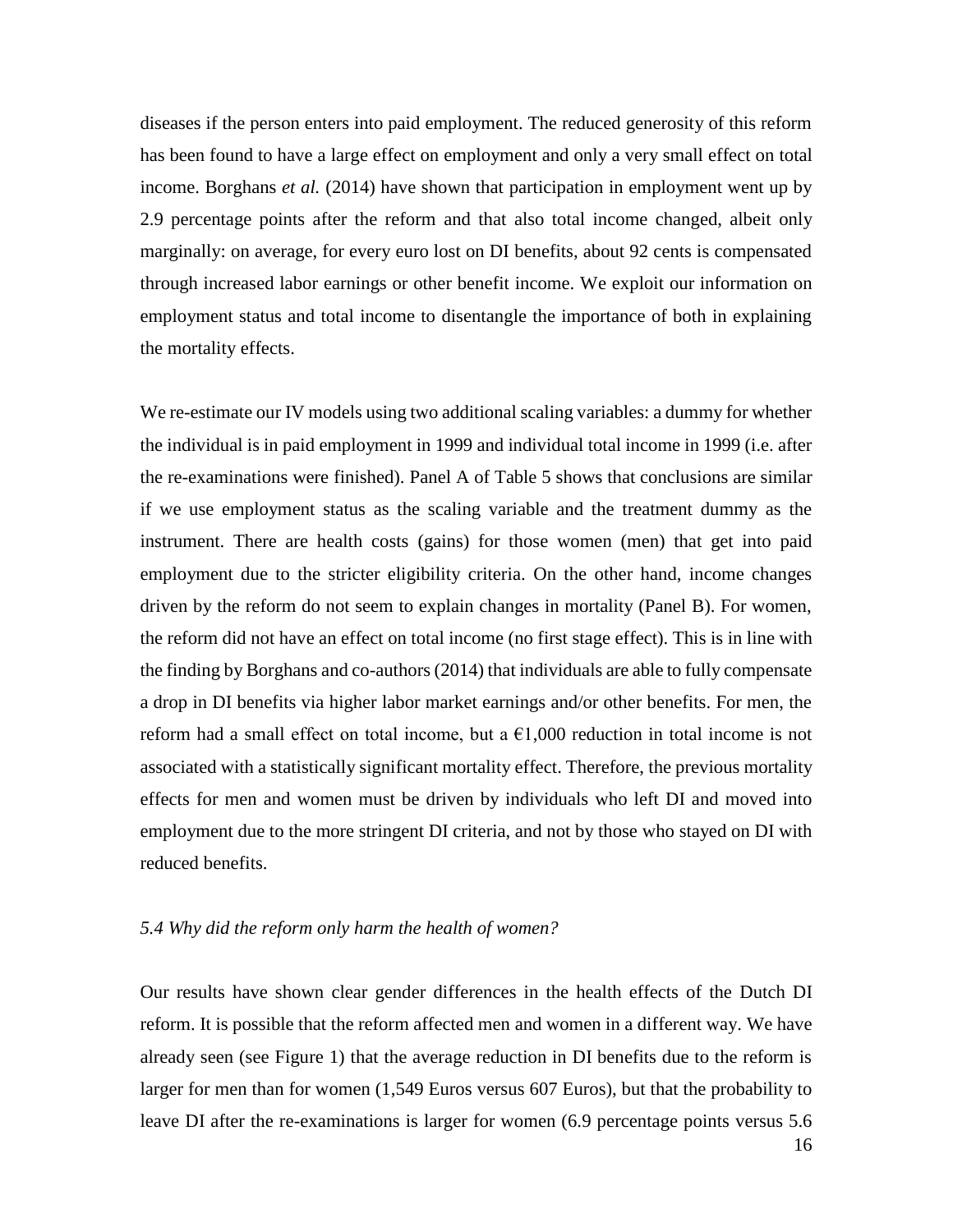percentage points). Given that we observe that terminations of DI eligibility (i.e. DI exits) account for more than 90 percent of the cases where a DI claimant experienced a drop in DI benefits, this gender difference in exits strongly suggests that women are more affected by the reform than men. Further evidence is provided by Borghans *et al.* (2014), who have shown that both the probability to take up employment as well as the probability to obtain other benefits increased significantly more for women than for men.

One of the reason for the gender-specific impact of the reform could be related to genderspecific health problems. One of the implications of the new criteria is that disabilities related to mental health problems became more difficult to prove than physical health problems (see section 2). Women are more likely to suffer from mental problems (37% of females vs. 28% of males), while men are more likely to suffer from physical health problems, like musculoskeletal (31% of males and 26% of females) and cardiovascular  $(8\% \text{ of males vs. } 3\% \text{ of females}) \text{ problems } (UWV, 2006).^{28} \text{ Hence, these differences in }$ health problems might lead to differential exit from DI across both genders: one would expect the average man who left DI to be healthier than the average woman who left DI, as the share of reclassifications due to a health recovery in total male exits is larger than for women (since for women the share of exits due to ineligible type of illness – i.e. mental health problems that are difficult to diagnose – is larger). This could explain the gender differences as employment may be more hazardous when initial health is poor. Similarly, one might also expect heterogeneous effects by type of health condition. Unfortunately, information about type of illness is missing in our data so we cannot test for this.

In order to ascertain what can explain the gender differences, we pool observations for men and women, and make a distinction by three other variables that may drive these results: degree of disability (full/partial), disability duration and earnings level. The results are shown in Table 6.<sup>29</sup>

<sup>28</sup> Numbers are averages calculated for period after the reform (1994-2005).

 $^{29}$  In Appendix Table A3 we investigate the characteristics of "compliers", i.e. those individuals who are affected on the margin by the stricter re-examination. Hence, compliers refer to those individuals who experience a decrease in their degree of disability following the stricter re-examination criteria but would not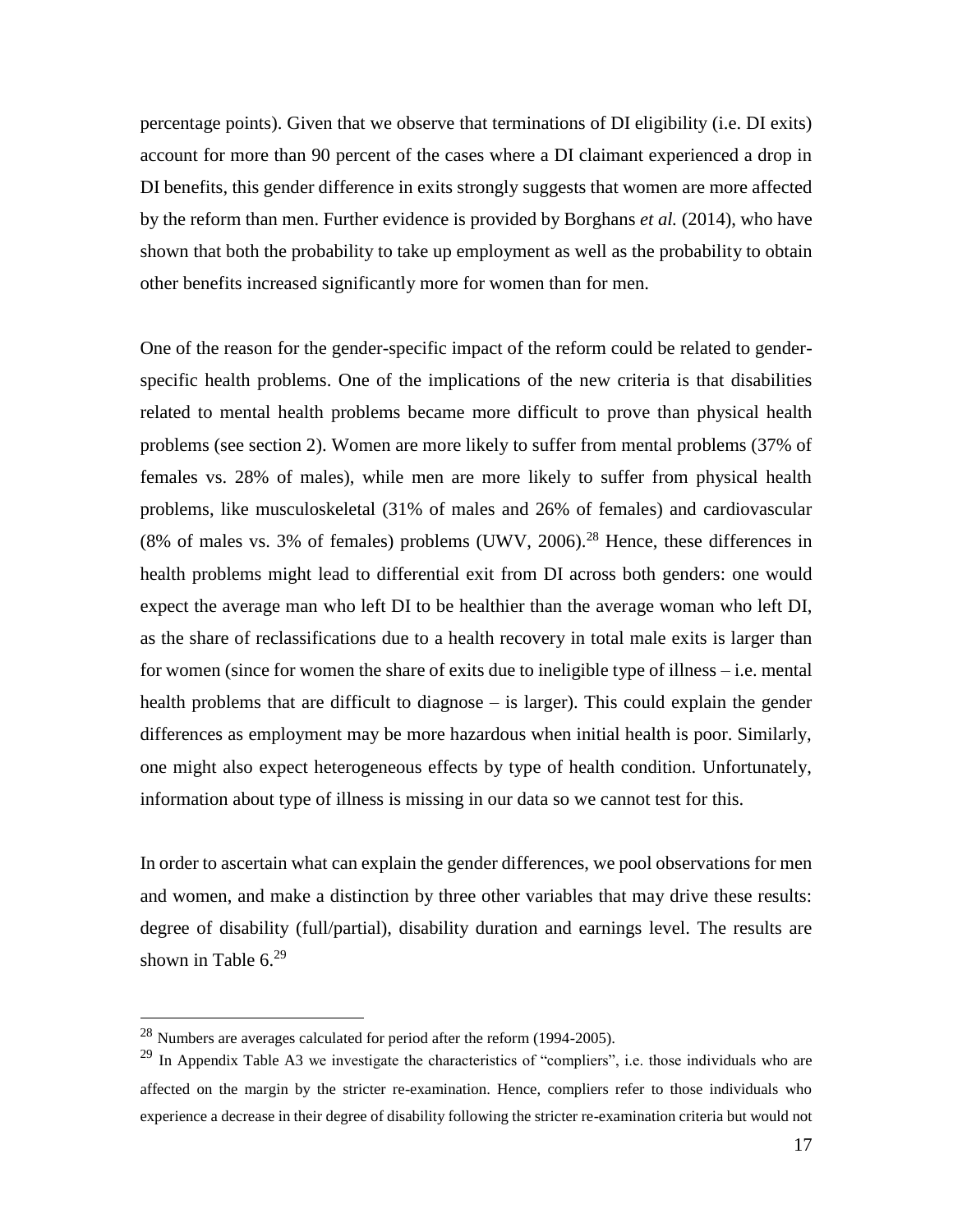First, women are more likely to be *fully* disabled compared to men (see Table 2). One would expect that fully disabled would suffer more from a DI reform that decreases the amount of benefits and encourages disabled individuals to go back to work than partially disabled, as the labor market opportunities for the former are expected to be worse. The DI reform raises the probability of mortality by 2010 for both fully and partial disabled women, while it decreases the probability of mortality by 2010 only for fully disabled men (Panel A of Table 6). In addition, the estimated effect is statistically different for males and females in the two subgroups (partial and fully disabled). This suggests that the genderspecific findings cannot (only) be attributed to differences in the level of disability between genders.

Second, we investigate the time spent on DI at the time the reform came into effect. On the one hand, individuals who have been on DI for longer may suffer more from forced labor market re-entry as they have been detached from the labor market for longer. On the other hand, the health of long-term disabled may have improved while on DI, therefore they may well be able to find re-employment without this having adverse health effects. From Table 2 we know that women have slightly shorter DI spells than men. Panel B of Table 6 shows separate results by time spent in DI. We find that the mortality effects for men are concentrated among long-term disabled, whereas there are negative effects for women who are either long-term or short-term disabled. Moreover, the difference in the direction of the effect between males and females remains among the long-term disabled. This suggests that gender-specific findings can also not (only) be driven by differences in the time spent on DI across genders.

There are large differences in the labor market history and opportunities between men and women, as women tend to be low wage earners. Therefore, our results could be well driven

have experienced a decrease in their degree of disability under the old and more lenient criteria. Since our results suggest that partially disabled women are more likely to experience a reduction in their benefits than the female sample as whole, in Table 6 we investigate further whether the gender-specific results are related to initial degree of disability.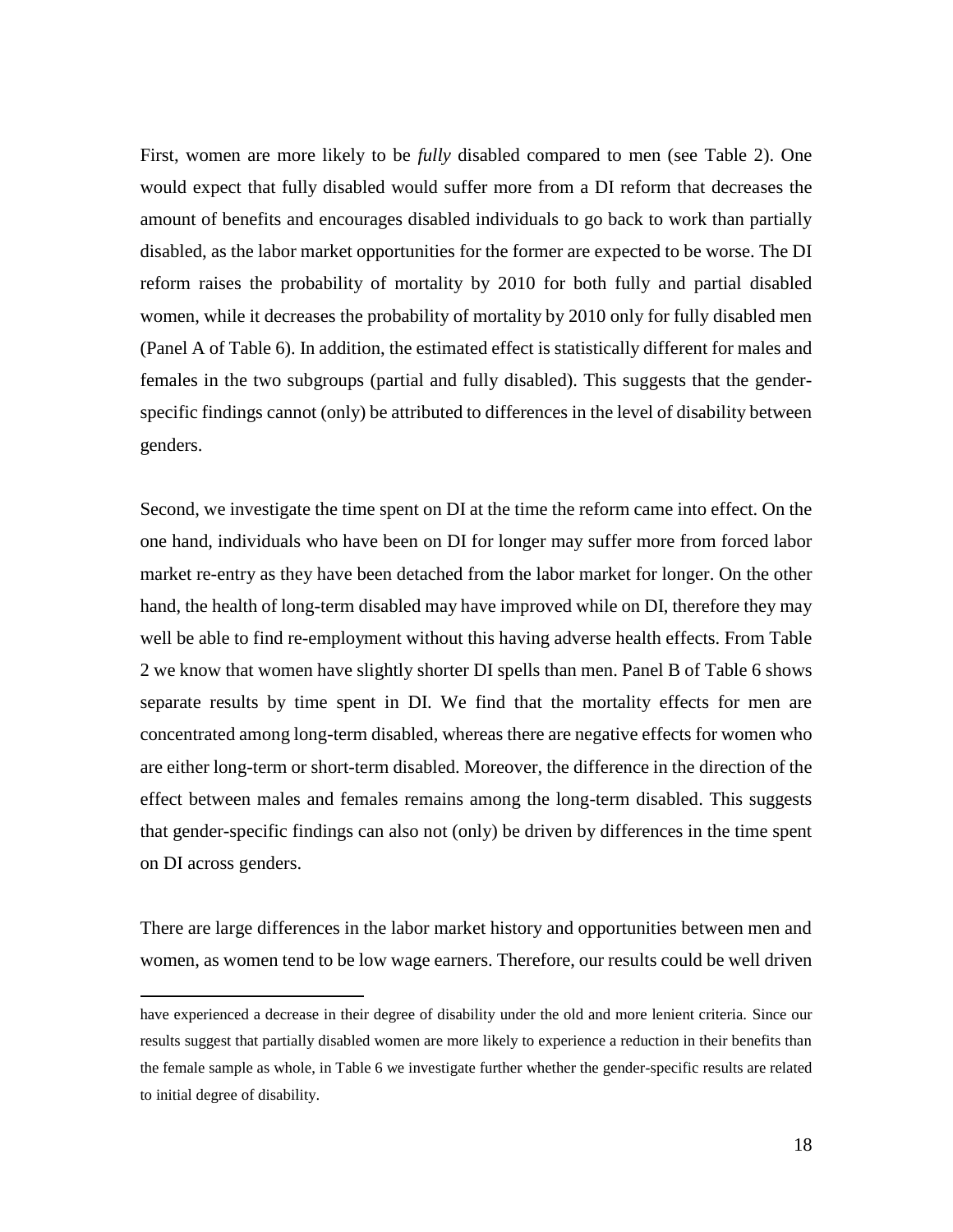by lower wage earners (mainly women) having to return to more health hazardous jobs compared to higher earners (mainly men). In Panel C of Table 6 we separately estimate the effect of the reform for those below and above the median level<sup>30</sup> of labor market earnings (measured before entry in DI). We find that the negative health effects are indeed concentrated among low earning women, whereas the positive health effects for men are concentrated among high earning men. Figure 5 shows the reduced-form RD effects on mortality over time for the four different groups (low earnings females, high earnings females, low earnings males, and high earnings males). We find that the positive health effects on high earning males affected by the reform are apparent in the short-run (from 1998). Moreover, the estimated effect on high earning females is similar both in size and sign, and not statistically different to the estimated effect on high earning males, although it is never statistically significant. The lack of statistical significance can be due to the low number of females that are among the high earners, as only 24% of females have pre-DI earnings above the median. The differences between high earning males and low earning females are clear since the early 2000s. This suggests that part of the gender differences is due to differences in the skill level between males and females in our sample. However, this cannot be the only explanation as the reform did not have any effect on low earning males. In addition, these results pose some equity concerns on the effects of the DI reform, as the health gains are concentrated among the high-earners while the losses are concentrated among the low-earners.

Furthermore, gender differences in occupational sorting may be responsible for these differential health effects. LaMontagne *et al.* (2008) have shown that job strain related to depression is mostly concentrated in low skilled occupations, and national statistics show that female recipients in the relevant age group are about 10 percentage points more likely to suffer from mental health problems compared to males (UWV, 2006). Hence, this suggests that the combination of the type of health problems and the occupational position makes women more vulnerable to the reform. Unfortunately, type of illness is not registered in our data and we cannot test this hypothesis directly.

<sup>&</sup>lt;sup>30</sup> Note that we use the overall median wage, not gender specific. When using gender specific medians, we could not separate the gender effects from the earnings effect.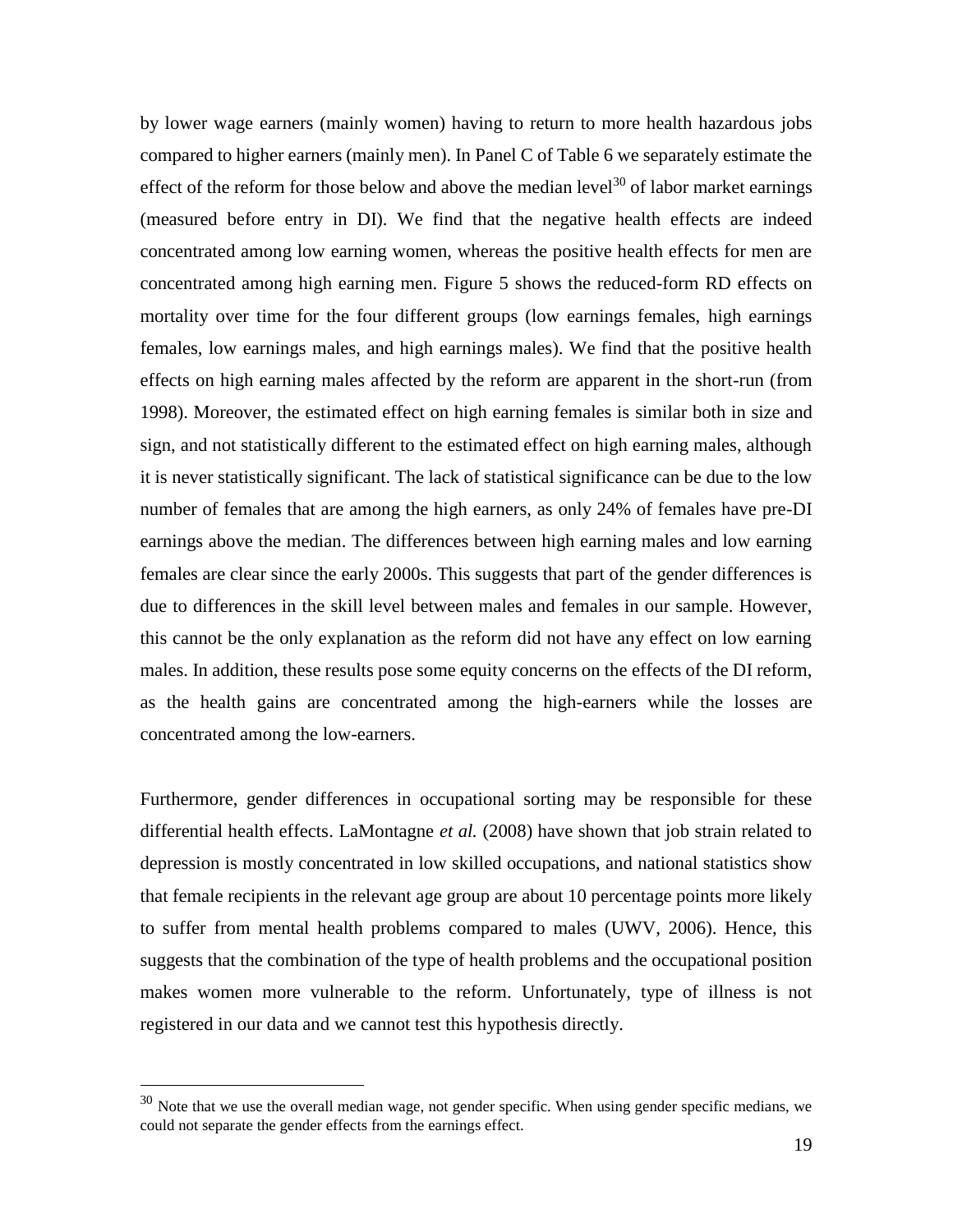Finally, the differential gender effect on mortality may be the result of different social norms to working. We know from earlier studies that leaving employment after job loss has severe and long-lasting effects on mortality (Eliason and Storrie, 2009; Sullivan and Von Wachter, 2009; Bloemen et al., 2015), and that these effects are larger the stronger is the social norm to working (Stutzer and Lalive, 2004). If the effects of losing a job are symmetric, but opposite, to the effects of regaining employment, then one may argue that forced exit from disability and the subsequent re-employment may have beneficial effects on mortality. These effects are expected to be largest for men, as the social norm to working is strongest for them. For women, the positive mortality effects from re-employment may be smaller as the social norm to working is lower for women, and hence the positive effects may be outweighed by the negative effects following from the type of health problem and occupational position of women as was discussed above. Unfortunately, the data do not allow us to test the role of social norms in explaining the different health outcomes across men and women.

#### **6. Conclusion**

In this paper, we investigate whether disability insurance reform aiming to contain moral hazard may have additional welfare effects via changes in people's health. The standard assessment of welfare effects of DI balances the gains from insuring incomes against the losses from moral hazard. Welfare improving reforms aim to encourage the work-able to become re-employed. However, when this is pushed too far and even less work-able are forced back to work this may come at a long term cost to their health. Such adverse health effects are clearly undesirable from a human perspective. Although there is ample evidence that DI benefit recipients respond to reduced DI benefit generosity and tighter DI benefit eligibility by taking up new employment, there is no evidence yet about potential health effects *after* such a disability insurance reform. A better understanding of such effects is crucial for designing effective public policy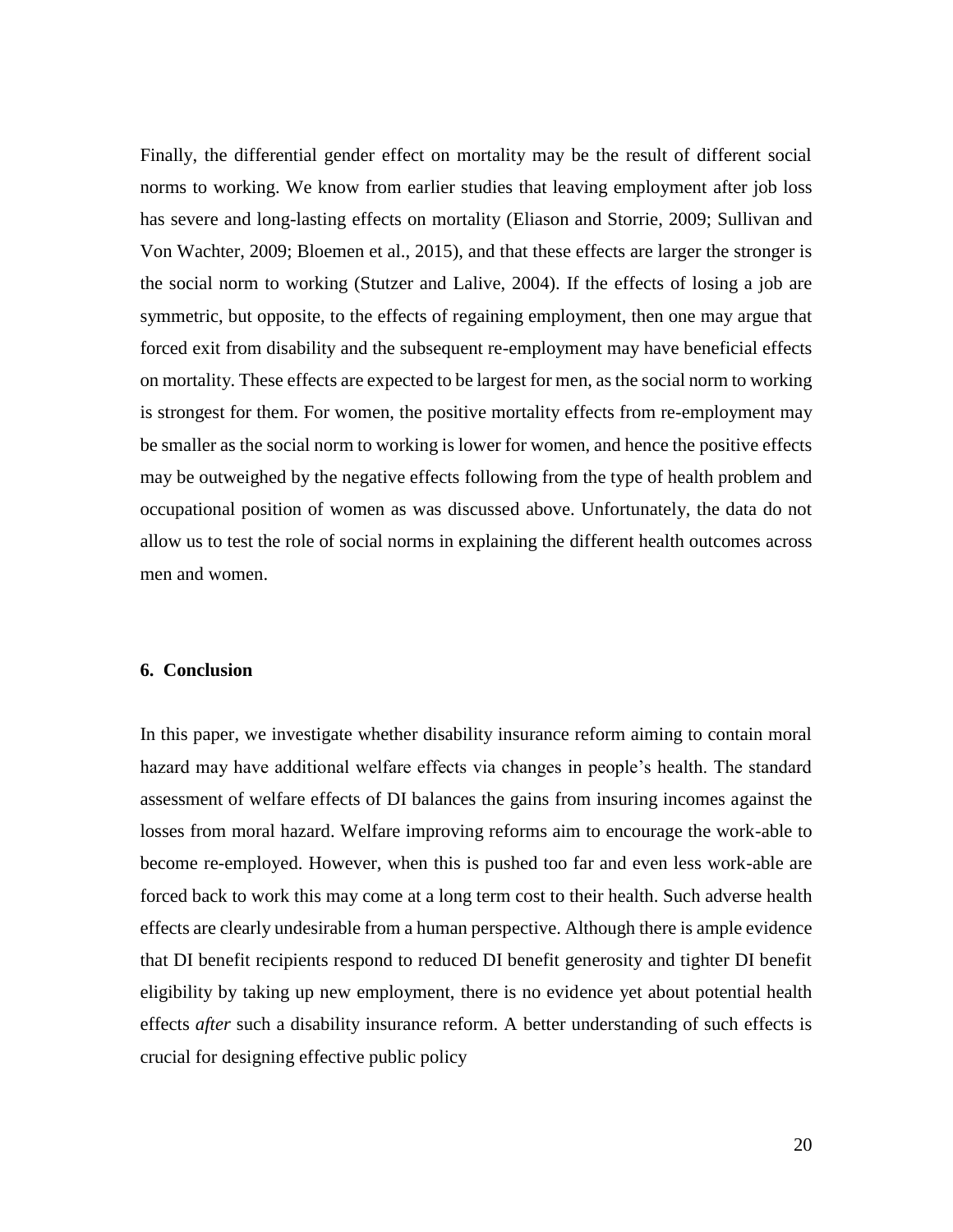We exploit a cohort discontinuity in the stringency of the 1993 Dutch disability reforms to obtain causal estimates of the effects of decreased generosity of disability insurance (DI) on health outcomes of existing DI recipients. We find that the reform in Dutch DI has had important health effects which last for more than 15 years after the reform. Women aged 44 and younger which are subjected to the stricter re-examinations experience a worsening in their health status over time as their mortality was increased by 1.4 percentage points by 2010. For men, on the other hand, mortality rates were reduced by 1.2 percentage points. Therefore, there were clear gender differences in the effect of the reform, and these gender differences are even more pronounced in the IV results. A plausible explanation is that the reform affected men and women in a different way, as mental health problems, which were more prevalent among women, became more difficult to prove than physical health problems. This would imply that women leaving DI were on average in worse health than men, and therefore more sensitive to the occupational risks. Alternatively, different social norms to work apply for men and women, which may explain the gender different in health outcomes. Unfortunately, our data do not allow us to test these explanations, and this is left for future research.

We investigate if other factors, which are correlated with gender, may be responsible for the gender differences. Our results show that the gender-specific findings cannot (only) be attributed to differences in the level of disability neither to differences in the time in DI between genders. However, pre-DI earnings differences play an important role. We find that the health gains are concentrated among high earning males, while the health costs are mostly borne by low earning females. Job strain related to depression seems to be concentrated in low skilled occupations (LaMontagne, 2008). This suggests that the combination of the type of health problems and the occupational position makes women more vulnerable to the reform.

Regardless of the specific driving mechanisms behind these gender differences, our results illustrate that there were clear winners and losers from this reform. We believe this is a relevant lesson applicable to other institutional settings and DI reforms. On the one hand, tightening of the eligibility criteria to reduce moral hazard cannot only increase labor force participation but also improve population health if targeted to the appropriate groups. On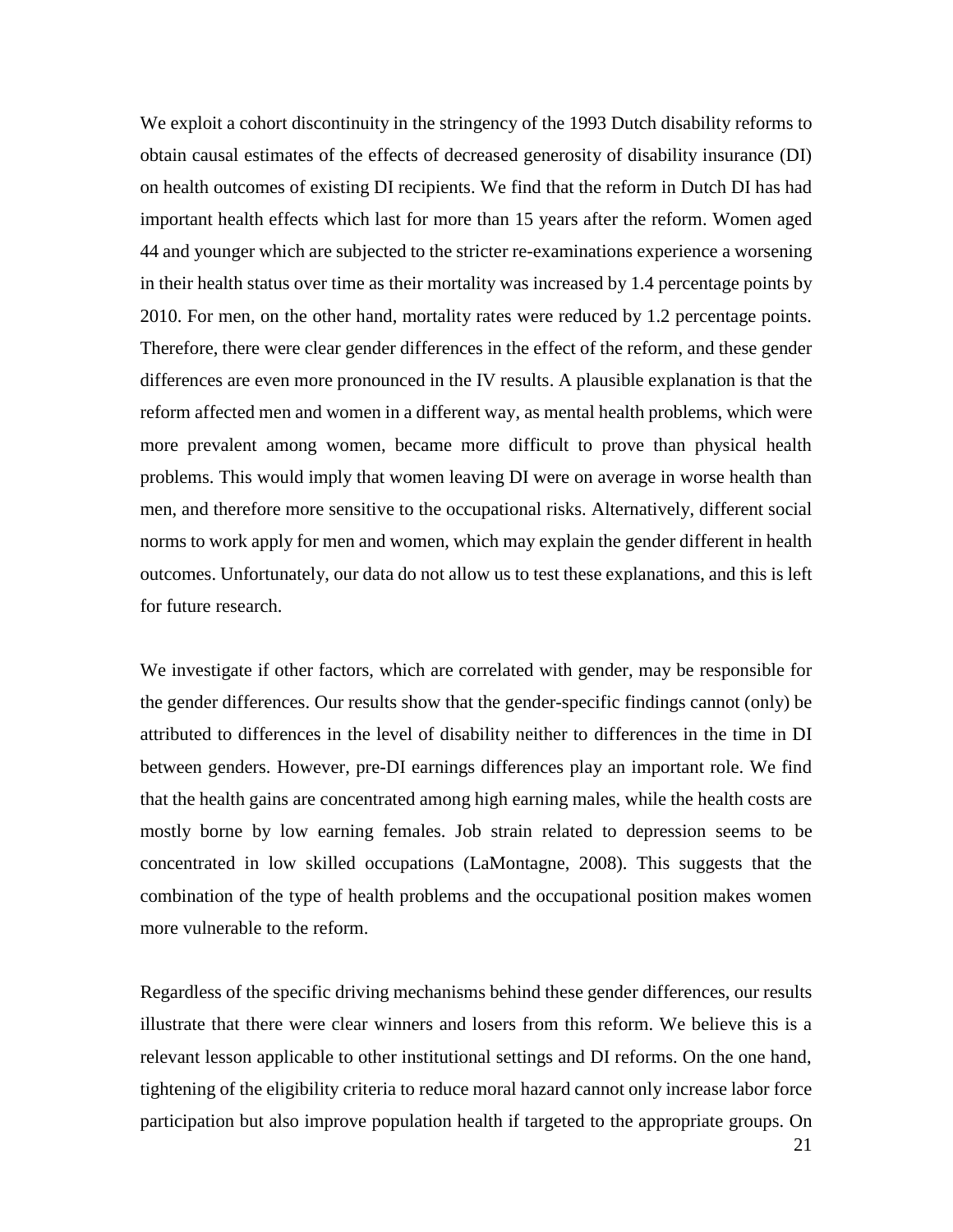the other hand, if the criteria do not allow benefits entitlement to individuals in some vulnerable groups, the incentives to go back to work may cause irreversible damage to their health. In order to advance in the identification of the groups that can benefit from a DI reform and the groups that society needs to protect, future research should focus on better identification of the effects of DI policies on individuals with different health conditions and in different occupational groups.

All in all, our results indicate that the moral hazard debate should change dramatically: the discussion should not only focus on the tradeoff between providing disability insurance and making people go back to work, but also on other important behavioral effects that may not only compensate the savings from reduction in the DI generosity, but entail additional costs in other government budgets and the society as a whole.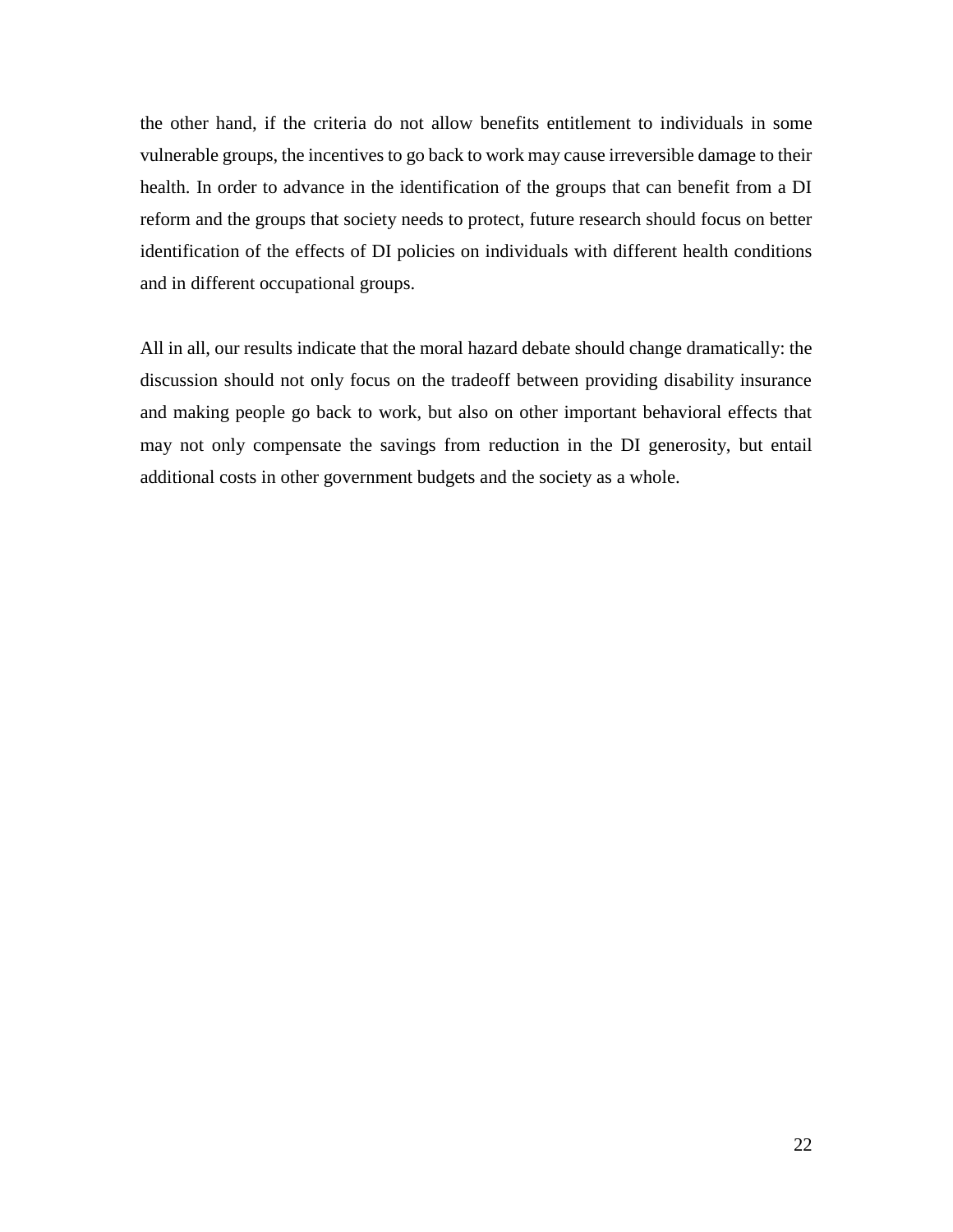#### **References**

- Autor, David H. 2011. The unsustainable rise of the disability rolls in the United States: Causes, consequences, and policy options. Working Paper no. 17697, National Bureau of Economic Research, Cambridge, MA.
- Autor, David H., and Mark G. Duggan. 2003. The rise in the disability rolls and the decline in unemployment. *Quarterly Journal of Economics* 118(1): 157 - 206.
- Autor, David H., and Mark G. Duggan. 2006. The growth in the social security disability rolls: A fiscal crisis unfolding. *Journal of Economic Perspectives*, 20(3, Summer), 71-96.
- Bloemen, Hans, Stefan Hochguertel, and Jochem Zweerink. 2015. [Job loss, firm](http://www.iza.org/en/webcontent/publications/papers/viewAbstract?dp_id=9483)‐level [heterogeneity and mortality: Evidence from administrative data,](http://www.iza.org/en/webcontent/publications/papers/viewAbstract?dp_id=9483) *IZA Discussion Paper Series*, no. 9483, IZA, Bonn.
- Bonsang, Eric, Stéphane Adam, and Sergio Perelman. 2012. Does retirement affect cognitive functioning? *Journal of Health Economics*, 31, 490-501.
- Borghans, Lex, Anne C. Gielen, and Erzo F.P. Luttmer. 2014. Social support substitution and the earnings rebound: Evidence from a regression discontinuity in disability insurance reform. *American Economic Journal: Economic Policy*, 6(4), 34-70.
- Bound, John. 1989. The health and earnings of rejected disability insurance applicants. *American Economic Review* 79(3): 482-503.
- Bound, John, and Richard V. Burkhauser. 1999. Economic analysis of transfer programs targeted on people with disabilities. In *Handbook of Labor Economics* Volume 3C, ed. Orley Ashenfelter and David Card. Elsevier.
- Bovenberg, A. Lans. 2000. Reforming social insurance in the Netherlands. *International Tax and Public Finance* 7(3): 345-368.
- Browning, Martin, and Eskil Heinesen. 2012. Effect of job loss due to plant closure on mortality and hospitalization. *Journal of Health Economics*. 31: 599-616.
- Burkhauser, Richard V., and M.C. Daly. 2011. *The declining work and welfare of people with disabilities: What went wrong and a strategy for change.* Washington DC: American Enterprise Institute Press.
- Chen, Susan, and Wilbert van der Klaauw. 2008. The work disincentive effects of disability insurance program in the 1990s. *Journal of Econometrics*, 142(2): 757-784.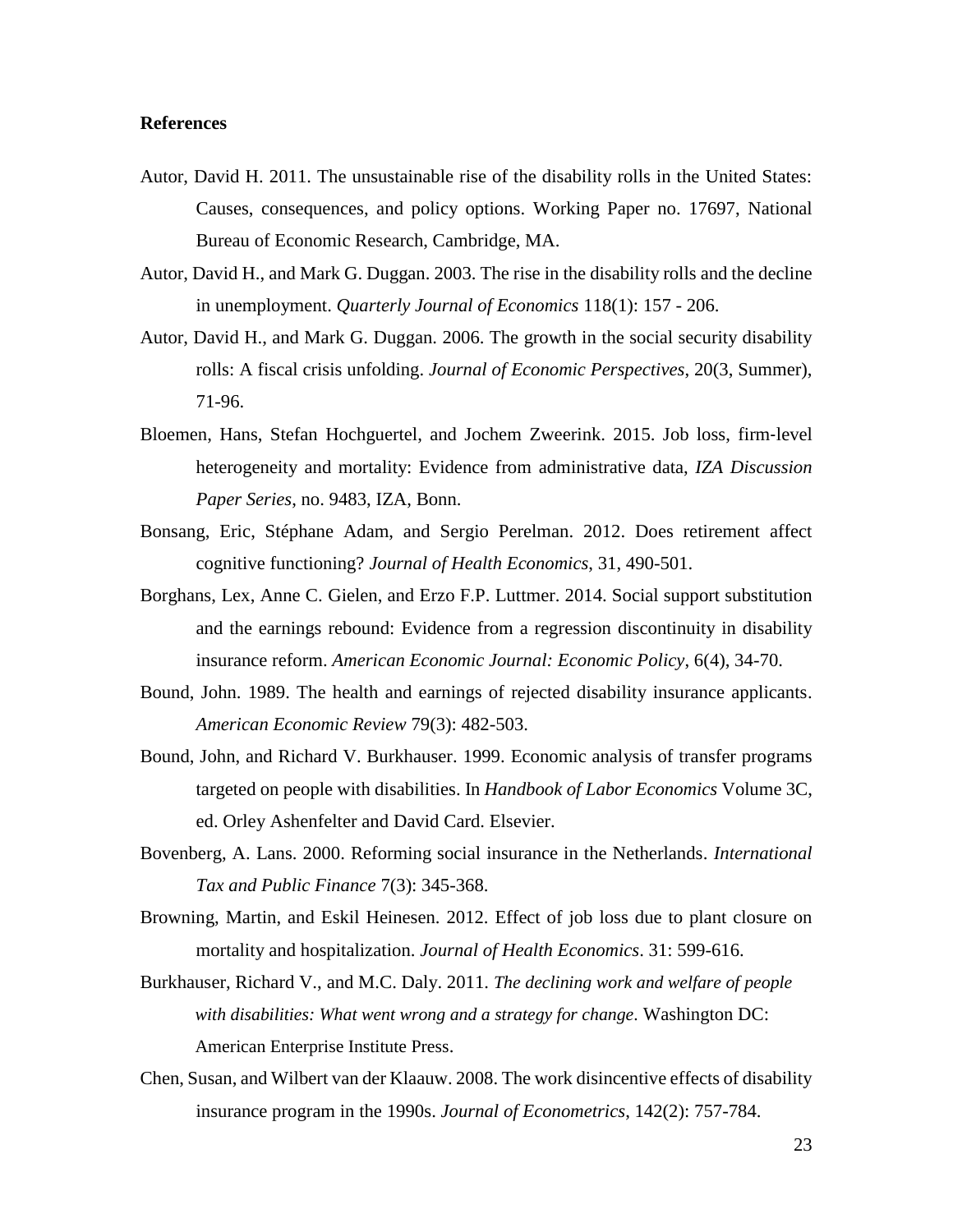- Diamond, Peter, and Eytan Sheshinski. 1995. Economic aspects of optimal disability benefits. *Journal of Public Economics* 57(1): 1-23.
- Doblhammer, Gabriele, and James W. Vaupel. 2001. Lifespan depends on month of birth. *Proceedings of the National Academy of Sciences of the United States of America*, 98(5): 2934-2939.
- Duggan, Mark G., and Scott A. Imberman. 2009. Why are the disability rolls skyrocketing? The contribution of population characteristics, economic conditions, and program generosity. In *Health at Older Ages: The Causes and Consequences of Declining Disability,* D.M. Cutler and D.A. Wise (eds.), Chicago: University of Chicago Press, 337– 379.
- Eliason, Marcus, and Donald Storrie. 2009. Does job loss shorten life? *Journal of Human Resources*, 44(2): 277-302.
- Euwals, Rob, Annemiek van Vuren, and Daniel van Vuuren. 2011. The decline of early retirement pathways in the Netherlands. *CPB Discussion Paper*, no. 179, CPB, The Hague.
- García-Gómez, P., H.-M. von Gaudecker, and M. Lindeboom. 2011. Health, disability and work: Patterns for the working age population. *International Tax And Public Finance* 18(2): 146-165.
- Imbens, Guido W., and Karthik Kalyanaraman. 2012. Optimal bandwidth choice for the regression discontinuity estimator. *Review of Economic Studies* 79(3): 933-959.
- Karlström, Anders, Mårten Palme, and Ingemar Svensson. 2008. The employment effect of stricter rules for eligibility for DI: Evidence from a natural experiment in Sweden. *Journal of Public Economics* 92(10-11): 2071-2082.
- Koning, Pierre W.C. and Maarten Lindeboom (2015). The rise and fall of disability enrollment in the Netherlands. *Journal of Economic Perspectives, 29* (2), 151-172.
- LaMontagne, Anthony D., Tessa Keegel, Deborah Vallance, Aleck Ostry, and Rory Wolfe. 2008. Job strain – Attributable depression in a sample of working Australians: Assessing the contribution to health inequalities. *BMC Public Health*, 8: 181-189.
- Mazzonna, Fabrizio, and Franco Peracchi. 2012. Ageing, cognitive abilities and retirement. *European Economic Review*, 56(4), 691-710.
- Mazzonna, Fabrizio, and Franco Peracchi. 2016. Unhealthy retirement. *Journal of Human Resources*, forthcoming.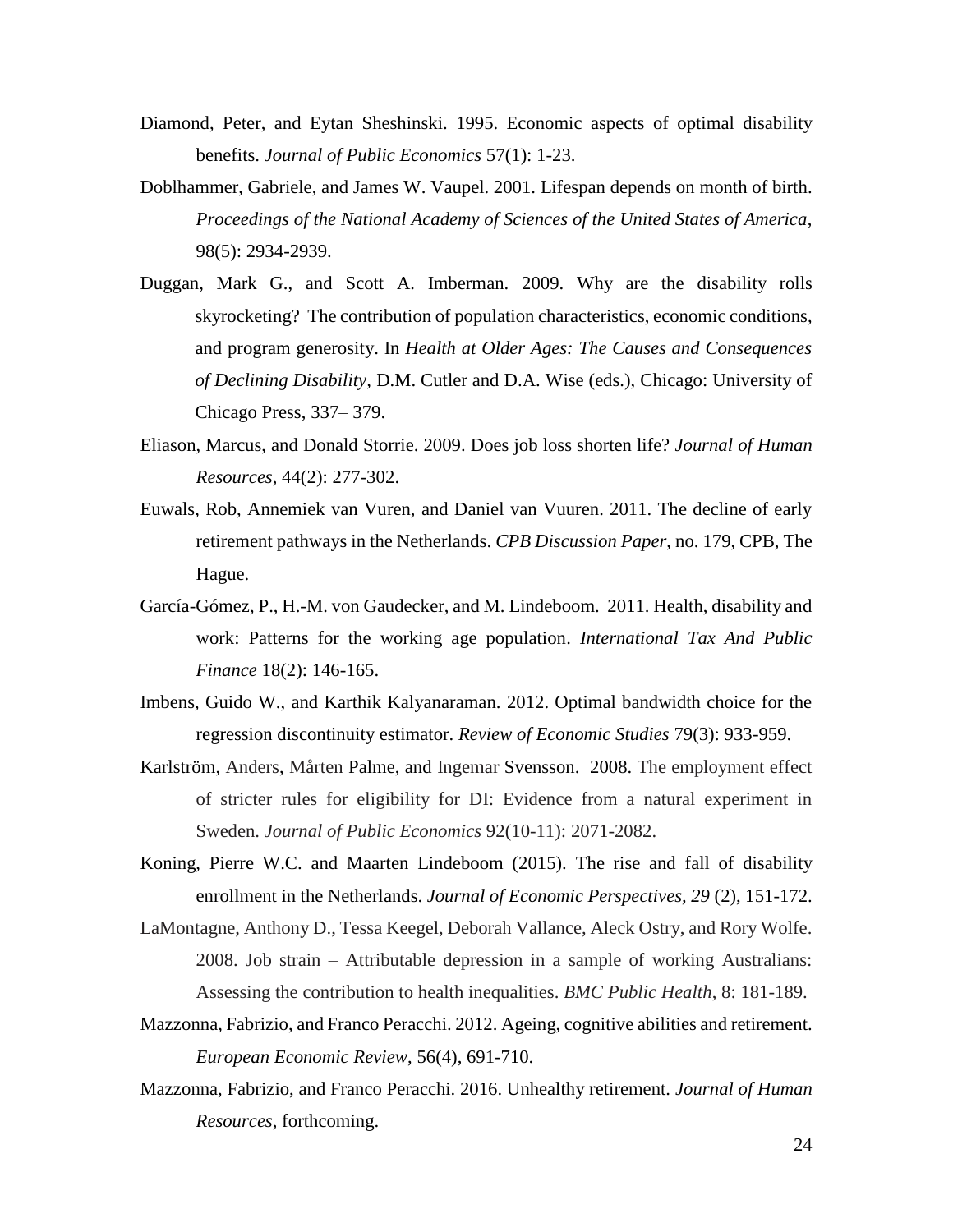- McCrary, Justin. 2008. Manipulation of the running variable in the regression discontinuity design: A density test, *Journal of Econometrics* 142(2): 698-714.
- Moore, Timothy J. 2015. The employment effects of terminating disability benefits. *Journal of Public Economics*, 124: 30-43.
- Rohwedder, Susann, and Robert J. Willis. 2010. Mental retirement. *Journal of Economic Perspectives* 24(1): 119-138.
- Scholte, Robert S., Gerard J. van den Berg, and Maarten Lindeboom. 2012. Long-run effects of gestation during the Dutch winter famine on labor market and hospitalization outcomes. Working Paper no. 6307, Institute for the Study of Labor (IZA), Bonn, Germany.
- Staubli, Stefan. 2011. The impact of stricter criteria for disability insurance on labor force participation. *Journal of Public Economics* 95 (9-10): 1223–1235.
- Stutzer, Alois, and Rafael Lalive. 2004. The role of social work norms in job searching and subjective well-being. *Journal of the European Economic Association* 2(4): 696- 719.
- Sullivan, Daniel, and Till von Wachter. 2009. Job displacement and mortality: An analysis using administrative data. *Quarterly Journal of Economics* 124(3): 1265-1306.
- UWV. 2006. Kroniek van de sociale verzekeringen 2006. Amsterdam.
- Van Sonsbeek, Jan-Maarten and Raymond H.J.M. Gradus. 2013. Estimating the effects of recent disability reforms in the Netherlands. *Oxford Economic Papers* 65(4): 832- 855.
- Wise, David A. 2012. *Social security programs and retirement around the world: Historical trends in mortality and health, employment, and disability insurance participation and reforms.* Chicago: The University of Chicago Press.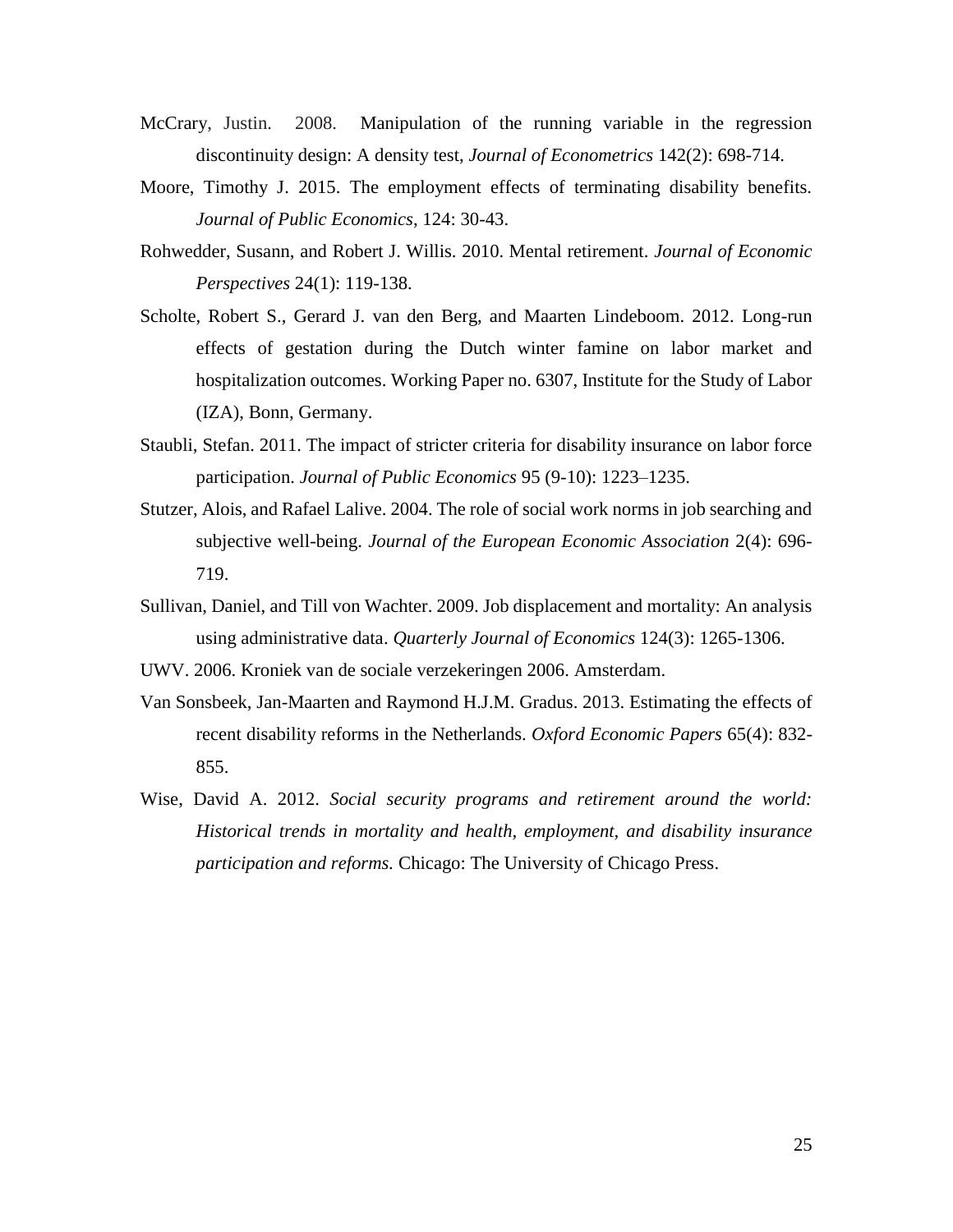#### **Figures and Tables**

 $0.5 \frac{1}{40}$ 

40 41 42 43 44 45 46 47 48 49 50

#### **Figure 1: First stage effect of DI reform on DI outcomes**

#### **I. Effect of DI reform on annual DI benefit amounts received (in 1999, in Euros)** A. Males **B. Females**



Note: The horizontal axis shows age of the DI claimant as of 8/1/93. Dashed lines represent the 95% confidence intervals. Regression estimates come from RD reduced-form regressions with the following controls: a dummy for being subject to the strict re-examinations (treatment), its interaction with [age-45], and age in months as of 8/1/93. Outcomes are studied in 1999 as this is the first year in which all reexaminations were finished.

 $0.5 + 40$ 

**Cohort (age as of 8/1/93)**

**Cohort (age as of 8/1/93)**

40 41 42 43 44 45 46 47 48 49 50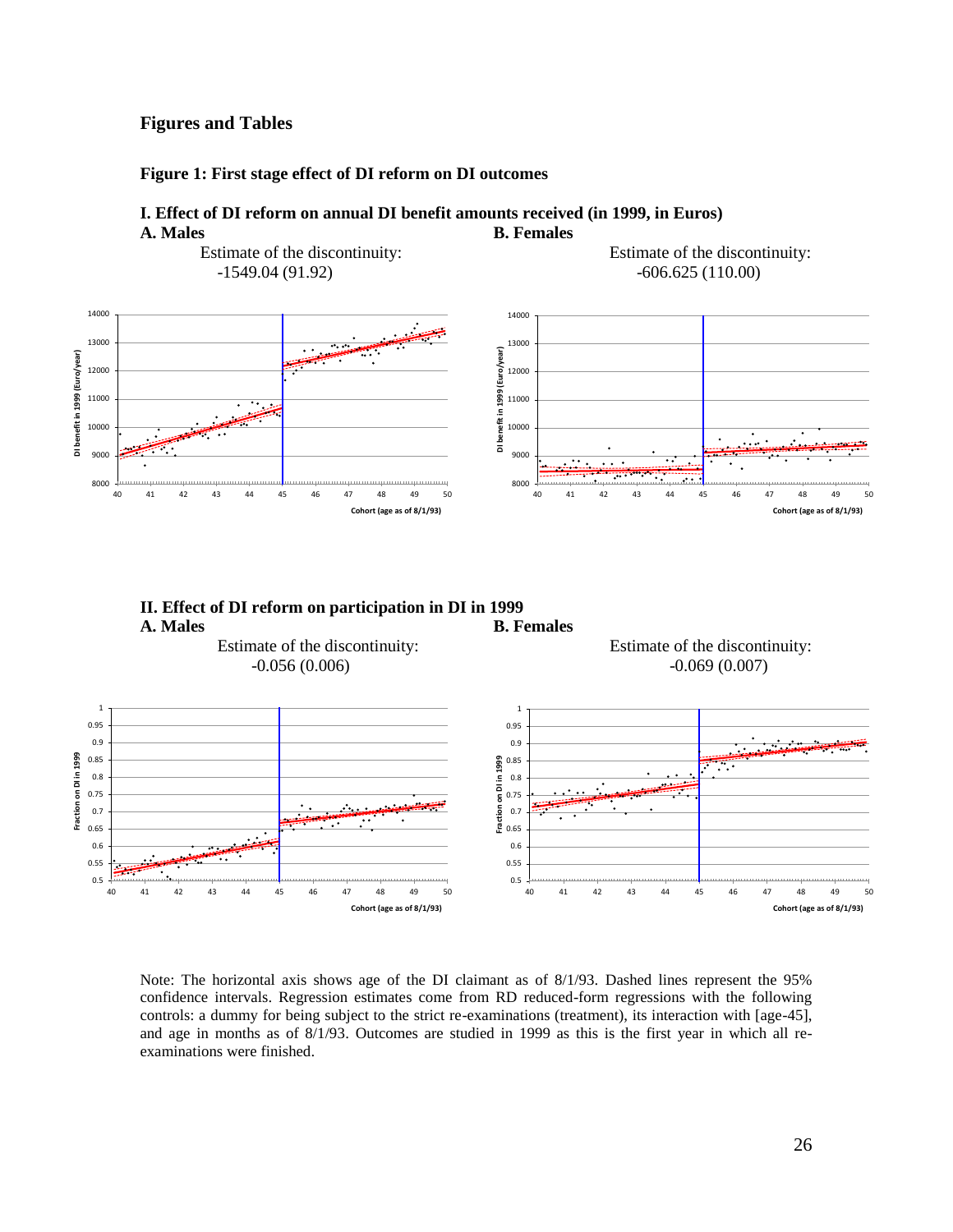

**Figure 2: Reduced-form effect of DI reform on mortality by 2010 A. Males**

**B. Females**



Note: The horizontal axis shows age of the DI claimant as of 8/1/93. Dashed lines represent the 95% confidence intervals. Regression estimates come from RD reduced-form regressions with the following controls: a dummy for being subject to the strict re-examinations (treatment), its interaction with [age-45], and age in months as of 8/1/93. Similar graphs with quadratic age controls (not presented here) show a similar pattern, although the male effect drops in significance.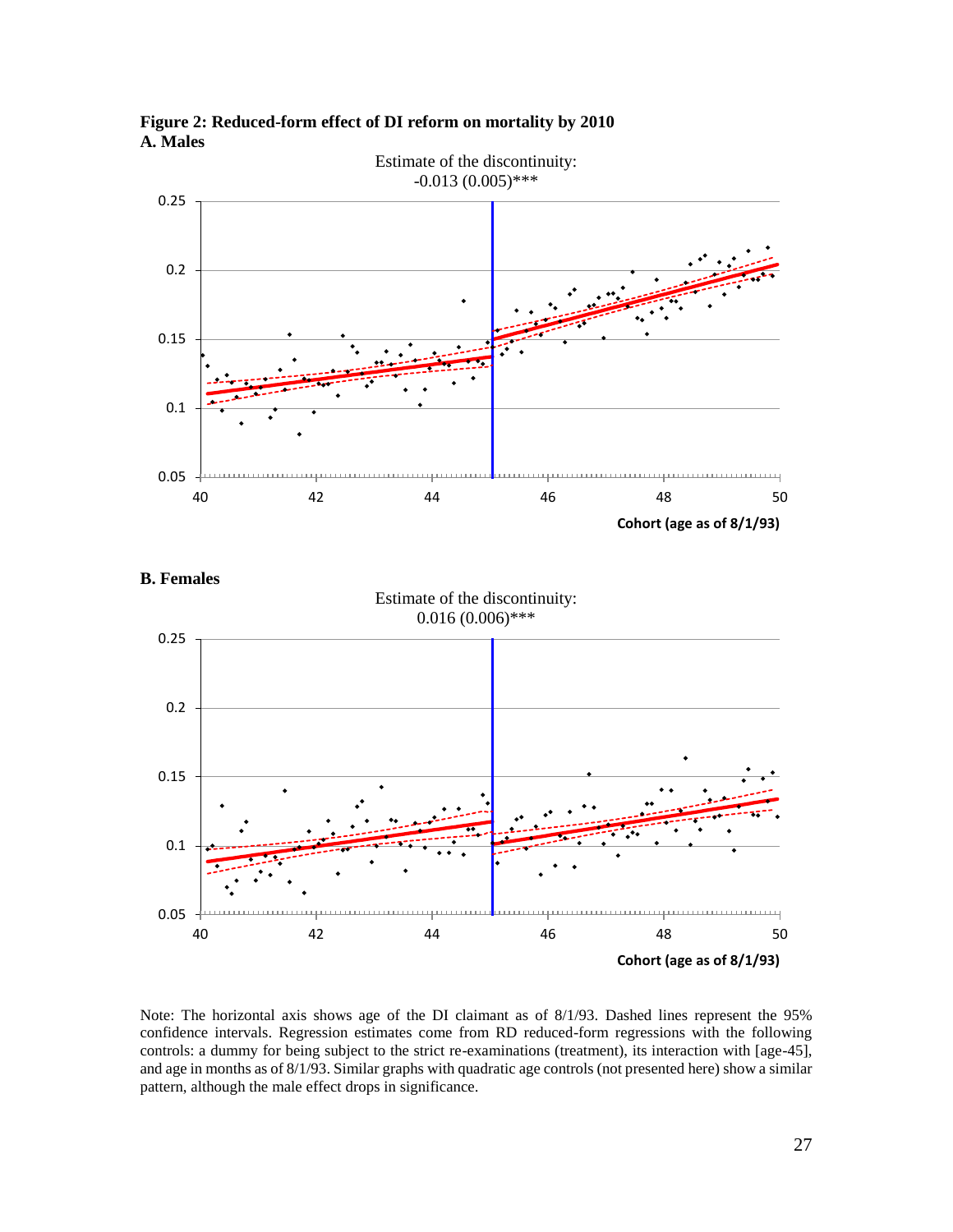



Note: Each marker in the figure represents a coefficient from a separate regression, in which mortality by a given year (see horizontal axis) is the dependent variable. Unfilled markers refer to coefficients not significantly different from zero at a 10% level. Black markers are significant at a 5% level, and grey markers are significant at the 10% level. Each dot in the figure comes from a separate regression. The following controls are used in the regressions: a dummy for being subject to the strict reexaminations (treatment), its interaction with [age-45], age in months as of 8/1/93, 6 dummies for degree of disability in 1996, pre-DI earnings, a dummy for being married in 1996, a dummy for being conceived during and born shortly after WWII (May 1945 – February 1946), a dummy for being conceived and born after WWII (February 1946 – January 1947), 39 regional dummies, 11 month of birth dummies, and duration in DI at the start of the reform.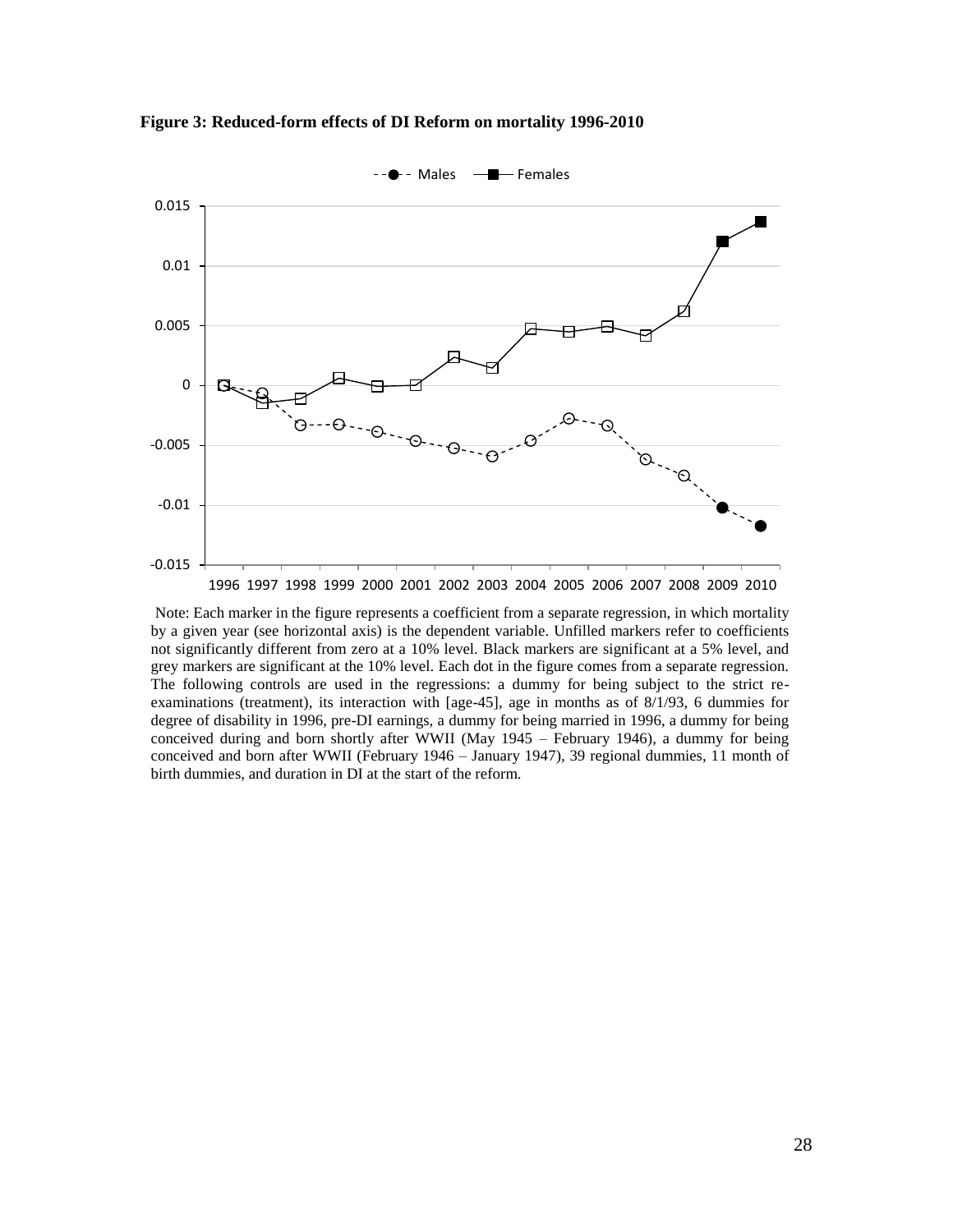

**Figure 4: Sensitivity to choice of bandwidth - Reduced-form effect on mortality by 2010. A. Males** 

#### **B. Females**



Note: Estimates come from a set of RD reduced-form regressions in which the bandwidth is increased gradually by one-month from 1 to 60 months. The following controls are used in the regressions: a dummy for being subject to the strict re-examinations (treatment), its interaction with [age-45], age in months as of 8/1/93, 6 dummies for degree of disability in 1996, pre-DI earnings, a dummy for being married in 1996, a dummy for being conceived during and born shortly after WWII (May 1945 – February 1946), a dummy for being conceived and born after WWII (February 1946 – January 1947), 39 regional dummies, and duration in DI at the start of the reform.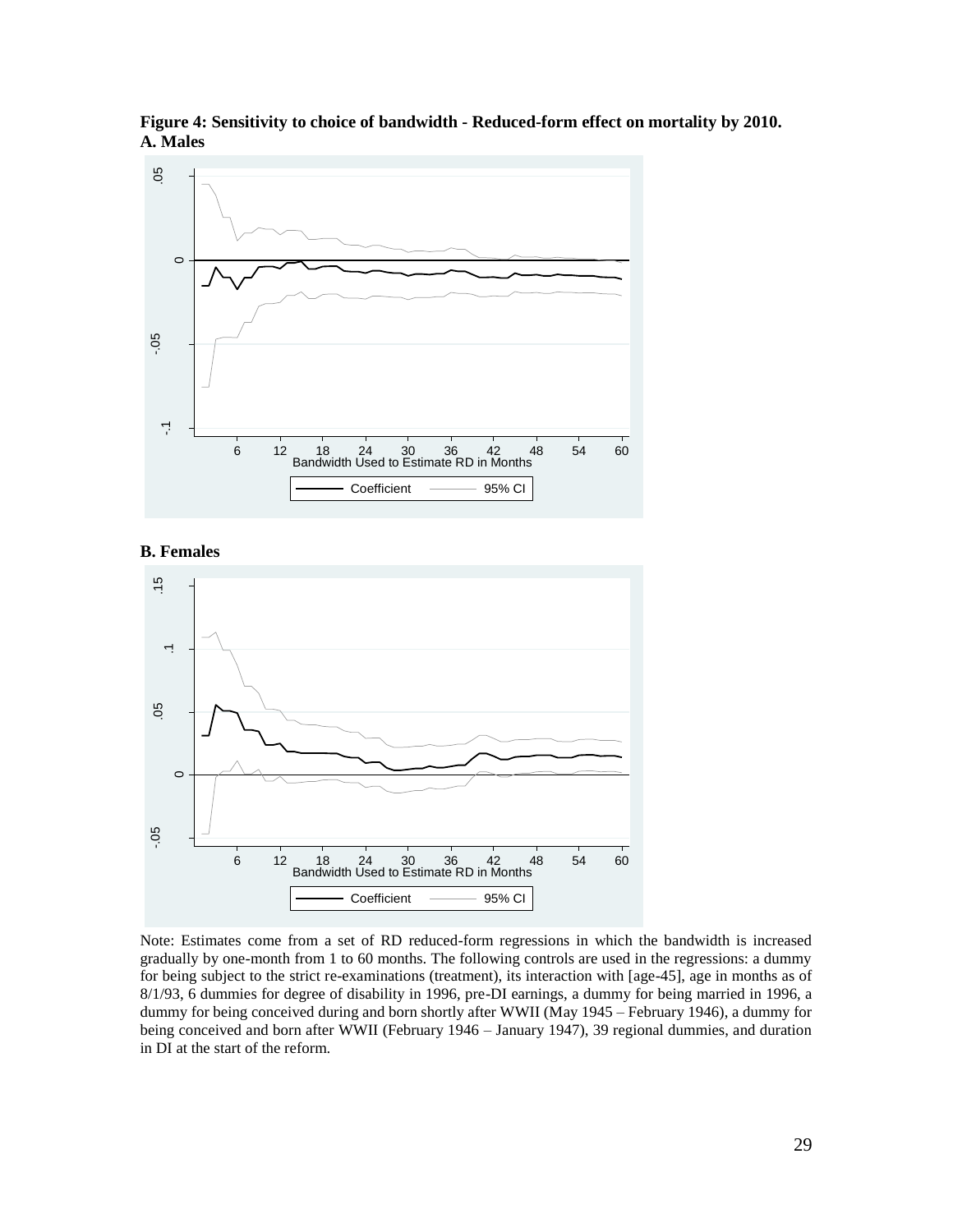

**Figure 5: Reduced-form effects of DI Reform on mortality 1996-2010, by previous earnings**

Note: Each marker in the figure represents a coefficient from a separate regression, in which mortality by a given year (see horizontal axis) is the dependent variable. Unfilled markers refer to coefficients not significantly different from zero at a 10% level. Black markers are significant at a 5% level, and grey markers are significant at the 10% level. Estimates for each year come from a separate regression. The following controls are used in the regressions: a dummy for being subject to the strict re-examinations (treatment), its interaction with each of the four subgroups, its interaction with [age-45], age in months as of 8/1/93, a different age trend for each of the four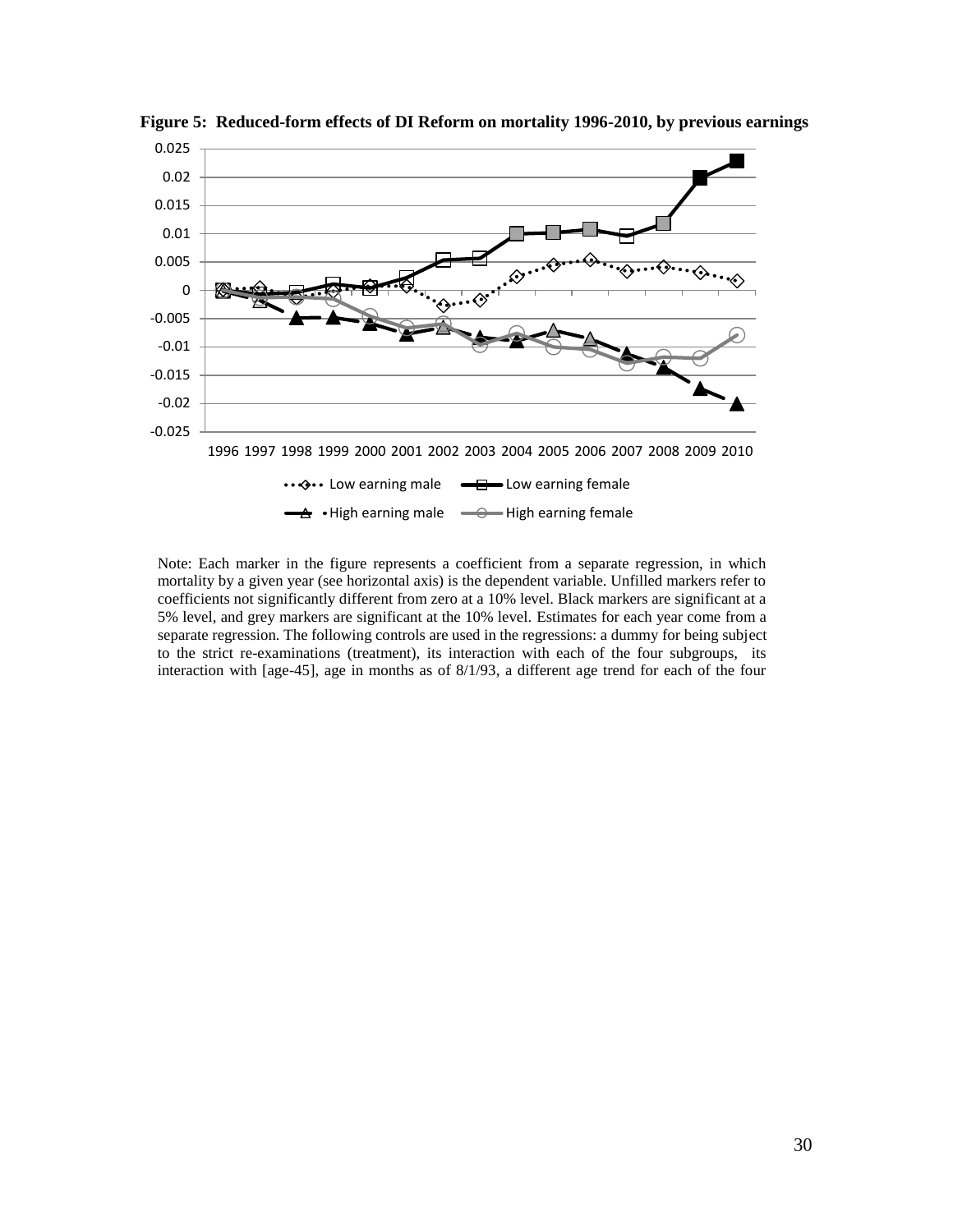|                       | -                                         |  |  |  |
|-----------------------|-------------------------------------------|--|--|--|
| Degree of disability: | Replacement rate (% of last earned wage): |  |  |  |
| $80 - 100 %$          | 70 %                                      |  |  |  |
| $65 - 80%$            | 50.75 %                                   |  |  |  |
| $55 - 65%$            | 42 %                                      |  |  |  |
| $45 - 55%$            | <b>35 %</b>                               |  |  |  |
| $35 - 45%$            | 28 %                                      |  |  |  |
| $25 - 35%$            | 21 %                                      |  |  |  |
| $15 - 25%$            | 14 %                                      |  |  |  |
| Less than $15\%$      | $0\%$                                     |  |  |  |

**Table 1: Relation between Degree of Disability and Replacement Rates**

Source: UWV (2006). UWV is the abbreviation of the agency that administers all social insurance for employees in the Netherlands. See text for a description of how the degree of disability is determined. Disability insurance benefit levels are determined as a percentage of the last earned wage and adjusted for inflation over time.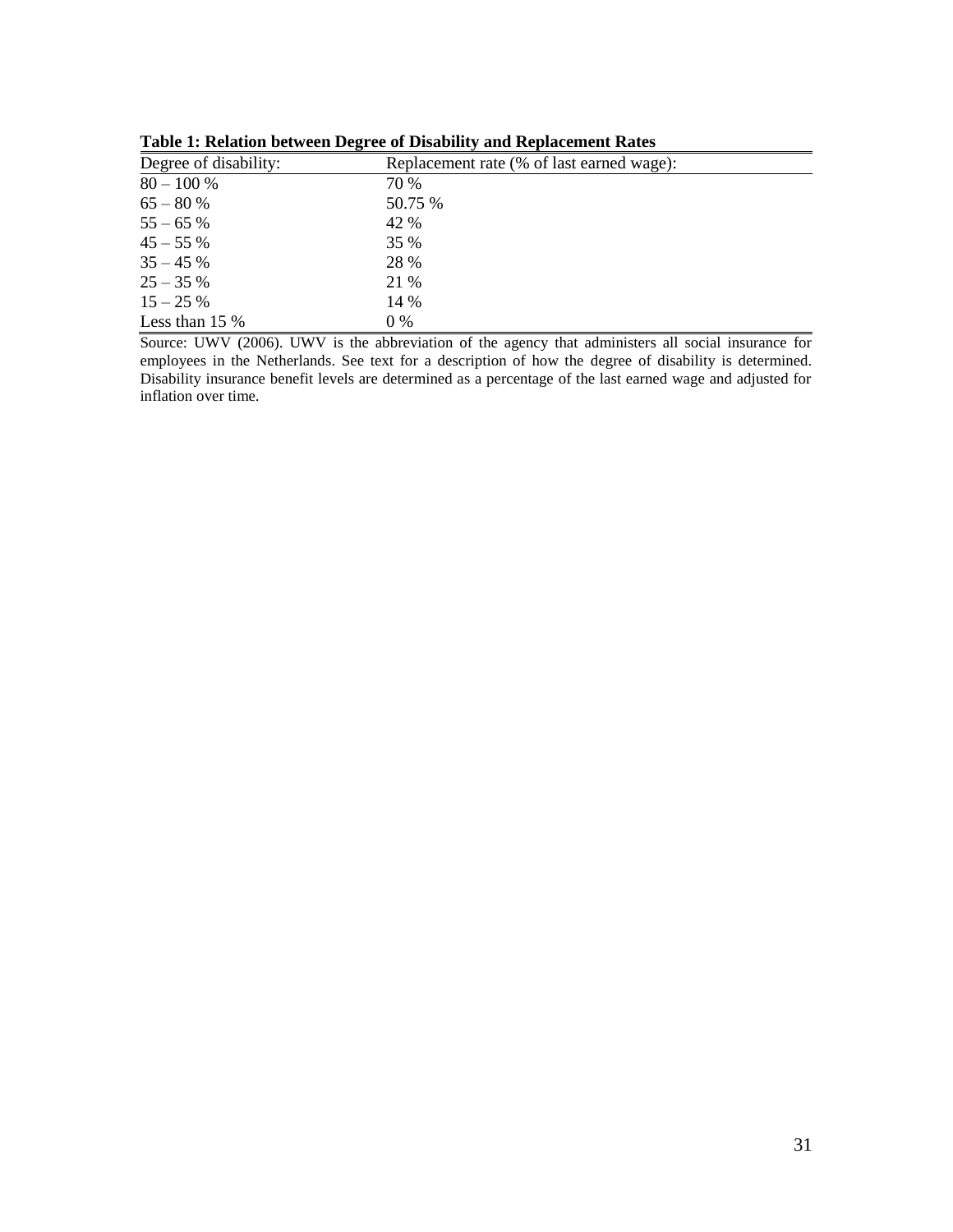### **Table 2: Descriptive Statistics**

| rabic $\mu$ . Descriptive blatistics                              |         |         |                    |                  |              |                  |
|-------------------------------------------------------------------|---------|---------|--------------------|------------------|--------------|------------------|
|                                                                   | Males   |         |                    | Females          |              |                  |
|                                                                   | All     |         |                    | All              | $40.0 -$     | $45.0 -$         |
|                                                                   |         |         | 40.0-44.945.0-49.9 |                  | 44.9         | 49.9             |
| Panel A: Sample characteristics, measured prior to re-examination |         |         |                    |                  |              |                  |
| Male (dummy)                                                      |         | 1       | 1                  | $\boldsymbol{0}$ | $\mathbf{0}$ | $\boldsymbol{0}$ |
| Marriage on Jan $1st$ , 1996 (dummy)                              | 69.32   | 66.18   | 71.53              | 60.37            | 57.78        | 62.21            |
| Age on August 1 <sup>st</sup> , 1993                              | 45.49   | 42.67   | 47.46              | 45.47            | 42.59        | 47.52            |
| Duration on DI on August 1 <sup>st</sup> , 1993                   | 101.38  |         |                    | 90.28            | 91.14        | 89.67            |
| (months)                                                          |         | 96.78   | 104.60             |                  |              |                  |
| Pre-DI earnings                                                   | 7315.3  | 6987.4  | 7545.2             | 5046.2           | 5150.7       | 4972.0           |
| DI benefits in 1999                                               | 11786.9 | 10023.4 | 13030.6            | 9028.7           | 8559.7       | 9362.8           |
| Decrease in DI benefits (dummy)                                   | 7.02    | 12.20   | 3.36               | 7.00             | 13.28        | 2.53             |
| Degree of disability (% of earnings capacity lost):               |         |         |                    |                  |              |                  |
| $15 - 25$                                                         | 7.4     | 9.0     | 6.4                | 4.8              | 5.5          | 4.4              |
| $25 - 35$                                                         | 11.5    | 13.2    | 10.3               | 5.0              | 5.7          | 4.5              |
| $35 - 45$                                                         | 9.0     | 9.8     | 8.5                | 3.5              | 3.9          | 3.2              |
| $45 - 55$                                                         | 7.1     | 6.5     | 7.4                | 4.9              | 4.9          | 4.9              |
| 55-65                                                             | 2.4     | 2.1     | 2.6                | 1.6              | 1.7          | 1.5              |
| 65-80                                                             | 2.5     | 2.2     | 2.6                | 1.2              | 1.2          | 1.2              |
| 80-100                                                            | 60.1    | 57.1    | 62.2               | 79.0             | 77.1         | 80.4             |
| Panel B: Mortality after re-examination                           |         |         |                    |                  |              |                  |
| Mortality $(\%):$                                                 |         |         |                    |                  |              |                  |
| By 2010                                                           | 15.6    | 12.5    | 17.7               | 11.2             | 10.3         | 11.8             |
| N                                                                 | 91089   | 37547   | 53542              | 46670            | 19385        | 27285            |
|                                                                   |         |         |                    |                  |              |                  |

Note: Since we have information available from 1996 onwards, the degree of disability is recorded in January 1996 (before the re-examinations).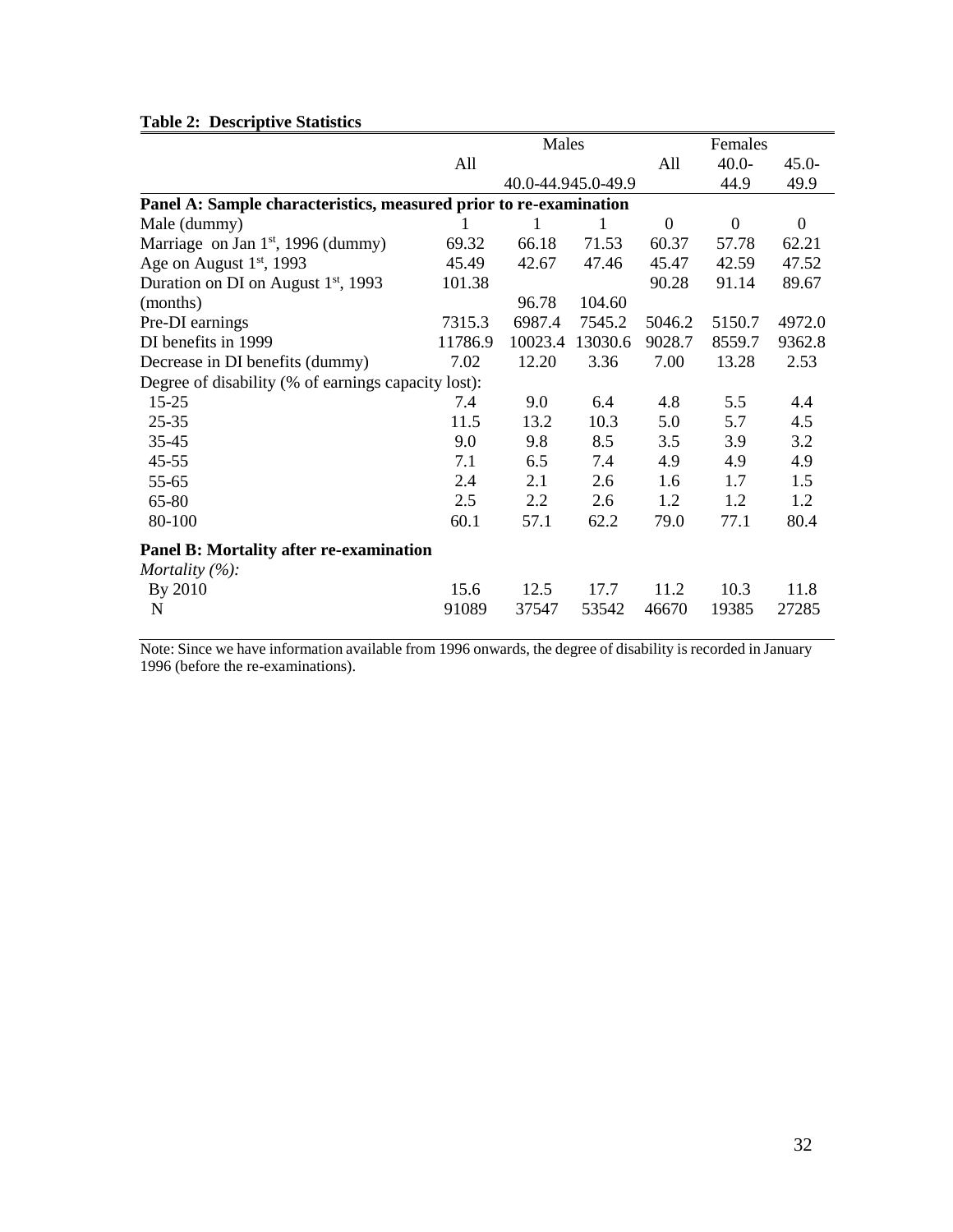|             | Males               | Females               |  |  |
|-------------|---------------------|-----------------------|--|--|
|             |                     |                       |  |  |
| 1999        | $< 0.001$ (0.001)   | $0.003$ $(0.003)$     |  |  |
| 2000        | $< 0.001$ $(0.001)$ | $0.002$ $(0.004)$     |  |  |
| 2001        | $-0.001$ $(0.002)$  | $0.002$ $(0.005)$     |  |  |
| 2002        | $-0.002$ $(0.002)$  | 0.005(0.005)          |  |  |
| 2003        | $-0.002$ $(0.002)$  | $0.004$ $(0.006)$     |  |  |
| 2004        | $0.001$ $(0.002)$   | $0.009$ $(0.007)$     |  |  |
| 2005        | $< 0.001$ (0.003)   | $0.009$ $(0.007)$     |  |  |
| 2006        | $< 0.001$ (0.003)   | 0.010(0.008)          |  |  |
| 2007        | $-0.002$ $(0.003)$  | $0.009$ $(0.008)$     |  |  |
| 2008        | $-0.003$ $(0.003)$  | 0.012(0.009)          |  |  |
| 2009        | $-0.005$ $(0.003)*$ | $0.021 (0.009)$ **    |  |  |
| 2010        | $-0.007$ $(0.003)*$ | $0.024$ $(0.010)$ *** |  |  |
| $\mathbf N$ | 89618               | 46135                 |  |  |

**Table 3: IV estimates. Effect of reform per 1000 €/year decrease in amount of DI benefits. Results for mortality 1999-2010**

Note: Standard errors are in parentheses. Significance levels: \* 10 percent; \*\* 5 percent; \*\*\* 1 percent. Each entry in the table comes from a separate regression. In the IV regressions the variable that is instrumented is the amount of DI, so the coefficients can be interpreted as effect size per  $\epsilon$ 1000/year decrease in DI. The instrument itself is the treatment dummy (age less than 45 as of 8/1/93). The following controls are used in the regressions: a dummy for being subject to the strict re-examinations (treatment), its interaction with [age-45], age in months as of 8/1/93, 6 dummies for degree of disability in 1996, pre-DI earnings, a dummy for being married in 1996, a dummy for being conceived during and born shortly after WWII (May 1945 – February 1946), a dummy for being conceived and born after WWII (February 1946 – January 1947), 39 regional dummies, 11 month of birth dummies, and duration in DI at the start of the reform.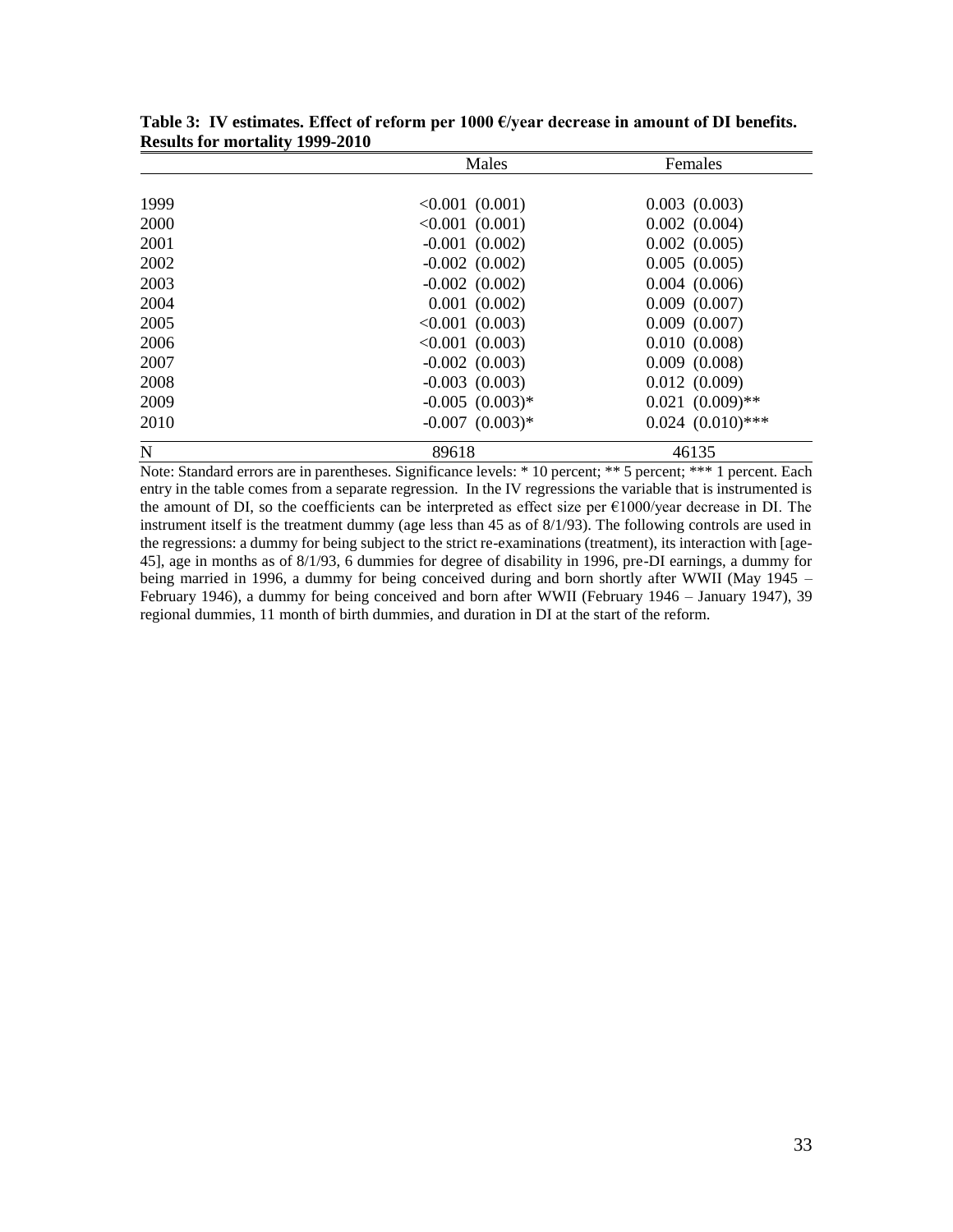|                                                                             | Males                       | Females                     |
|-----------------------------------------------------------------------------|-----------------------------|-----------------------------|
| <b>Baseline results</b><br>Mortality by 2010<br>N                           | $-0.012(0.005)$ **<br>91089 | $0.014(0.006)$ **<br>46670  |
| <b>Panel A: No controls</b><br>Mortality by 2010<br>N                       | $-0.012(0.005)$ **<br>91089 | $0.014(0.006)$ **<br>46670  |
| Panel B: Quadratic age trend<br>Mortality by 2010<br>N                      | $-0.012(0.005)$ **<br>91089 | $0.014(0.006)$ **<br>46670  |
| <b>Panel C: Sample with immigrants</b><br>Mortality by 2010<br>N            | $-0.006(0.005)$<br>108271   | $0.012(0.005)$ **<br>56872  |
| Panel D: Placebo treatment (age cutoff at 55)<br>Mortality by 2010<br>N     | $-0.00002(0.005)$<br>138763 | 0.002(0.006)<br>62955       |
| Panel E: Placebo sample (sample non-DI claimants)<br>Mortality by 2010<br>N | 0.0006(0.0011)<br>880091    | $-0.0004(0.0010)$<br>895848 |

#### **Table 4: Robustness and placebo tests (reduced-form results)**

Note: Standard errors are in parentheses. Significance levels: \* 10 percent; \*\* 5 percent; \*\*\* 1 percent. Each entry in the table comes from a separate regression. See the note to Table 3 for the demographic controls included in the regression. Estimates in Panel C also include 10 national origin dummies. Estimates in Panel E are performed on a sample of individuals aged 50-59 at the time of the reform.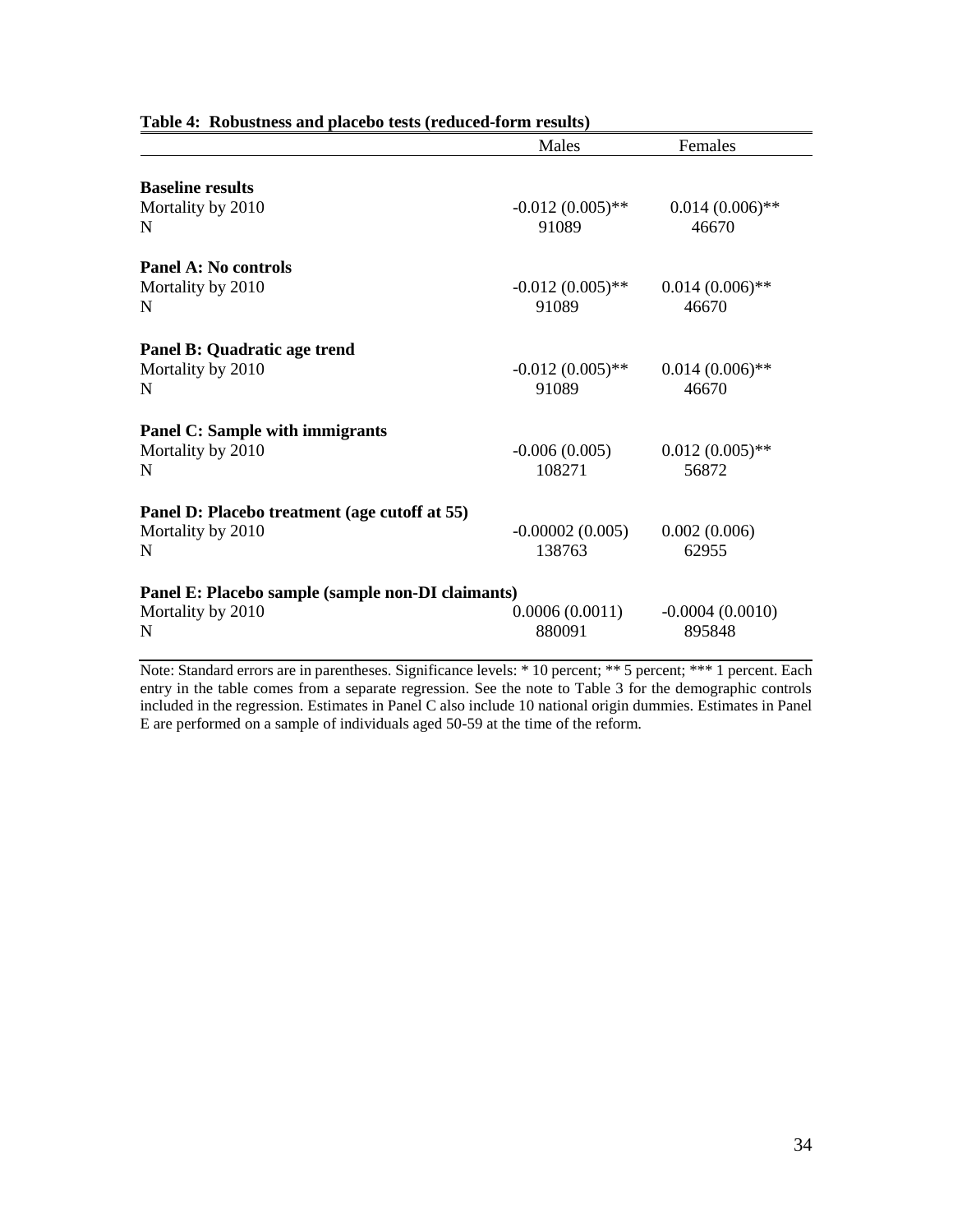| $1000$ $\sigma$ . Abouts for univertile scaling variables |                                                                   |                            |  |
|-----------------------------------------------------------|-------------------------------------------------------------------|----------------------------|--|
|                                                           | Males                                                             | Females                    |  |
| Panel A: Instrument employment dummy (IV)                 |                                                                   |                            |  |
| First stage                                               | $0.037(0.005)$ ***                                                | $0.028(0.006)$ ***         |  |
|                                                           | Effect of being re-employed in 1999<br>after the re-examination   |                            |  |
| Mortality by 2010<br>N                                    | $-0.250(0.135)*$<br>89618                                         | $0.533(0.241)$ **<br>46135 |  |
| Panel B: Instrument total income (in $£1000$ ) (IV)       |                                                                   |                            |  |
| First stage                                               | $-0.355(0.155)$ **                                                | $-0.012(0.131)$            |  |
|                                                           | Effect of $1000 \infty$ /year decrease<br>in total income in 1999 |                            |  |
| Mortality by 2010                                         | $-0.033(0.021)$                                                   |                            |  |
| N                                                         | 89618                                                             |                            |  |

**Table 5: Results for different scaling variables** 

Note: Standard errors are in parentheses. Significance levels: \* 10 percent; \*\* 5 percent; \*\*\* 1 percent. Each entry in the table comes from a separate regression. See the note to Table 3 for the demographic controls included in the regression.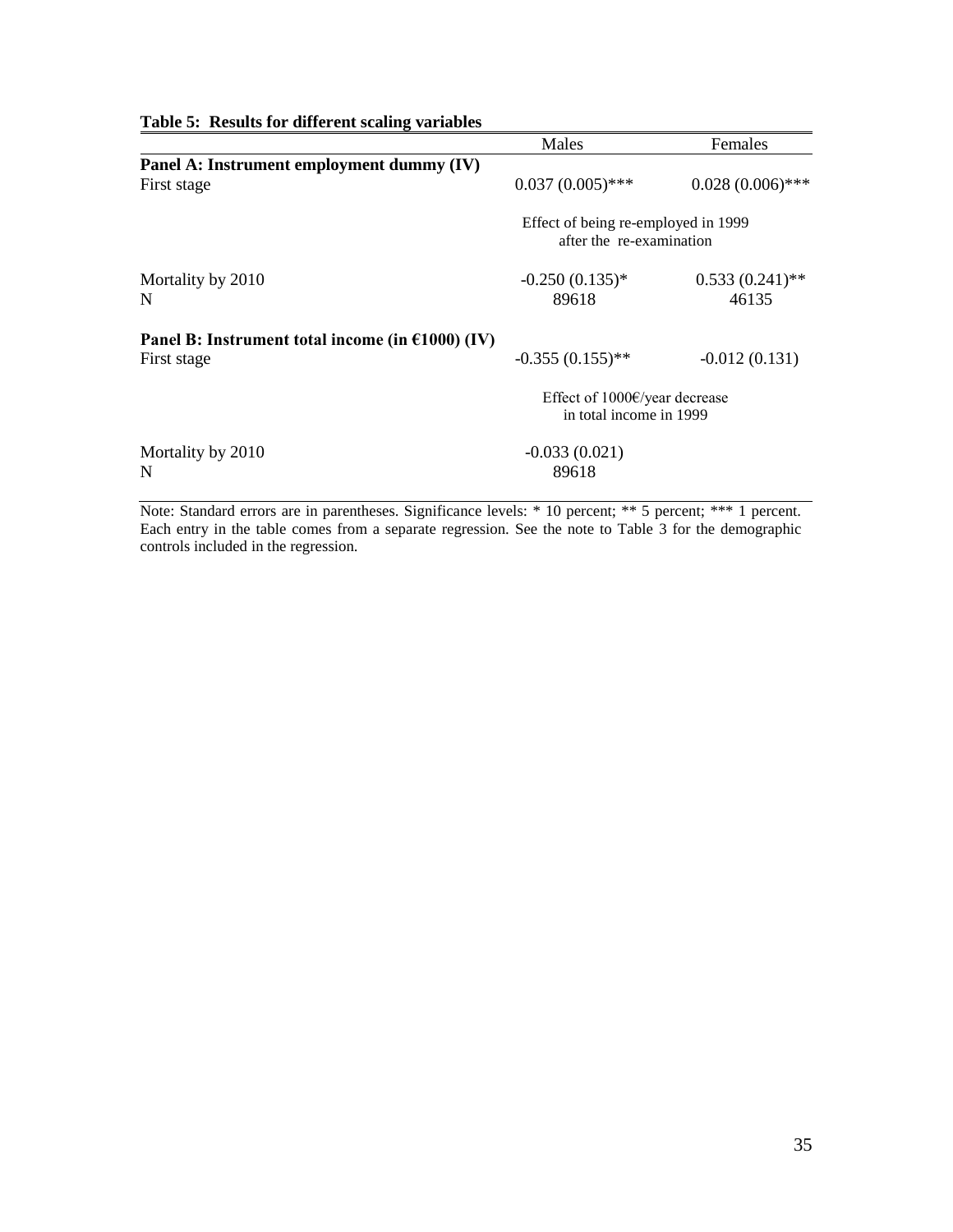|                                                                   | Mortality by 2010      |  |  |  |  |
|-------------------------------------------------------------------|------------------------|--|--|--|--|
|                                                                   |                        |  |  |  |  |
| Panel A: By DI-level in January 1996                              |                        |  |  |  |  |
| $\beta$ Full, Male                                                | $-0.017$ $(0.006)$ *** |  |  |  |  |
| $\beta$ Full, Female                                              | $0.014$ $(0.007)$ **   |  |  |  |  |
| $\beta$ Partial, Male                                             | $-0.006$ $(0.007)$     |  |  |  |  |
| $\beta$ Partial, Female                                           | $0.022$ $(0.012)*$     |  |  |  |  |
| $\beta_{\text{Full, Male}} = \beta_{\text{Full, Female}}$         | [<0.001]               |  |  |  |  |
| $\beta$ Partial, Male $= \beta$ Partial, Female                   | [0.025]                |  |  |  |  |
| $\beta_{\text{Full, Male}} = \beta_{\text{Partial, Male}}$        | [0.210]                |  |  |  |  |
| $\beta$ Full, Female $= \beta$ Partial, Female                    | [0.522]                |  |  |  |  |
| Panel B: By time in DI at August 1st, 1993                        |                        |  |  |  |  |
| $\beta_{\geq 5}$ yr, Male                                         | $-0.020$ $(0.005)$ *** |  |  |  |  |
| $\beta$ >=5yr, Female                                             | $0.022$ $(0.008)$ ***  |  |  |  |  |
| $\beta_{\text{<5yr, Male}}$                                       | $< 0.001$ $(0.007)$    |  |  |  |  |
| $\beta$ < 5yr, Female                                             | $0.008$ $(0.008)$      |  |  |  |  |
| $\beta_{\geq 5}$ yr, Male = $\beta_{\geq 5}$ yr, Female           | [<0.001]               |  |  |  |  |
| $\beta_{\leq 5}$ yr, Male = $\beta_{\leq 5}$ yr, Female           | [0.429]                |  |  |  |  |
| $\beta_{\geq 5yr, \text{ Male}} = \beta_{\leq 5yr, \text{ Male}}$ | [0.006]                |  |  |  |  |
| $\beta_{\geq 5}$ yr, Female $= \beta_{\leq 5}$ yr, Female         | [0.179]                |  |  |  |  |
| Panel C: By earnings before DI                                    |                        |  |  |  |  |
| $\beta_{Low, Male}$                                               | $0.002$ $(0.007)$      |  |  |  |  |
| $\beta$ Low, Female                                               | $0.023$ $(0.007)$ ***  |  |  |  |  |
| $\beta$ High, Male                                                | $-0.020$ $(0.005)$ *** |  |  |  |  |
| $\beta$ High, Female                                              | $-0.007$ $(0.011)$     |  |  |  |  |
| $\beta_{Low, Male} = \beta_{Low, Female}$                         | [0.024]                |  |  |  |  |
| $\beta$ High, Male = $\beta$ High, Female                         | [0.645]                |  |  |  |  |
| $\beta_{Low, Male} = \beta_{High, Male}$                          | [0.003]                |  |  |  |  |
| $\beta_{\text{Low, Female}} = \beta_{\text{High, Female}}$        | [0.004]                |  |  |  |  |

#### **Table 6: Different heterogeneous effects. Reduced-form effects of DI Reform**

Note: Reduced form results. Standard errors are in parentheses. P-values in square brackets. Significance levels: \* 10 percent; \*\* 5 percent; \*\*\* 1 percent. Each set of estimates per outcome and panel in the table comes from a separate regression. The following controls are used in the regressions: a dummy for being subject to the strict re-examinations (treatment), its interaction with each of the four subgroups, its interaction with [age-45], age in months as of 8/1/93, a different age trend for each of the four subgroups, 6 dummies for degree of disability in 1996, pre-DI earnings, a dummy for being married in 1996, a dummy for being conceived during and born shortly after WWII (May 1945 – February 1946), a dummy for being conceived and born after WWII (February 1946 – January 1947), gender, 39 regional dummies, 11 month of birth dummies, and duration in DI at the start of the reform.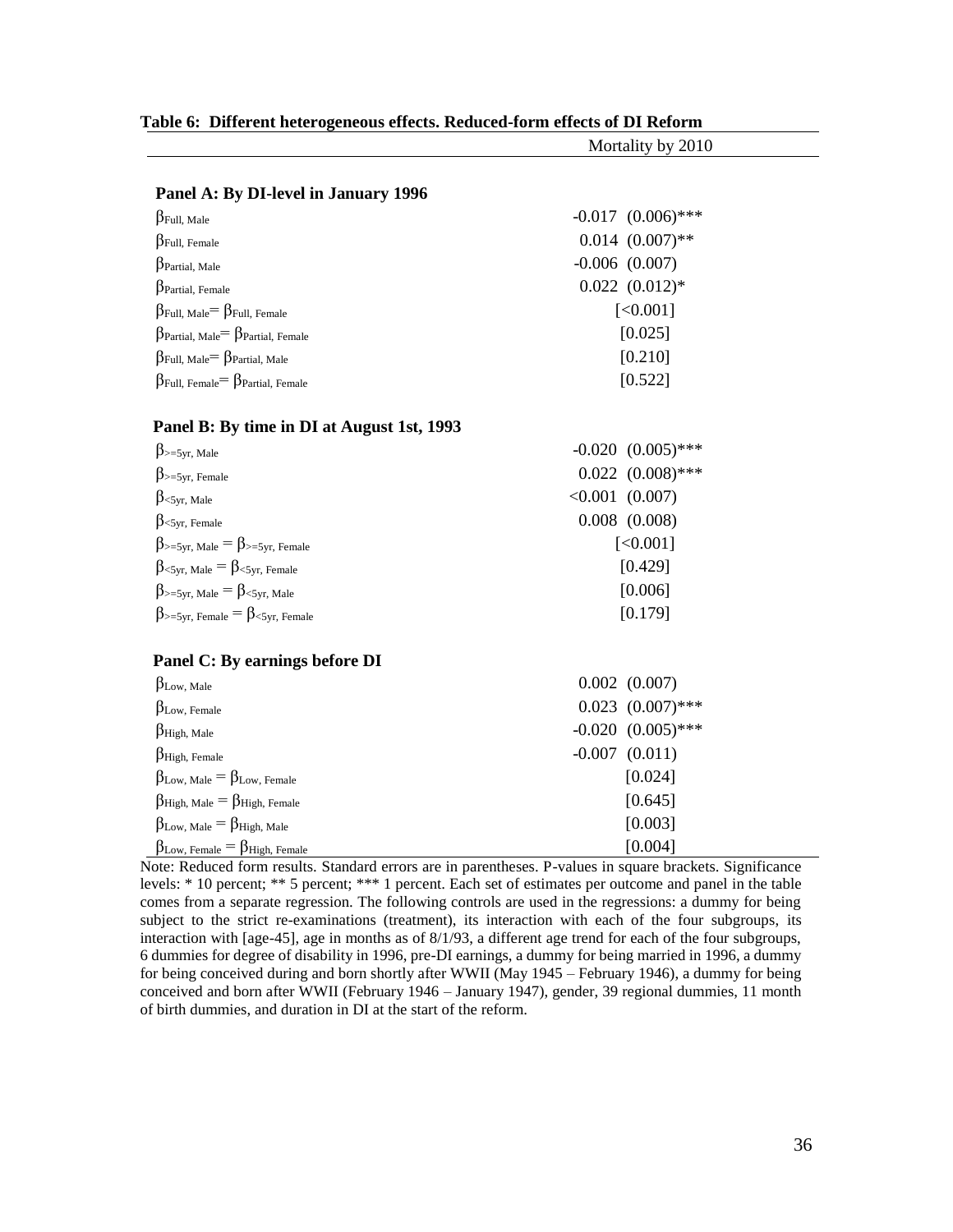





#### **B. Females**



Note: Immigrants are not excluded from this Figure as we cannot identify the country of origin for those who left DI in 1995. Regression estimates come from RD reduced-form regressions with the following controls: a dummy for being subject to the strict re-examinations (treatment), its interaction with [age-45], age in months as of 8/1/93.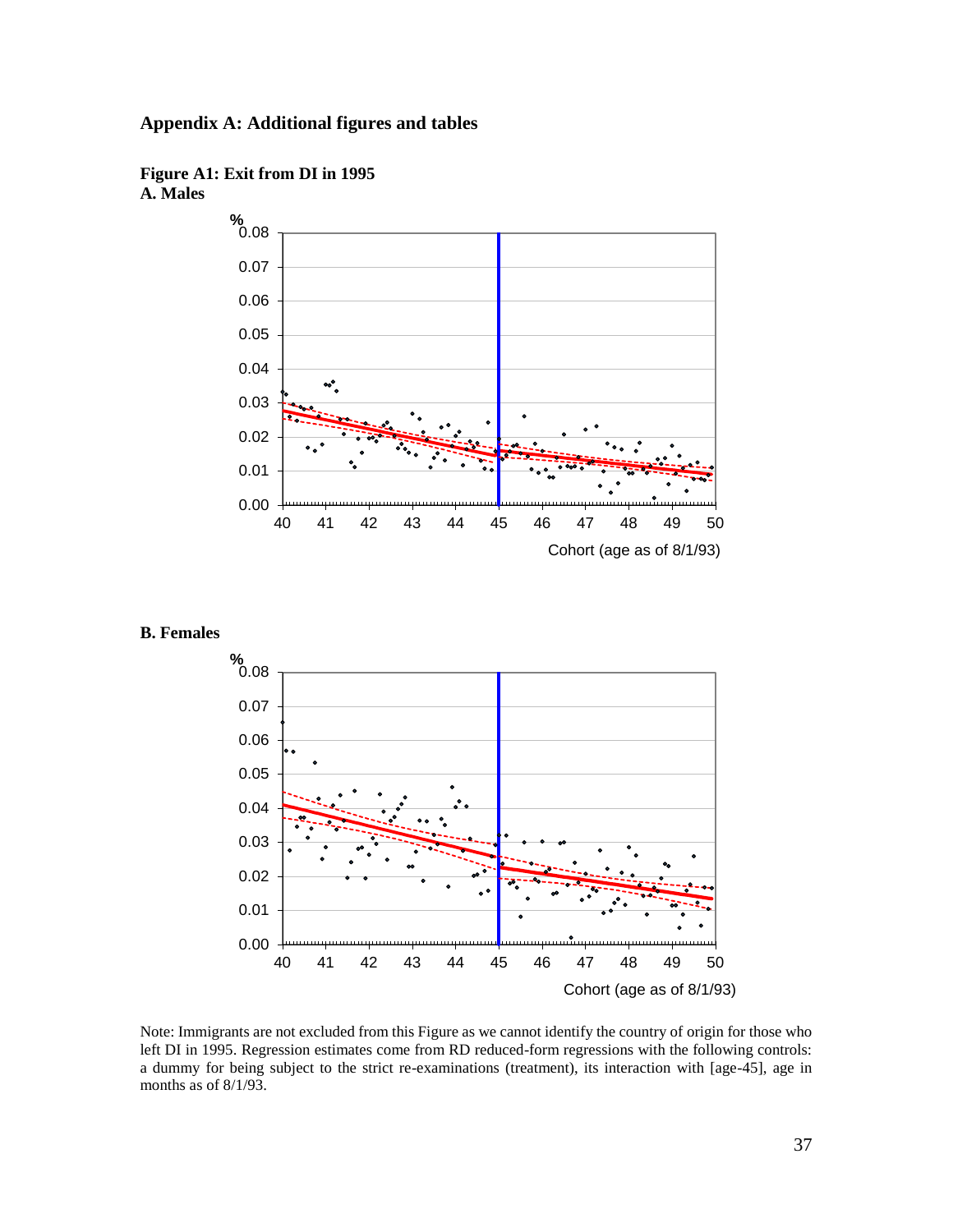

**Figure A2: Number of observations by cohort**

Note: The McCrary density test is insignificant (p-value 0.114).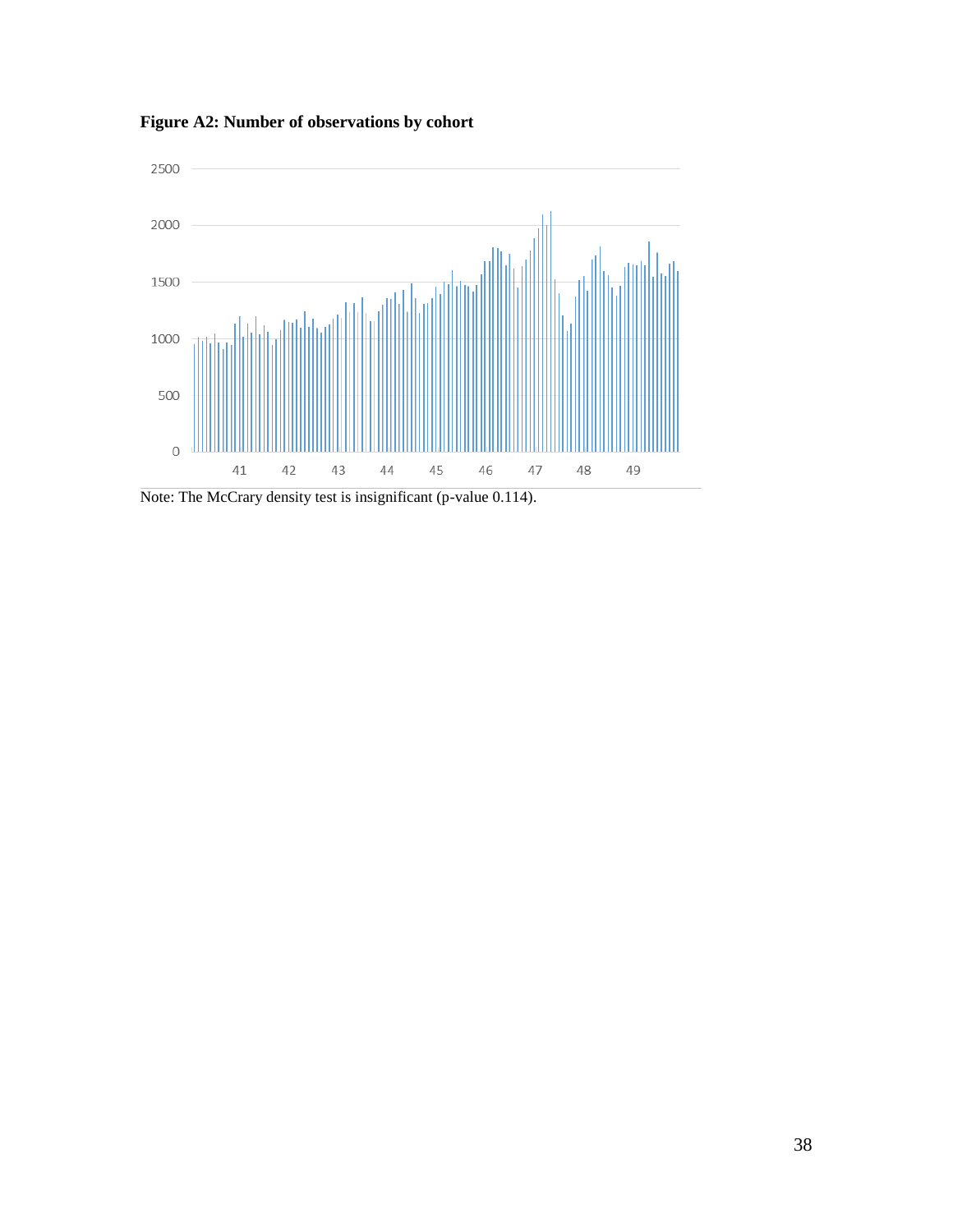| Variable                  | <b>Effect of the reform</b> |                   | <b>Variable</b>      |          | <b>Effect of the reform</b> |
|---------------------------|-----------------------------|-------------------|----------------------|----------|-----------------------------|
| Degree of disability      |                             |                   | Corop region dummies |          |                             |
| Dummy(15-25%)             | 0.003                       | (0.003)           | Corop1               | $-0.002$ | (0.001)                     |
| Dummy(25-35%)             | $-0.005$                    | (0.003)           | Corop2               | $-0.001$ | $(0.001)$ **                |
| Dummy(35-45%)             | $-0.001$                    | (0.003)           | Corop3               | 0.000    | (0.002)                     |
| Dummy(45-55%)             | $-0.002$                    | (0.003)           | Corop4               | 0.001    | (0.002)                     |
| Dummy(55-65%)             | 0.002                       | (0.002)           | Corop5               | $-0.001$ | (0.001)                     |
| Dummy(65-80%)             | 0.002                       | (0.002)           | Corop6               | 0.001    | (0.001)                     |
| Dummy(80-100%)            | 0.001                       | (0.005)           | Corop7               | 0.000    | (0.001)                     |
|                           |                             |                   | Corop8               | 0.001    | (0.001)                     |
| Previous labor earnings   | 31.788                      | (38.017)          | Corop9               | 0.000    | (0.001)                     |
| No prev. lab. earn. info. | $-0.003$                    | (0.003)           | Corop10              | $-0.002$ | (0.002)                     |
|                           |                             |                   | Corop11              | $-0.002$ | (0.001)                     |
| Dummy(married)            |                             | $0.002$ $(0.005)$ | Corop12              | 0.001    | (0.002)                     |
|                           |                             |                   | Corop13              | $-0.003$ | (0.002)                     |
| Duration in DI            |                             | $0.594$ $(0.849)$ | Corop14              | 0.001    | (0.002)                     |
|                           |                             |                   | Corop16              |          | $-0.001$ $(0.001)$          |
|                           |                             |                   | Corop17              |          | 0.000(0.003)                |
|                           |                             |                   | Corop18              |          | $-0.001$ $(0.002)$          |
|                           |                             |                   | Corop19              |          | $-0.002$ $(0.001)$          |
|                           |                             |                   | Corop20              |          | $-0.003$ $(0.001)$ **       |
|                           |                             |                   | Corop21              |          | $-0.001$ $(0.001)$          |
|                           |                             |                   | Corop22              |          | $-0.002$ $(0.001)$          |
|                           |                             |                   | Corop23              |          | $-0.003$ $(0.003)$          |
|                           |                             |                   | Corop24              |          | $-0.002$ $(0.001)$          |
|                           |                             |                   | Corop25              |          | 0.000(0.001)                |
|                           |                             |                   | Corop26              |          | $-0.002$ $(0.002)$          |
|                           |                             |                   | Corop27              |          | 0.000(0.001)                |
|                           |                             |                   | Corop28              |          | 0.000(0.001)                |
|                           |                             |                   | Corop29              |          | $-0.003$ $(0.003)$          |
|                           |                             |                   | Corop30              |          | 0.000 (0.002)               |
|                           |                             |                   | Corop31              |          | $0.001$ $(0.001)$           |
|                           |                             |                   | Corop32              |          | $0.001$ $(0.001)$           |
|                           |                             |                   | Corop33              |          | 0.000 (0.002)               |
|                           |                             |                   | Corop34              |          | $0.002$ $(0.002)$           |
|                           |                             |                   | Corop35              |          | $0.002$ $(0.002)$           |
|                           |                             |                   | Corop36              |          | $0.004$ $(0.002)*$          |
|                           |                             |                   | Corop37              |          | $0.002$ $(0.001)$           |
|                           |                             |                   | Corop38              |          | $0.002$ $(0.001)$           |
|                           |                             |                   | Corop39              |          | $0.008$ $(0.003)$ ***       |
| ${\bf N}$                 | 137759                      |                   | Corop40              |          | $0.001$ $(0.002)$           |

**Table A1. Placebo tests. Reduced-form results for the effect of DI reform on different characteristics**

Note: Standard errors are in parentheses. Significance levels: \* 10 percent; \*\* 5 percent; \*\*\* 1 percent. Each entry in the table comes from a separate regression. See the note to Table 3 for the demographic controls included in the regression.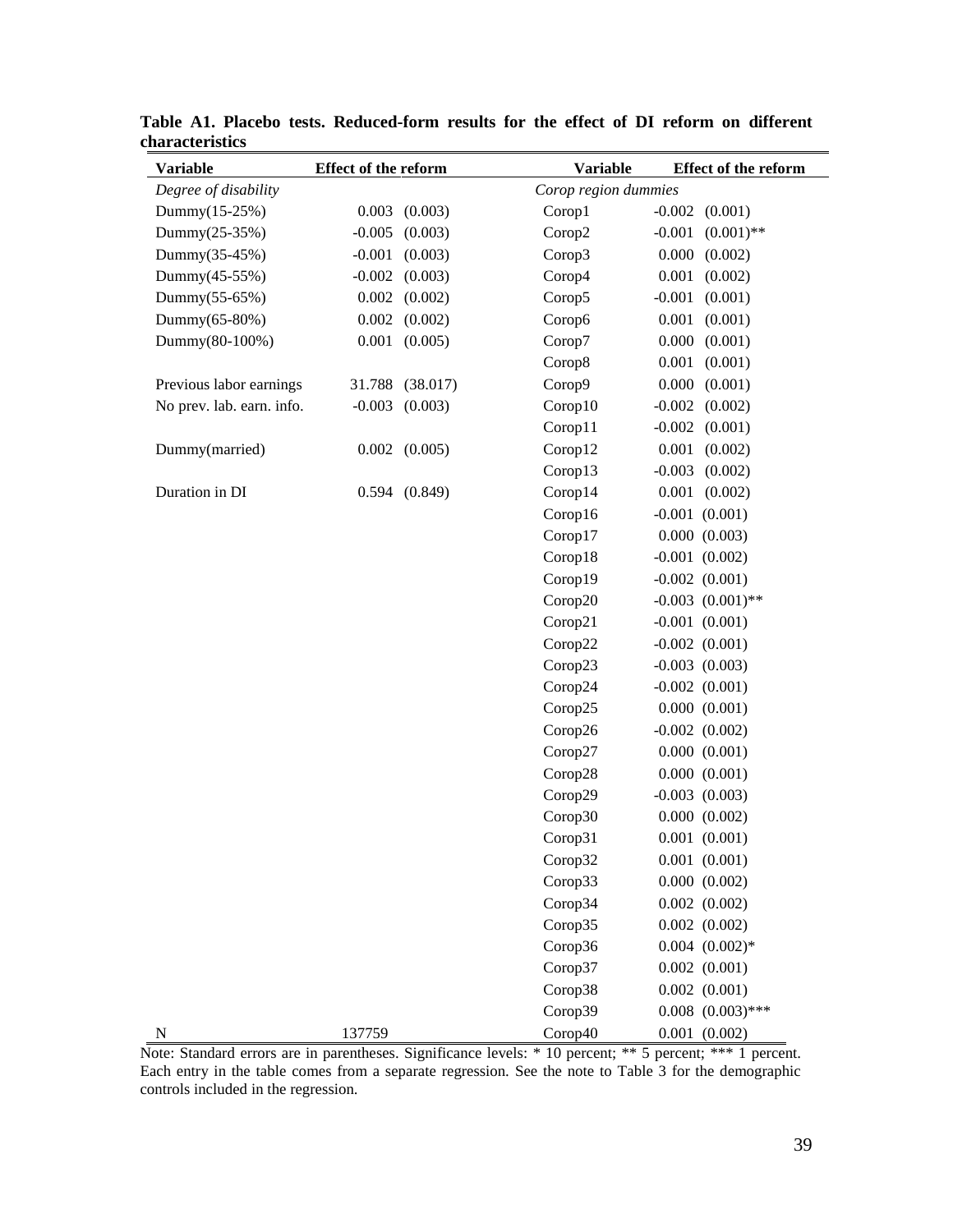| Males       |          | Females      |          |              |
|-------------|----------|--------------|----------|--------------|
| 1996        | < 0.001  | (<0.001)     | < 0.001  | (<0.001)     |
| 1997        | < 0.001  | (0.001)      | $-0.001$ | (0.001)      |
| 1998        | $-0.003$ | $(0.002)*$   | $-0.001$ | (0.002)      |
| 1999        | $-0.003$ | (0.002)      | < 0.001  | (0.003)      |
| 2000        | $-0.004$ | (0.003)      | < 0.001  | (0.003)      |
| 2001        | $-0.005$ | $-0.003$ )   | < 0.001  | (0.004)      |
| 2002        | $-0.005$ | (0.003)      | 0.002    | (0.004)      |
| 2003        | $-0.006$ | $(0.003)*$   | 0.001    | (0.004)      |
| 2004        | $-0.005$ | (0.004)      | 0.005    | (0.005)      |
| 2005        | $-0.003$ | (0.004)      | 0.004    | (0.005)      |
| 2006        | $-0.003$ | (0.004)      | 0.005    | (0.005)      |
| 2007        | $-0.006$ | (0.004)      | 0.004    | (0.005)      |
| 2008        | $-0.008$ | (0.005)      | 0.006    | (0.006)      |
| 2009        | $-0.010$ | $(0.005)$ ** | 0.012    | $(0.006)$ ** |
| 2010        | $-0.012$ | $(0.005)$ ** | 0.014    | $(0.006)$ ** |
| $\mathbf N$ | 91089    |              | 46670    |              |

**Table A2: Reduced-form results for the effect of DI reform on mortality 1996-2010**

Note: Standard errors are in parentheses. Significance levels: \* 10 percent; \*\* 5 percent; \*\*\* 1 percent. Each entry in the table comes from a separate regression. See the note to Table 3 for the demographic controls included in the regression.